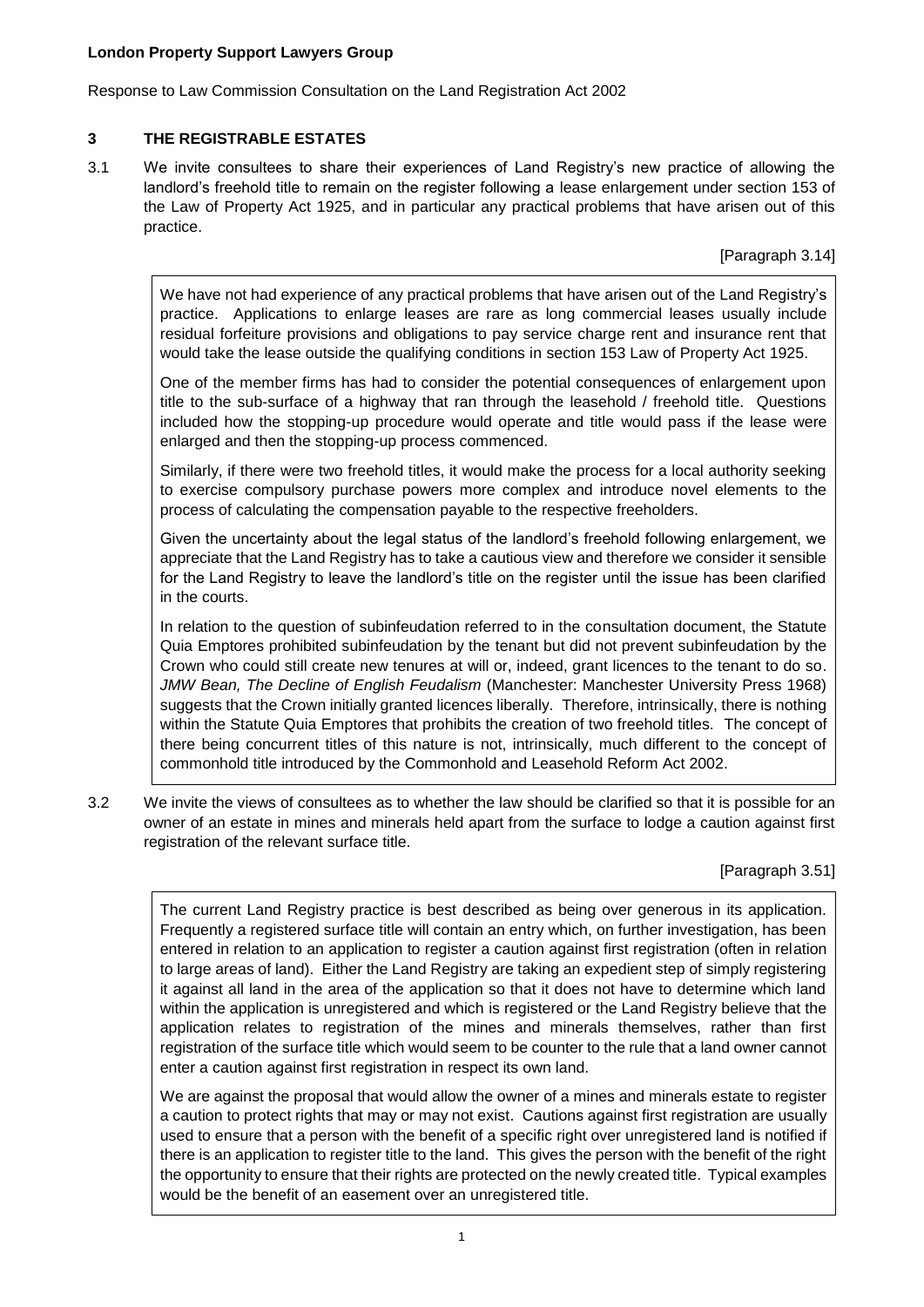Response to Law Commission Consultation on the Land Registration Act 2002

The proposals would apply whether or not the person making the application for a caution against first registration claims any rights over the unregistered surface title. It would encourage applications to be made on the off chance that the ownership of mines and minerals may include rights over the surface title whether or not those rights exist. If the applicant believes that it has title to the mines and minerals, the answer is not to register a caution against first registration (which does not prove the existence of any rights) but to make an application to register title to the mines and minerals themselves so that ownership would be evident to anyone searching the index map. If specific rights are then identified, cautions against first registration could be made in respect of the specific rights over the unregistered surface titles.

In addition, the blanket approach adopted by the Land Registry in registering cautions against first registration is creating additional time and expense. In one case, an index map search revealed a caution against first registration against a registered title. A copy of the caution was obtained which was accompanied by an A0 plan showing an area of land affected by the caution that covered half of a small city. On reading the entry in the caution, it stated specifically that it did not affect any registered titles within the area of the plan. It is time consuming enough to investigate actual mines and minerals rights without having to carry out additional searches that turn out to have no relevance at all to the registered title but which are still revealed on search results.

3.3 We invite the views of consultees as to whether the provisions of section 4 of the LRA 2002 should be amended so that compulsory first registration of an estate in mines and minerals is triggered where mines and minerals are separated from an unregistered legal estate, and where an unregistered estate in mines and minerals held apart from the surface is transferred.

[Paragraph 3.59]

Given the complex nature of mines and minerals and the lack of transparency over their ownership and effect on the surface title, we are in favour of registration so that surface land owners have a clear appreciation of their land ownership and the rights that affect them.

The obligation to register might also focus the mind of a person who claims to have the benefit of mines and minerals and prevent spurious claims being made. In one case, a firm was approached by a potential client who wanted assistance to identify and acquire mines and minerals around a large city. The client made it clear that the purpose was to establish ransom strips to make money from potential developments – the firm politely declined to act. If there was an obligation to register any mines and minerals acquired, the applicant would need to prove title to them.

There is a suspicion that the current complexity of the law means that due consideration is not actually given to the rights or title acquired. A landowner faced with a person who claims title to unregistered mines and minerals may find it easier to compromise than to unravel what title and rights exist. An obligation to register title would make it easier for the parties to establish what title exists.

3.4 We invite consultees to share their experiences of the extent to which the lack of compulsory registration of estates in mines and minerals is causing problems in practice.

[Paragraph 3.60]

Other than the comments set out above in relation to compulsory registration, we have not encountered any specific issues where the lack of compulsory registration has been an issue.

3.5 We invite the views of consultees as to whether surface owners should be notified of an application to register title to the mines and minerals beneath their land, regardless of whether title is to be registered with qualified or absolute title.

[Paragraph 3.67]

This is arguably the single most important issue arising out of the registration of mines and minerals and creates the most problems in practice. One example of this concerned a securitisation of a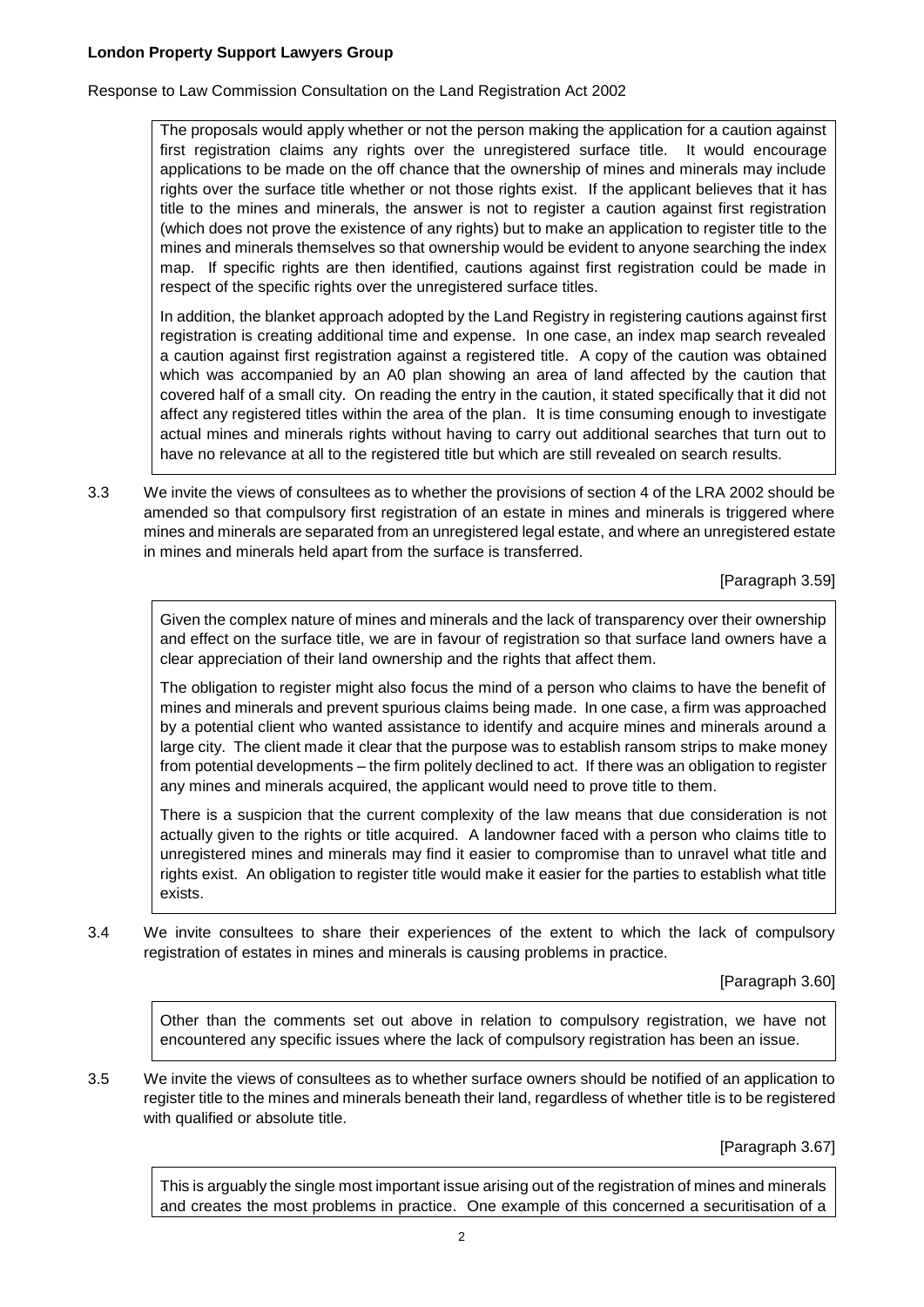Response to Law Commission Consultation on the Land Registration Act 2002

wind farm. A clear SIM search had been obtained at the outset of the transaction and precompletion searches in relation to the surface title were clear. In order to obtain a title indemnity policy, a second SIM search was carried out. This revealed the existence of a new title number. On investigation, it transpired that an application had been made to register title to the mines and minerals under the wind farm. No record of this appeared on the day list to the surface title and no notice of the application had been given to the surface owner. Discovery of the new title was purely fortuitous and prevented the firm involved giving a certificate of title certifying that there were no third party interests in relation to the property, which would have been manifestly incorrect. Additional time and costs (and potential delays to completion) were incurred that could have been avoided had notice of the application been given to the surface owner. As a result of these problems, firms are:

- Carrying out additional SIM searches before completion where mines and minerals may have an impact on a development or funding transaction. This clearly doubles the workload for the SIM searches team at Telford Land Registry and in conversations with them, they have noticed the additional workload that this is creating; and
- When providing certificates of title and reports on title, additional qualifications have to be negotiated as conveyancers cannot certify that the title is free of any adverse Land Registry applications on the date that the certificate or report is given. This adds time and cost to transactions.

There are many inconsistencies in the Land Registry's current practice:

- There is no logical reason why the Land Registry should treat an application to register mines and minerals with qualified title and with absolute title differently. The impact on the surface owner's use and occupation of the land is affected either way. In one case, the surface owner will be notified of the application and in the other, it will not.
- If an application is made to register a UN1 in relation to rights to work mines and minerals, the surface owner will always be notified of the application and have an opportunity to challenge the application. However, if an application is made to register a title to mines and minerals, then no notice is given. Given that the Land Registry already have to serve notices in relation to UN1 claims, we do not believe that it would be unreasonable to require them to do the same in relation to applications to register mines and minerals. This would be no more of a large administrative task than that undertaken in relation to notifying surface owners of UN1 applications.

As a result, we believe that surface owners should always be notified if an application to register a title under their land is made. This would make the Land Registration system clearer and more transparent, which was one of the principles underpinning the Land Registration Act 2002.

3.6 We provisionally propose that the requirement of registration should apply to the grant of a discontinuous lease out of a qualifying estate.

Do consultees agree?

[Paragraph 3.78]

| Yes:                                                                         | No: | Other: |  |  |
|------------------------------------------------------------------------------|-----|--------|--|--|
| This seems eminently sensible given the anomalies that have been identified. |     |        |  |  |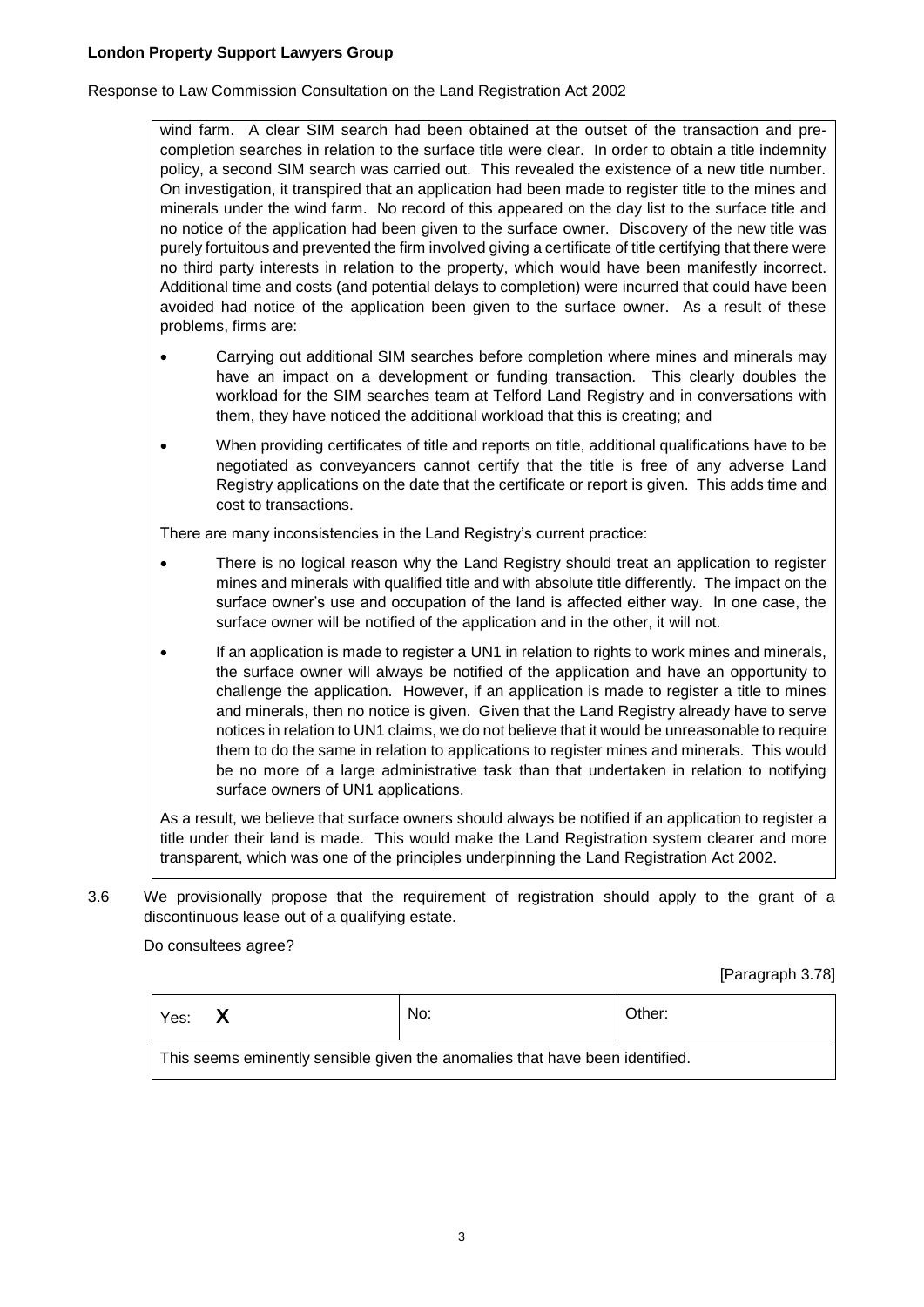Response to Law Commission Consultation on the Land Registration Act 2002

3.7 We provisionally propose that it should be possible to protect a discontinuous lease by notice on the register of title to the reversion, whatever the length of the discontinuous lease and whether or not it was compulsorily registerable.

Do consultees agree?

[Paragraph 3.79]

| Yes:                         | No: | Other: |  |  |
|------------------------------|-----|--------|--|--|
| We agree with this proposal. |     |        |  |  |

3.8 We provisionally propose that there should be no change to the threshold of the length of lease which is registrable under the LRA 2002.

Do consultees agree?

[Paragraph 3.94]

| Yes:                                                                                          |  | No: | Other: |
|-----------------------------------------------------------------------------------------------|--|-----|--------|
| We agree with the comments made in the consultation document that little would be achieved by |  |     |        |

We agree with the comments made in the consultation document that little would be achieved by reducing the threshold other than additional costs, time and aggravation for the landlord, the tenant and the Land Registry.

# **4 FIRST REGISTRATION**

4.1 We invite consultees to provide evidence of difficulties they have encountered when undertaking conveyancing in the twilight period.

[Paragraph 4.34]

We have not encountered any difficulties in practice. What is important is that a title number has been allocated by the Land Registry so that priority searches can be made. Where the unregistered title has been deduced, a view can be taken on the matters to which the new registered title will be subject. Where there are complex unregistered titles or a local authority has an unregistered title, the unregistered owner will sometimes give a certificate of title to avoid a complex examination of the unregistered title having to be undertaken.

What is more of an issue is the lack of experience of many lawyers with unregistered titles. Lawyers who deal routinely with unregistered land are adopting a proactive approach and encouraging clients to use the voluntary first registration procedure to avoid future delays when a sale of the land takes place or an option or conditional contract is to granted prior to the development of the land.

4.2 We invite the views of consultees as to the form of protection that should be provided in respect of dispositions that take place in the twilight period.

[Paragraph 4.35]

As we have not encountered any difficulties in practice, so cannot form a view of any protections that may be required.

4.3 We provisionally propose that it should be made clear that a person with a derivative interest under a trust may apply for a caution against first registration of the legal estate to which the trust relates.

Do consultees agree?

[Paragraph 4.39]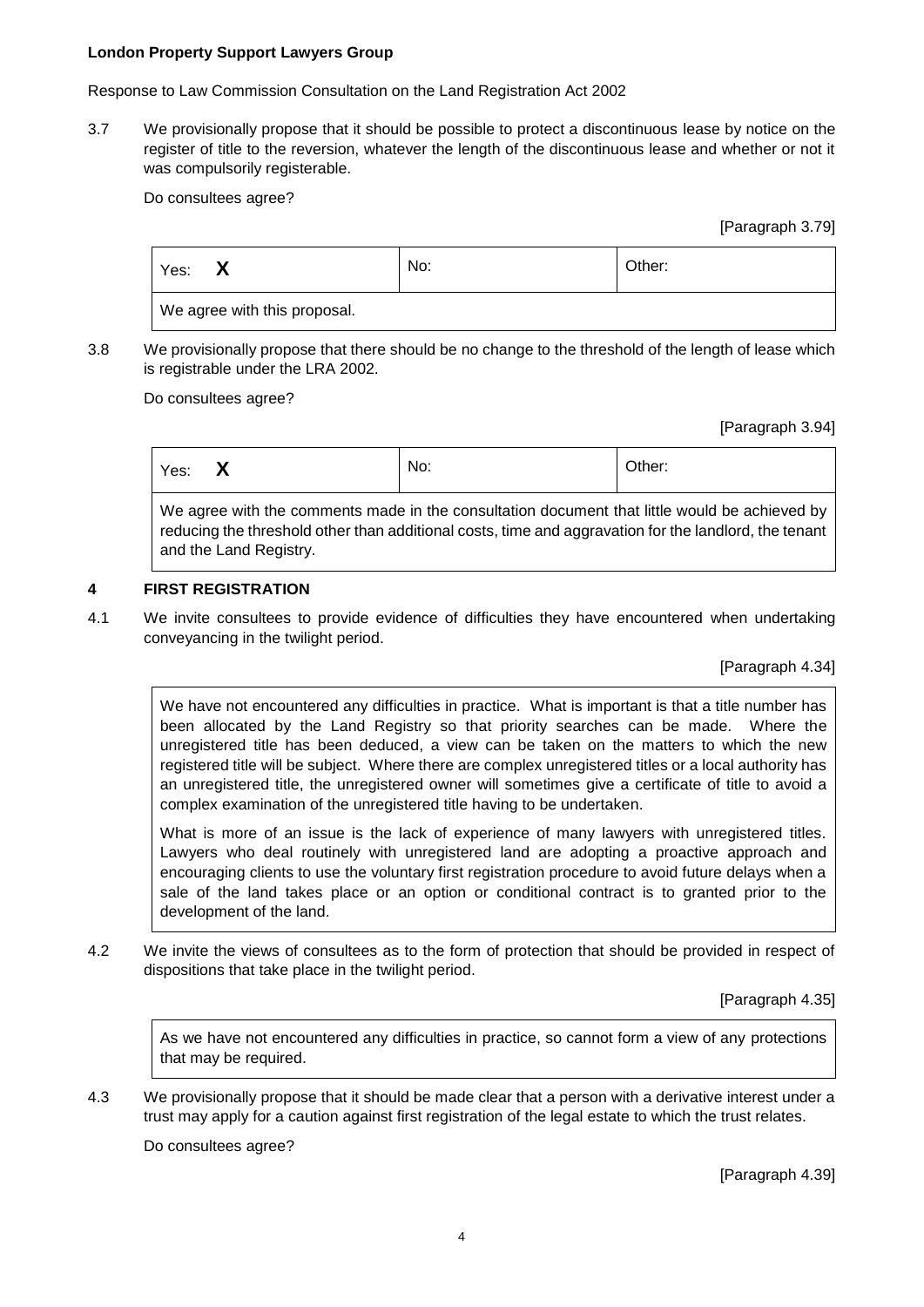Response to Law Commission Consultation on the Land Registration Act 2002

| Yes: $\mathsf{X}$                                                                                                                                                                          |  | No: | Other: |  |
|--------------------------------------------------------------------------------------------------------------------------------------------------------------------------------------------|--|-----|--------|--|
| We agree. If this is the Land Registry's current practice we do not have a problem with it being put<br>on a statutory footing although the existing approach is not causing difficulties. |  |     |        |  |

# **5 THE POWERS OF THE REGISTERED PROPRIETOR**

5.1 We provisionally propose that express provision should be made in the LRA 2002 that a person who has a transfer or grant of a registrable estate or charge in his or her favour is "entitled to be registered as the proprietor" of that estate or charge.

Do consultees agree?

[Paragraph 5.30]

| $\mathbf{v}$<br>Yes:<br>$\mathbf{v}$ |  | No: | Other: |
|--------------------------------------|--|-----|--------|
|--------------------------------------|--|-----|--------|

Yes, we would welcome clarity as to what has to be done for someone to be entitled to be registered as proprietor for the purposes of s.24 LRA. Acquisition financing and sub-sales are very common practice and an express provision to the above effect would be of practical use. We note that a disposition / charge in a person's favour was sufficient under the LRA 1925 for that person to dispose / charge the land and are not aware of any reason / intention for this to have changed under the LRA 2002.

- 5.2 We provisionally propose that, for the purpose of preventing the title of a disponee being questioned, the exercise of owner's powers of disposition by both registered proprietors and persons entitled to be registered as the proprietor should not be limited by:
	- (1) the common law principle that no one can convey what he or she does not own (*nemo dat quod non habet*);
	- (2) other limitations imposed by the common law or equity or under other legislation; or
	- (3) any limitation other than those reflected by an entry on the register or imposed under the LRA 2002.

Do consultees agree?

[Paragraph 5.63]

| Yes: | X                                                                                                                                                                                                                                                                                                                                                                                                                           | No: | Other: |
|------|-----------------------------------------------------------------------------------------------------------------------------------------------------------------------------------------------------------------------------------------------------------------------------------------------------------------------------------------------------------------------------------------------------------------------------|-----|--------|
| (1)  | It is apparent that the LRA is unclear as to whether owner's powers supersede nemo dat<br>or whether nemo dat limits the exercise of owner's powers and we agree that clarity is<br>needed. We agree that nemo dat should not limit owner's powers, as a person entitled to<br>be the registered proprietor should have the same powers to make dispositions as the<br>registered proprietor in order to protect disponees. |     |        |
| (2)  | We agree, the purpose of s.26 LRA is to protect disponees from limitations that are not<br>reflected on the register or imposed by the LRA.                                                                                                                                                                                                                                                                                 |     |        |
| (3)  | We agree, with the same reasoning as for (2).                                                                                                                                                                                                                                                                                                                                                                               |     |        |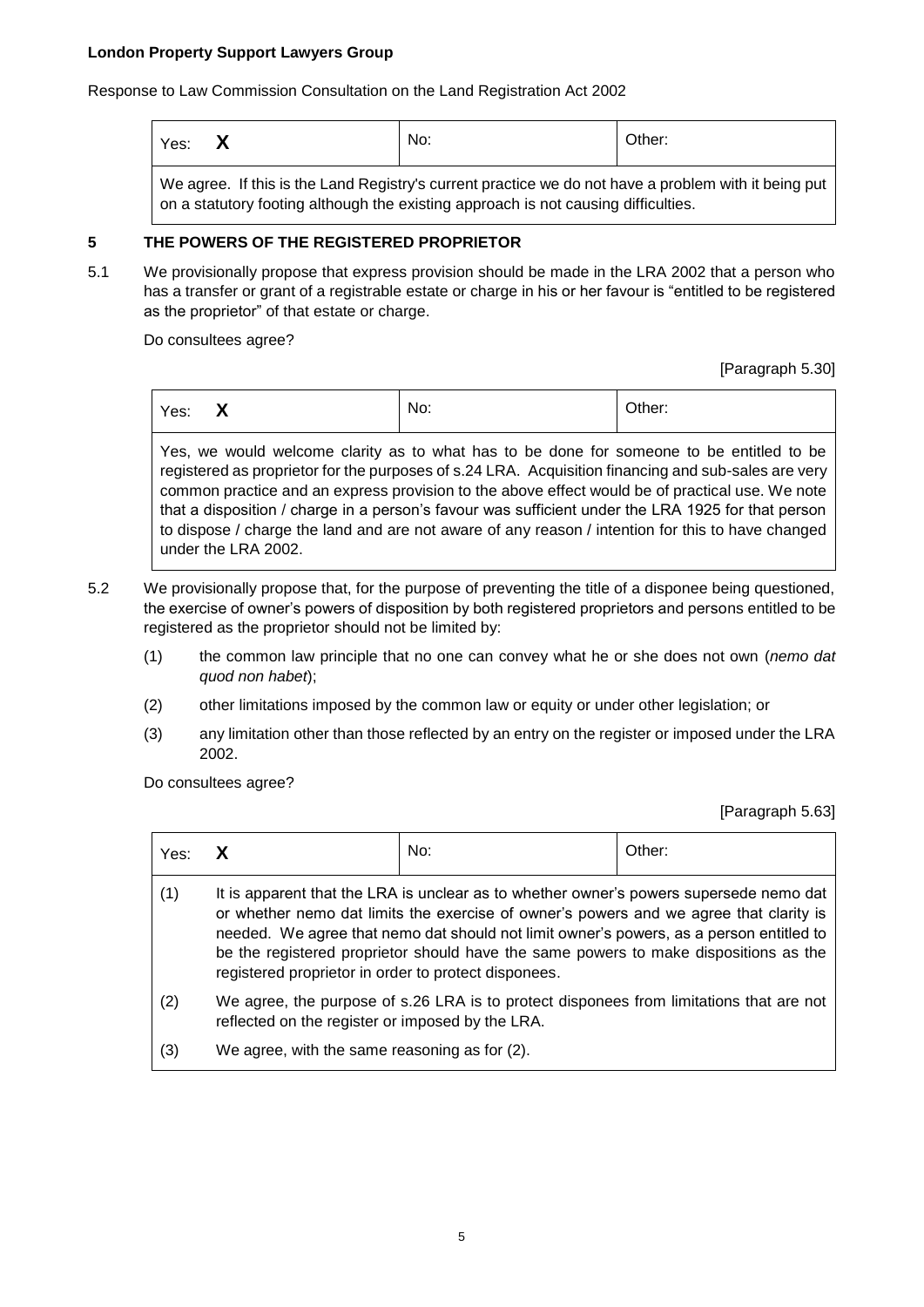Response to Law Commission Consultation on the Land Registration Act 2002

# **6 THE GENERAL AND SPECIAL RULES OF PRIORITY IN SECTION 28 AND SECTION 29: THE DIFFERENCE BETWEEN REGISTRABLE DISPOSITIONS AND THE GRANT OF OTHER INTERESTS IN REGISTERED LAND**

6.1 We provisionally propose that if an unregistrable interest is noted on the register, that interest should be subject only to the interests set out in section 29(2) of the LRA 2002.

Do consultees agree?

[Paragraph 6.30]

| $\mathbf{v}$<br>Yes:<br>Y<br>- - | No: | Other: |  |
|----------------------------------|-----|--------|--|
|----------------------------------|-----|--------|--|

Agreed (with reservations), although this may have some unexpected consequences. For example, take the securitisation of a large portfolio of public houses. It has become market practice not to transfer the legal title to the pubs to the issuer. Instead, the transaction rests on agreement to transfer with completion deferred until the happening of specified events. As there are likely to be many hundreds of pubs, no notice of that agreement is registered against the individual titles. The agreement is therefore vulnerable to subsequent registrable dispositions which are registered. This risk is explained in the offering circular issued in connection with the securitisation. Under the new proposal, the agreement could also lose priority to subsequent unregistrable interests which are noted. On balance, we do not think this is a reason to change the proposal. It will just be an extra risk factor which practitioners will have to analyse and take into account when dealing with transactions such as this where, for practical reasons, steps are not taken to protect an unregistrable interest.

6.2 We provisionally propose that a person who takes an interest under a registrable disposition, but who fails to complete that disposition by registration, should not be able to secure priority against prior interests through the noting of that interest on the register.

Do consultees agree?

[Paragraph 6.36]

| Yes:                                                                                                                                                                                                                                                                                                                                                                                                                                                                                                                                                                                                                                                                                                                                                                                                                                                                                                                                                                                                                                                                                                                                                                                                                                                                                                                                                | No: | Other: X |  |
|-----------------------------------------------------------------------------------------------------------------------------------------------------------------------------------------------------------------------------------------------------------------------------------------------------------------------------------------------------------------------------------------------------------------------------------------------------------------------------------------------------------------------------------------------------------------------------------------------------------------------------------------------------------------------------------------------------------------------------------------------------------------------------------------------------------------------------------------------------------------------------------------------------------------------------------------------------------------------------------------------------------------------------------------------------------------------------------------------------------------------------------------------------------------------------------------------------------------------------------------------------------------------------------------------------------------------------------------------------|-----|----------|--|
| The example in the consultation is of a mortgagee circumventing the overreaching mechanism and<br>still securing priority for the mortgage over a beneficial interest arising under a trust. We agree<br>that this outcome is undesirable. However, a common situation we see is where a mortgage has<br>been taken over a number of properties perhaps with limited or even no due diligence. When the<br>time comes to register the charge, there are found to be restrictions on the title to some of the<br>properties requiring a third party's consent to the registration of a disposition. Obtaining that third<br>party's consent can be time consuming and difficult. In those circumstances, it is common to<br>register a notice against the titles to protect the priority of the charge while seeking the relevant<br>third party's consent. The proposal would leave the chargee in much the same position as at<br>present – they could register a notice which would preserve priority over subsequent dispositions<br>but leave them subject to prior unregisterable interests (at least until the charge itself is<br>substantively registered). But we question the logic of leaving them in a worse position than<br>somebody registering a notice to protect an interest which is not capable of substantive<br>registration. |     |          |  |
| Most unregistrable interests can be protected by notice. The problem in the case of the trust<br>example arises because beneficiaries cannot protect their interest by notice. We understand why,<br>later in the consultation, you reject the idea of giving beneficiaries some additional means of<br>protecting their interest because of the curtain principle and we agree with this. We are not sure                                                                                                                                                                                                                                                                                                                                                                                                                                                                                                                                                                                                                                                                                                                                                                                                                                                                                                                                          |     |          |  |

we have a "middle way" - one possibility might be that the form of restriction put on the register of title where there is a trust could be changed to prevent the registration of a notice which would give priority to a third party over a beneficiary's interest. However, at present, a restriction can only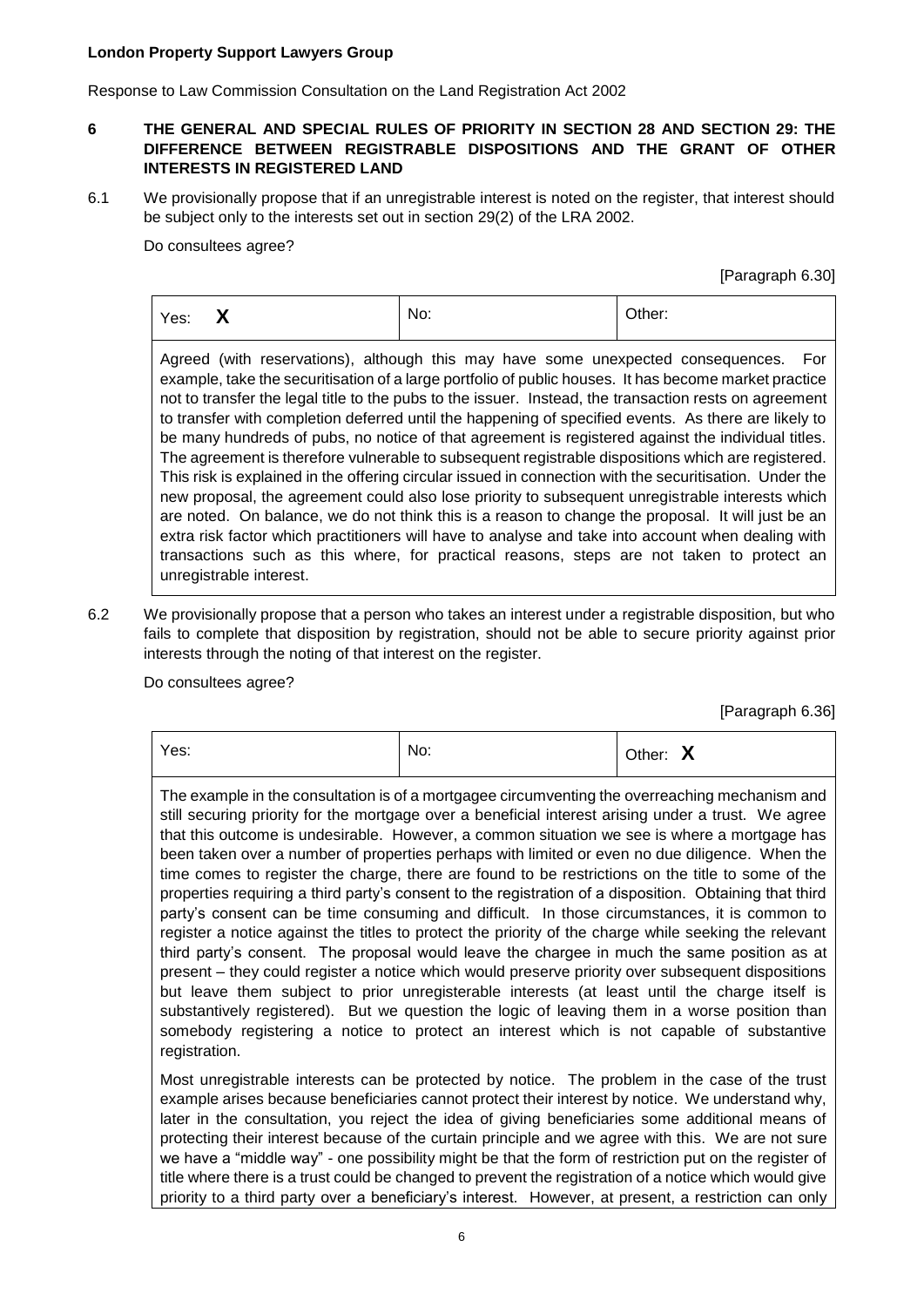Response to Law Commission Consultation on the Land Registration Act 2002

refer to dispositions of the registered title and not to the registration of notices on the title. Whilst we understand the reasoning behind this, perhaps a limited exception could be made in relation to trust restrictions to provide the protection required.

6.3 We provisionally propose that a person who takes an interest under a disposition which is of a type which would have been registrable if all proper formalities for its creation had been observed, but who fails to observe those formalities, should not be able to secure priority against prior interests through the noting of that interest on the register.

Do consultees agree?

[Paragraph 6.37]

|  | Yes: | No: | $\blacksquare$<br>Other:<br>$\mathbf{v}$ |
|--|------|-----|------------------------------------------|
|--|------|-----|------------------------------------------|

The comments made above also apply here. Failure to comply with the proper formalities means that only an equitable interest would arise when a legal interest was intended. We question the logic of not giving a notice registered to protect that unintended equitable interest the same priority advantage as a notice registered to protect some other equitable interest.

6.4 Do consultees believe that home rights should be excluded from the effects of our proposal that noting an interest (such as a sale contract) on the register should secure priority against prior unregistered rights (which would otherwise include home rights)?

[Paragraph 6.49]

We do not have experience of acting on the type of transaction where home rights would create an issue so cannot comment on this proposal.

6.5 We provisionally propose that the priority of unregistrable interests created pre-reform should remain unchanged.

Do consultees agree?

If consultees disagree, please state what period of time consultees consider should be allowed in order for holders of existing rights to note them on the register, before the rights become vulnerable to subsequent interests.

[Paragraph 6.54]

| Yes: | $\mathbf{v}$<br>$\lambda$ | No: | Other: |
|------|---------------------------|-----|--------|
|      |                           |     |        |

We believe that the existing position should be retained. The majority of registered proprietors cannot be expected to spot when they need to instruct solicitors to protect something that is (today) perfectly well protected as an overriding interest.

6.6 We provisionally propose that the holder of an unregistrable interest which has been noted on the register, whose priority is adversely affected by alteration of the register to correct a mistake, should be able to apply for an indemnity from Land Registry.

Do consultees agree?

[Paragraph 6.57]

| X<br>Yes: | Other: |  |  |  |
|-----------|--------|--|--|--|
| Agreed.   |        |  |  |  |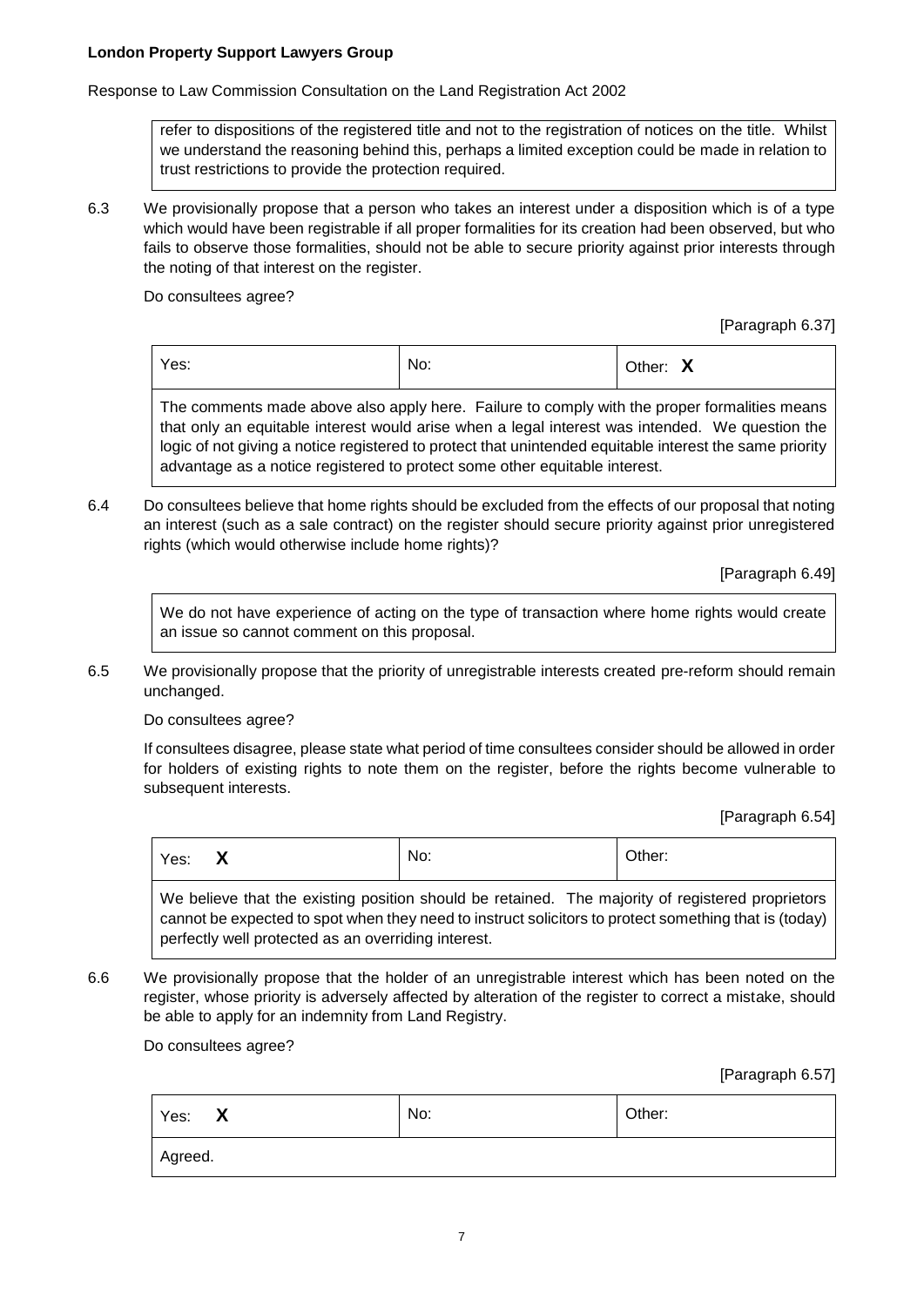Response to Law Commission Consultation on the Land Registration Act 2002

6.7 We invite consultees to submit examples of situations in which the holder of an unregistrable interest has suffered loss as a result of the discovery of a prior unregistrable interest with priority.

[Paragraph 6.59]

We do not have any direct examples of loss being suffered but as a matter of general Land Registry law, between themselves equitable interests rank in order of priority according to the date that they were created, not the date (if any) that they were registered.

Assume that a developer takes an option to acquire land and there is a prior unprotected equitable interest (for example an equitable mortgage created by a debenture that has not been registered at the Land Registry). If the debenture holder exercises their rights under the charge, then the developer suffers loss as the debenture holder may be able to sell free from it.

6.8 We believe that our proposals on the relative priority of unregistrable interests will not lead to a material increase in the number of unregistrable interests being noted on the register, and therefore will not increase the burden on those entering into transactions for the grant of these interests, nor result in any additional resource requirements for Land Registry.

Do consultees agree?

[Paragraph 6.63]

| Yes:                                                                                                          |  | No: | Other: |  |
|---------------------------------------------------------------------------------------------------------------|--|-----|--------|--|
| $\Box$ Agreed $\Box$ though if the official search is extended to cover applications to note an unregistrable |  |     |        |  |

Agreed – though if the official search is extended to cover applications to note an unregistrable interest the number of official searches that will be carried out will increase significantly – probably by a far greater number than the number of outline applications presently carried out.

6.9 We provisionally propose that it should be possible to make an official search with priority in relation to an application to note an unregistrable interest.

Do consultees agree?

[Paragraph 6.71]

| Yes: X  | No: | Other: |
|---------|-----|--------|
| Agreed. |     |        |

6.10 We provisionally propose that a priority search should also protect any ancillary applications arising out of the document which effects the registrable disposition which is the subject of the priority search, provided those ancillary applications are specified on the application form for the priority search.

Do consultees agree?

[Paragraph 6.79]

| $\mathbf{X}$<br>Yes: | No: | Other: |
|----------------------|-----|--------|
| Agreed.              |     |        |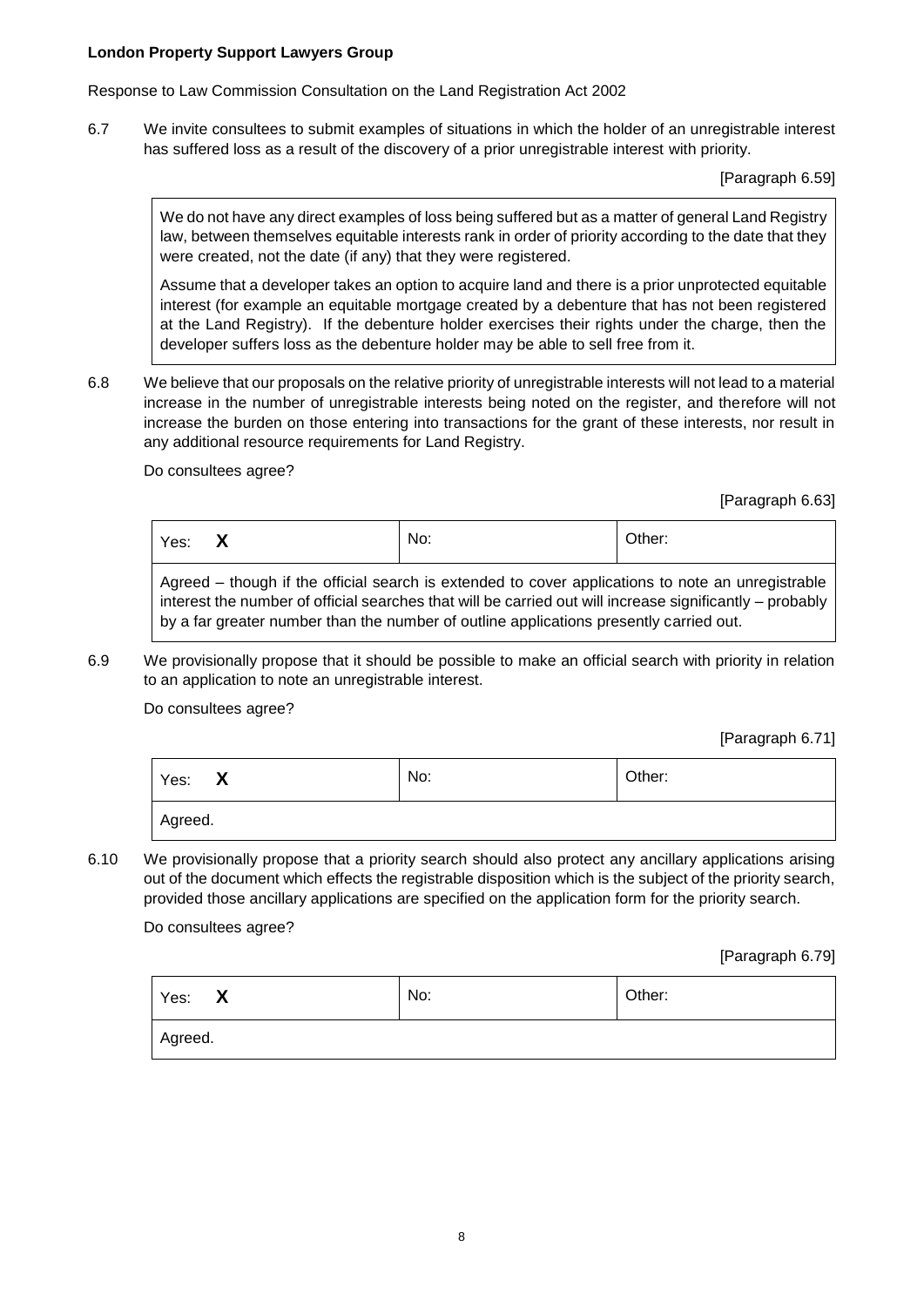Response to Law Commission Consultation on the Land Registration Act 2002

# **7 PRIORITIES UNDER SECTION 29: VALUABLE CONSIDERATION**

7.1 We provisionally propose that the requirement of valuable consideration in section 29 of the LRA 2002 should be retained, but should be clarified.

Do consultees agree?

[Paragraph 7.68]

| Yes:                        | No: | Other: |
|-----------------------------|-----|--------|
| We agree with the proposal. |     |        |

7.2 We provisionally propose that the definition of valuable consideration in section 132 of the LRA 2002 be amended so that "a nominal consideration in money" is no longer excluded from the definition of valuable consideration.

Do consultees agree?

[Paragraph 7.69]

| Yes: | $\mathbf{v}$<br>Λ | No: | Other: |
|------|-------------------|-----|--------|
|      |                   |     |        |

We agree with the proposal. We can see the logic, in light of the decision in *Halifax plc v Curry Popeck* [2008], that where consideration is stated and not paid this may mean "the concept of consideration is meaningless", but in the commercial sphere (eg in the insolvency context) it is not uncommon that consideration of £1/peppercorn is stated but not paid so it would be of concern if this fact rendered s29 protection nugatory.

7.3 We do not believe that it is necessary to make any special provision for a reverse premium in the LRA 2002.

Do consultees agree? If consultees disagree, we invite consultees to share any examples of transactions for which no form of consideration is given other than the reverse premium.

[Paragraph 7.70]

| Yes: | No: | $\sim$ $\sim$<br>Other:<br>$\boldsymbol{\mathsf{A}}$ |
|------|-----|------------------------------------------------------|
|------|-----|------------------------------------------------------|

There are differences of opinion on this question.

Some of us believe that a reverse premium cannot be consideration for the disposition and that the LRA 2002 should not make special provision for this.

Others believe that it is important to make it clear that a reverse premium counts as valuable consideration as, without this, there will always be a question mark over whether a transaction involving payment of a reverse premium includes any other valuable consideration that brings the transaction within section 29 of the LRA 2002. For example on the surrender of a lease where the tenant pays a reverse premium, if the landlord formally releases the tenant from past, present and future breaches of the terms of the lease, it could be argued that this is valuable consideration but should it even be necessary to have to consider this point? If the transfer or deed of surrender is silent on the question of a release of the tenant's obligations, there is yet more uncertainty.

Whether or not it is directly relevant, we also note that the Land Registry treat a reverse premium as consideration for the disposition when calculating the fee payable for registering disposition.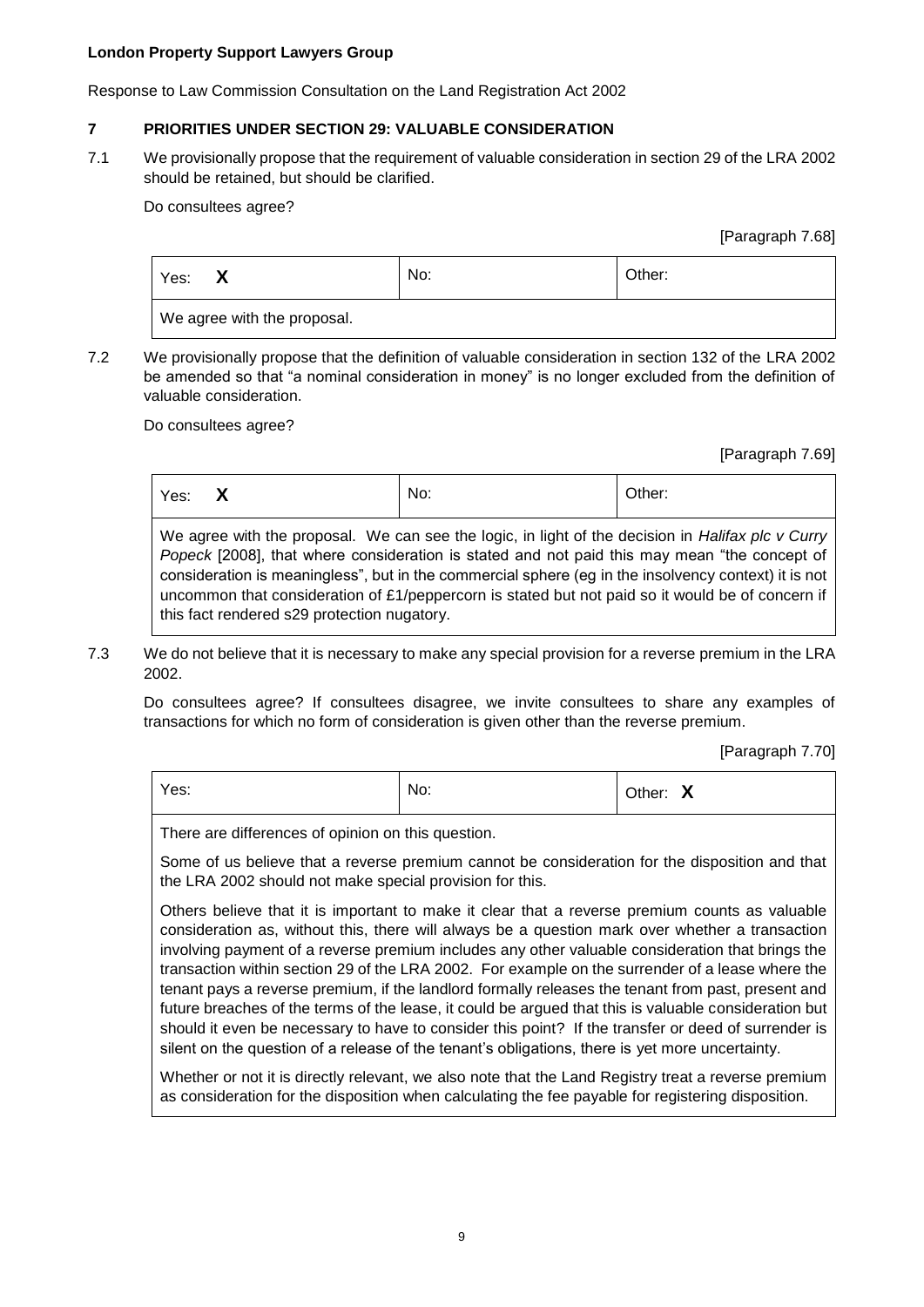Response to Law Commission Consultation on the Land Registration Act 2002

7.4 We provisionally propose that where an interest has a negative value, a disposition of that interest is to be regarded as being made for valuable consideration for the purposes of section 29 of the LRA 2002.

Do consultees agree?

[Paragraph 7.71]

| Yes:                                                 | X | No: | Other: |
|------------------------------------------------------|---|-----|--------|
| $1.381 - 2.002 - 0.024$ which the contract of $\sim$ |   |     |        |

We agree with the proposal.

7.5 We invite consultees' views as to whether it would be beneficial to clarify the effect of a disposition for which a peppercorn is the only consideration. We invite consultees to provide examples of dispositions which may be structured in this way.

If consultees agree that clarification would be beneficial, we invite consultees' views as to whether a peppercorn should engage the protection of section 29 of the LRA 2002.

[Paragraph 7.72]

We do not have any direct examples of this. However, on the grant, for example, of a sub-station lease, there is usually only nominal consideration. The utility company would expect to obtain priority for the registration of its lease whether or not the consideration was a peppercorn, nominal or valuable. Sometimes, the assignment of a lease at an open market rent may be for a peppercorn, though it is more usual to include consideration of £1.

7.6 We invite consultees' views as to whether there are any other types of bargain, not covered above, where consultees believe that it is unclear whether the disposition is made for valuable consideration for the purposes of section 29.

Please explain in each case whether it is believed that the disposition should be included within, or excluded from, the priority protection of section 29.

[Paragraph 7.73]

On the current proposals we question how a transfer between an outgoing and incoming trustee/security trustee would be treated for the purposes of section 29 and section 30.

7.7 We provisionally propose that our proposals on reform of the requirement for valuable consideration under section 29 should apply both to registrable dispositions and unregistrable interests which are noted on the register in accordance with our earlier proposals.

Do consultees agree?

[Paragraph 7.75]

| Yes: X | No: | Other: |
|--------|-----|--------|
|        |     |        |

7.8 We invite consultees' views as to whether any amendments are necessary to the definition of "valuable consideration" as it applies to section 30 of the LRA 2002.

[Paragraph 7.78]

We believe that to ensure consistency between sections 29 and 30, the same definition of "valuable consideration" should apply to both sections.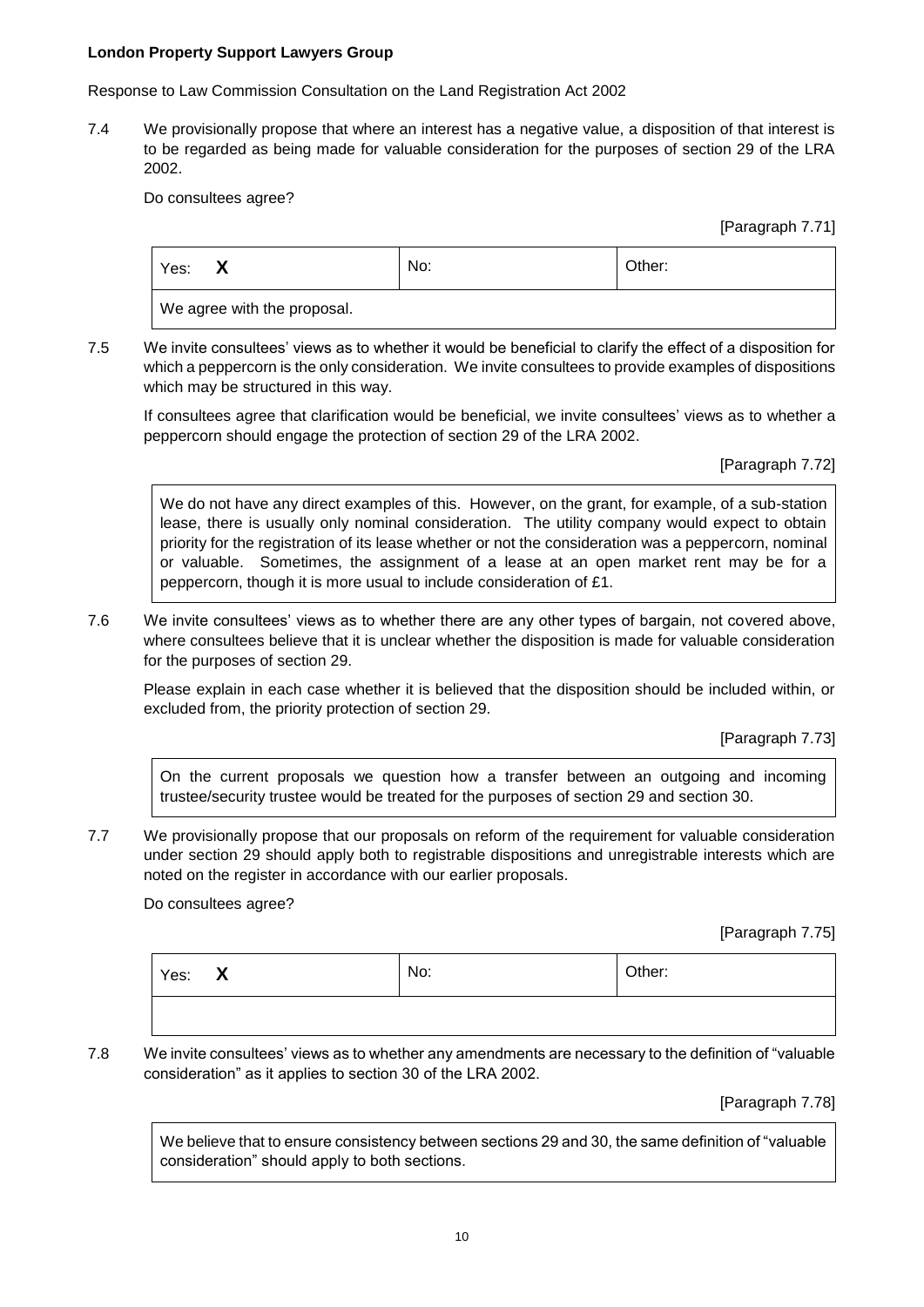Response to Law Commission Consultation on the Land Registration Act 2002

7.9 We invite consultees' views as to whether any difficulties would arise if the proposed amendments to the meaning of valuable consideration were also to apply for the purposes of section 86 of the LRA 2002 (bankruptcy of the registered proprietor).

[Paragraph 7.81]

We disagree with the proposal; this is a special case. A change would also create a mismatch with s342(2) Insolvency Act 1986 which imposes both a good faith and for value requirement.

7.10 We believe that our proposals to clarify the meaning of "valuable consideration" for the purposes of section 29 can be applied equally to the meaning of that phrase in paragraph 5 of schedule 10 to the LRA 2002 (indemnity).

Do consultees agree?

[Paragraph 7.83]

|  | $\mathbf{v}$<br>Yes:<br>$\mathbf{v}$ | No: | Other: |
|--|--------------------------------------|-----|--------|
|--|--------------------------------------|-----|--------|

We agree with the proposal.

# **8 PRIORITIES UNDER SECTION 29: POSTPONEMENT OF INTERESTS, AND THE PROTECTION OF UNREGISTRABLE LEASES**

8.1 We provisionally propose that where a person applies for a unilateral notice in respect of an interest which was formerly overriding until 12 October 2013, and the title indicates that there has been a registered disposition of the title since that date, the applicant should be required to give reasons why the interest still binds the title. The notice will only be entered if the reasons given are not groundless.

Do consultees agree?

[Paragraph 8.48]

| Other:<br>No:<br>$\blacksquare$<br>Yes:<br>$\mathbf{v}$ |  |
|---------------------------------------------------------|--|
|---------------------------------------------------------|--|

We agree in principle with the Law Commission's proposal. We note that the Land Registry would have to make a judgement in each case as to whether the reasons given by the applicant are "groundless", whereas currently the Land Registry is not required to consider whether the application is validly made. However, it should not be the case that interests which are no longer binding can be noted at the Land Registry.

Perhaps one solution would be for the applicant to certify when it makes the application that it does not relate to an interest whose overriding status has been lost following a disposition for value made after 12 October 2013.

8.2 We invite consultees to provide evidence of the extent to which applications are being made for unilateral notices on registered titles where there has been an intervening disposition which engaged section 29, resulting in the postponement of the interest which is the subject of the notice to the interest under the intervening disposition.

[Paragraph 8.49]

Ruoff and Roper states (at para 30.013): "A registrable disposition of a registered estate for valuable consideration, when completed by registration, takes effect subject to interests which are protected by a notice in the register and overriding interests. Making an official search with priority can get round the problem of third party interests being noted in the register in the period up to registration: this is done by deferring dealing with the third party's application for entry of the notice until the end of the purchaser's priority period. During this time, the purchaser's application should have been made. But an official search does not give the purchaser priority over an interest which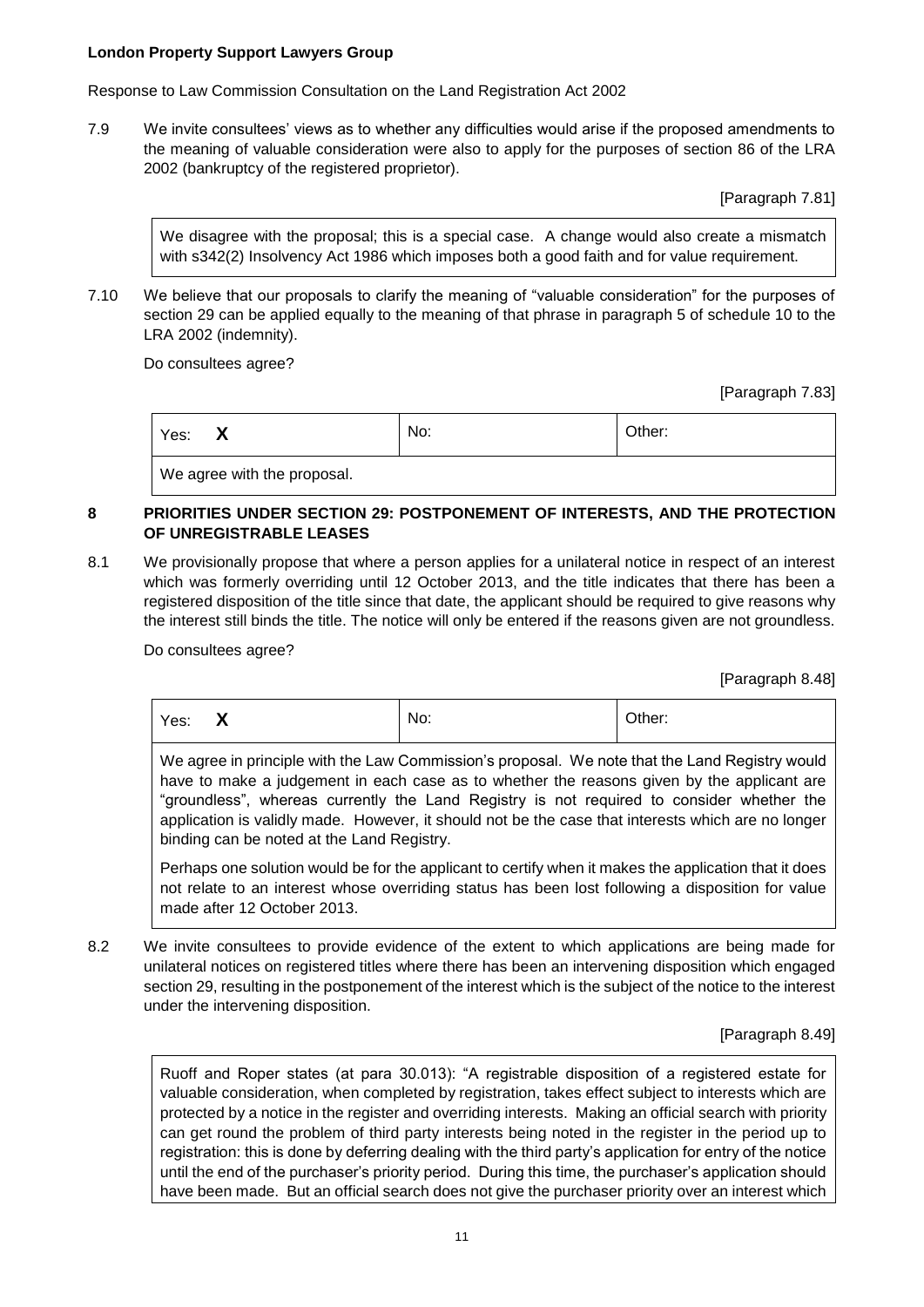Response to Law Commission Consultation on the Land Registration Act 2002

is an overriding interest. Such an interest is instantly binding, without there having to be any application for an entry in the register to protect it: there is nothing to defer."

This is undoubtedly a correct statement of the law but it can create issues where an overriding interest comes into being between the date of a priority search and the registration of a transaction protected by that search.

Assume a bank taking security does a priority search: it is clear. Before completion of the charge, the owner grants an unregistrable lease and the tenant takes up occupation. The lease includes an option for the tenant to buy the freehold. The charge is subsequently completed and a registered and, at a later date, the lease and the option to purchase in the lease are noted on the title.

The option and the lease are both overriding interests unless the bank can show that the tenant's occupation and the bank's knowledge of it was 'not enough' for Schedule 3 Land Registration Act 2002. That will probably be difficult in practice, since it is occupation at the date of disposition which is relevant. How in practice can a bank (or realistically any purchaser) check that? It raises the following questions that we believe the Law Commission should consider:

- should occupation protect an option which ought to be protected by notice? We don't think it should, especially if the proposals in chapter 7 are enacted;
- if the lease was registrable and registered at the same time as the option, we think the lease itself would also be an overriding interest and so have priority over the charge (because the only exclusion of leasehold estates from paragraph 2 of Schedule 3 to the Land Registration Act 2002 relates to reversionary leases (para  $2(d)$ ). If a lease is not within paragraph 1 of Schedule 3, should occupation make it an overriding interest under paragraph 2?
- more generally:
	- should a priority search afford protection to the holder of the search in relation to overriding interests that come into being during the priority period;
	- in relation to overriding interests that lose their overriding status following a disposition for value, should a priority search afford protection to the holder of the search in relation to an application made to protect by notice such an overriding interest received during the priority period?
- 8.3 We invite consultees to provide evidence of the extent to which section 29(4) has operated to confer priority on an unregistrable lease over an interest which is protected by a priority search.

[Paragraph 8.65]

We have not encountered any examples where this has been an issue.

# **9 PROTECTION OF THIRD PARTY RIGHTS ON THE REGISTER PART I: NOTICES**

9.1 We provisionally propose that it should be possible to protect a right by one of two kinds of notice: a full notice and a summary notice.

Do consultees agree?

[Paragraph 9.116]

| Yes: | $\blacksquare$<br>$\overline{\phantom{a}}$ | N<br>. . | $\sim$ .<br>. וסו |
|------|--------------------------------------------|----------|-------------------|
|      |                                            |          |                   |

We agree with the retention of a dual notice system over a return to a single notice system primarily because this is the most straightforward method of preserving the priority of a third party interest without sensitive or confidential information appearing on the public register. If the decision is taken to move to a single notice system where the applicant has to provide information that is not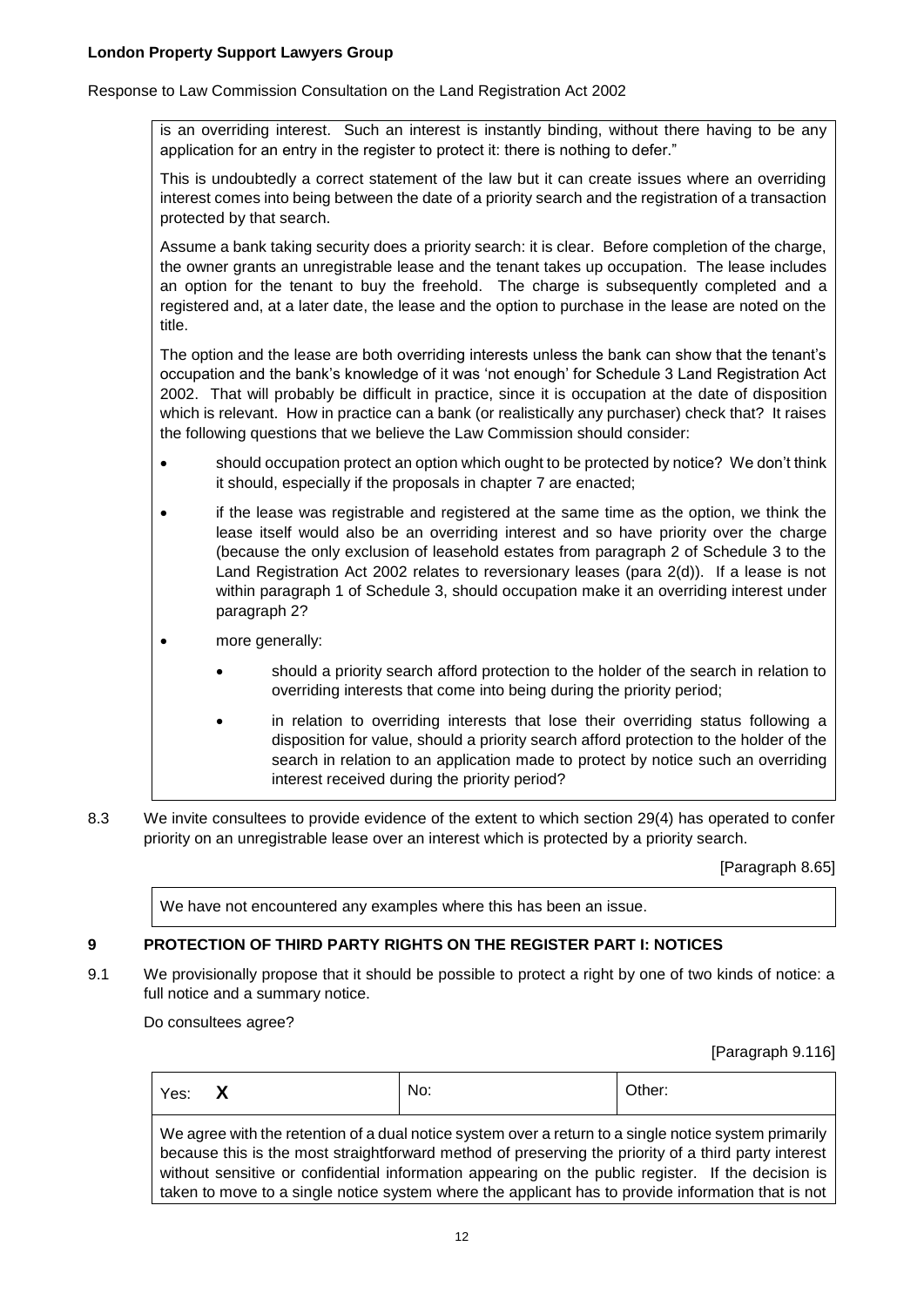Response to Law Commission Consultation on the Land Registration Act 2002

currently required on an application to registered a unilateral notice, the reforms must allow for the information provided to be kept confidential using the "exempt information document" procedures.

We also agree with the change in terminology to 'full notice' and 'summary notice'.

9.2 We provisionally propose that an application for a summary notice should not need to be accompanied by any evidence to support the interest claimed.

### Do consultees agree?

[Paragraph 9.117]

| Yes: | No: | Other: |
|------|-----|--------|
|      |     |        |

We agree, provided that the reforms to (1) the application procedure for unilateral notices to protect former overriding interests outlined in Chapter 8 and (2) the cancellation procedure outlined in Option 2A are both adopted in order that a registered proprietor can obtain detailed evidence at an early stage of the nature of a beneficiary's claim to a unilateral notice. See also our response in paragraph 9.3 below regarding response times for the production of supporting evidence.

Whilst we broadly support the changes to the application procedure for unilateral notices for former overriding interests outlined in Chapter 8, we do not believe these will address all issues arising from the continued ambiguity surrounding the legal status of chancel repair liability. Please see our response to Paragraph 8.48 in this regard.

9.3 We provisionally propose that, if a registered proprietor applies to cancel a summary notice, the beneficiary of the summary notice will be required to make an initial response within 15 business days (subject to an extension of up to a maximum of 30 business days). The response must demonstrate a case for the retention of the notice which is not groundless.

Do consultees agree?

[Paragraph 9.118]

| Yes: | $\mathbf{v}$<br>$\mathbf{v}$ | No: | Other: |
|------|------------------------------|-----|--------|
|      |                              |     |        |

We agree with the proposed two-stage objection procedure. Having a short initial objection stage gives the registered proprietor a means of removing a unilateral notice from its title in situations where the beneficiary of the notice does not object or respond to the cancellation application or has no grounds to object.

However, we believe that the proposed period of 15 business days (which is effectively the same as the present objection period) is still too long. There were differences of opinion about this but the majority view was that a shorter period would be better.

Assuming a beneficiary has a genuine claim, it should be able to respond quickly at this first stage. The consultation does not specifically state what evidence the beneficiary would need to provide, but suggests that it would be similar to that required under the current system, i.e. evidence to demonstrate that the notice is not 'groundless'. This sets a low threshold for the beneficiary to cross in order to preserve its right to object. We propose a time limit of 10 business days with the ability, with good reason, to request an extension provided this did not extend the overall time limit for objection.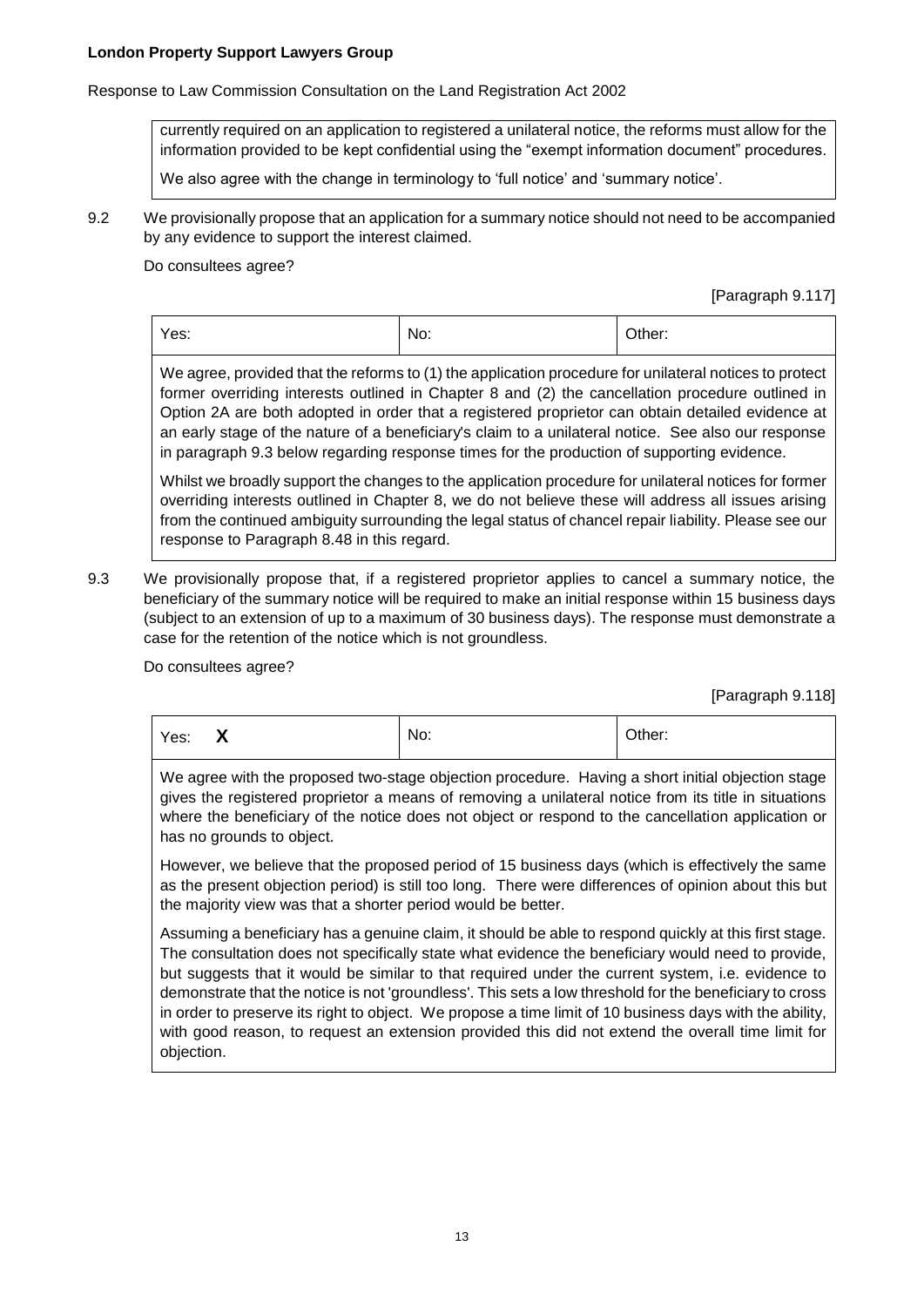Response to Law Commission Consultation on the Land Registration Act 2002

9.4 We provisionally propose that, in the event that the beneficiary submits an initial response objecting to cancellation of the notice, the beneficiary must produce evidence to satisfy the registrar of the validity of the interest claimed. Evidence must be provided within a maximum of 40 business days of the original notification of the application to cancel.

Do consultees agree?

[Paragraph 9.119]

| Yes:                                                                                                                                                                                                                                                                                                                                                                                                                                                                                                                                                   | No: | Other: X |
|--------------------------------------------------------------------------------------------------------------------------------------------------------------------------------------------------------------------------------------------------------------------------------------------------------------------------------------------------------------------------------------------------------------------------------------------------------------------------------------------------------------------------------------------------------|-----|----------|
| We agree with a two-stage objection procedure. However, we believe that the overall time limit of<br>40 business days (8 weeks) should be reduced. One of the main issues with removal of unilateral<br>notices is the length of time that this can take. A beneficiary with a genuine claim to a notice should<br>already have evidence of this to hand or should be able to gather evidence relatively quickly. We<br>suggest that a maximum period of 30 business days (6 weeks) for the entire two stage objection<br>procedure would be adequate. |     |          |

9.5 We provisionally propose that where an application is made to cancel a unilateral notice following implementation of our reforms, the beneficiary of that notice should (following an objection to cancellation) be required to produce evidence to satisfy the registrar of the validity of the interest claimed.

Do consultees agree?

[Paragraph 9.121]

| Yes:                                                                                               |  | No: | Other: |
|----------------------------------------------------------------------------------------------------|--|-----|--------|
| I Having one single cancellation procedure for new and existing unilateral notices is the simplest |  |     |        |

Having one single cancellation procedure for new and existing unilateral notices is the simplest approach.

9.6 We provisionally propose that it should be clarified that an insolvency practitioner appointed in respect of an insolvent registered proprietor is able to apply to cancel a unilateral notice on behalf of the registered proprietor.

Do consultees agree?

[Paragraph 9.141]

| Yes: | $\blacksquare$<br>$\boldsymbol{\mathsf{A}}$ | No: | Other: |
|------|---------------------------------------------|-----|--------|
|      |                                             |     |        |

We agree, provided the usual evidence of appointment of the insolvency practitioner is lodged with the application for cancellation.

9.7 We provisionally propose that it should be clarified that attorneys acting under a power of attorney may apply to cancel a unilateral notice on behalf of a registered proprietor who is the donor of the power.

Do consultees agree?

[Paragraph 9.142]

| Yes: $\bm{X}$                                                                                                                               | No: | Other: |  |
|---------------------------------------------------------------------------------------------------------------------------------------------|-----|--------|--|
| We agree, provided the usual evidence of the attorney's appointment and scope of powers is<br>lodged with the application for cancellation. |     |        |  |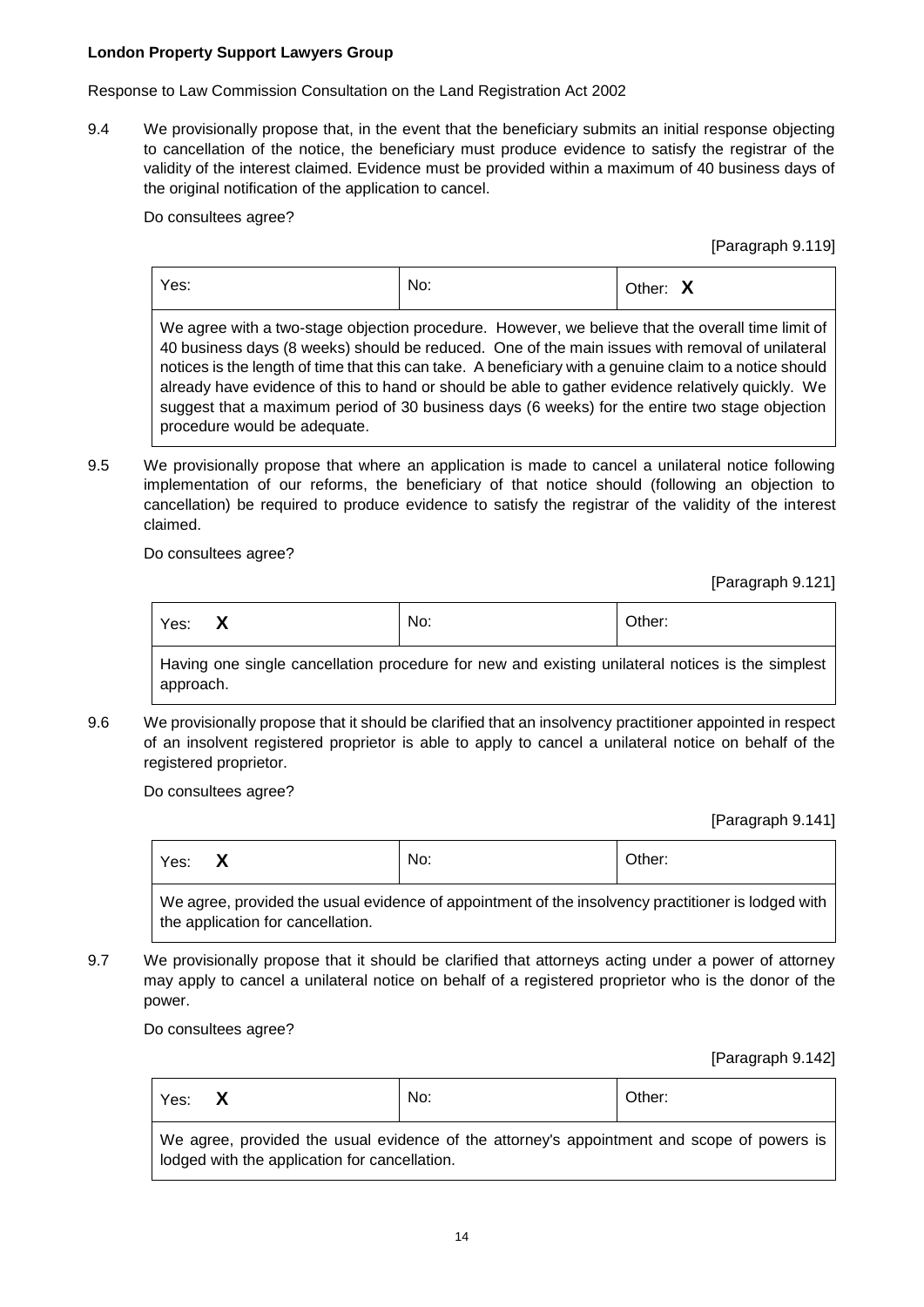Response to Law Commission Consultation on the Land Registration Act 2002

9.8 We invite consultees to share with us other situations in which they believe the persons who can make applications to Land Registry are unnecessarily limited.

[Paragraph 9.144]

We have not encountered any other situations where there are unnecessary limitations.

9.9 We invite consultees' views on what benefits would accrue if an agreed notice could identify the beneficiary of that notice, in a similar way to the entries made in relation to a unilateral notice? Would there be any disadvantages to identifying the beneficiary of an agreed notice in this way?

[Paragraph 9.153]

The main advantage of identifying the beneficiary of an agreed notice on the register would be to assist a registered proprietor or a person investigating title to trace the beneficiary of the notice. However, there is no guarantee that this information would be kept up to date unless this was a mandatory requirement, which we would not support. An agreed notice already gives full details of the interest protected and usually a copy of the original supporting document and therefore, in many cases, provides means for the beneficiary to be traced.

The disadvantage of the proposed change would be to complicate the agreed notice procedure and to bring it closer to unilateral notices, potentially increasing the possibility of confusion between the two. It would create another procedural layer and additional work for registered proprietors, conveyancers and Land Registry. Therefore, we do not support this proposal.

9.10 If consultees support identifying the beneficiary of an agreed notice on the register, should this be mandatory or optional?

[Paragraph 9.154]

See 9.153 above.

## **10 PROTECTION OF THIRD PARTY RIGHTS ON THE REGISTER PART II: RESTRICTIONS**

10.1 We have provisionally formed the view that it should continue to be possible to protect contractual obligations by means of a restriction.

Do consultees agree?

[Paragraph 10.25]

| Yes: | No:                                                                                              | Other: |
|------|--------------------------------------------------------------------------------------------------|--------|
|      | On holones we cares that it abould be pessible to protect a contractual obligation by means of a |        |

On balance we agree that it should be possible to protect a contractual obligation by means of a restriction. We say 'on balance' because a case can be made for saying that it is not the function of a land registration system to protect pure matters of contract (still less the role of the Land Registry to police such matters). The reasons why, on balance, we agree that this function of restrictions should be retained are because, under English law, positive covenants do not run with freehold land and negative covenants may not be restrictive covenants (and therefore not bind successors in title) where there is no land that benefits from the covenant. It might be preferable to cure these problems rather than continue with what can be a very cumbersome sticking plaster.

That said, restrictions, and how they operate under the Land Registration Rules, can cause real problems in practice. Standard form restrictions often do not match the underlying contract which they have to protect. Additional contractual protections are necessary to ensure that the restriction can be made to work. This can be a trap for the unwary (poorly advised) and can hinder the alienability of land. Changes in the forms of permitted (and standard form) restrictions can make them difficult or sometimes impossible to operate. It would be helpful if a review of restrictions took the provisions of the rules in to account.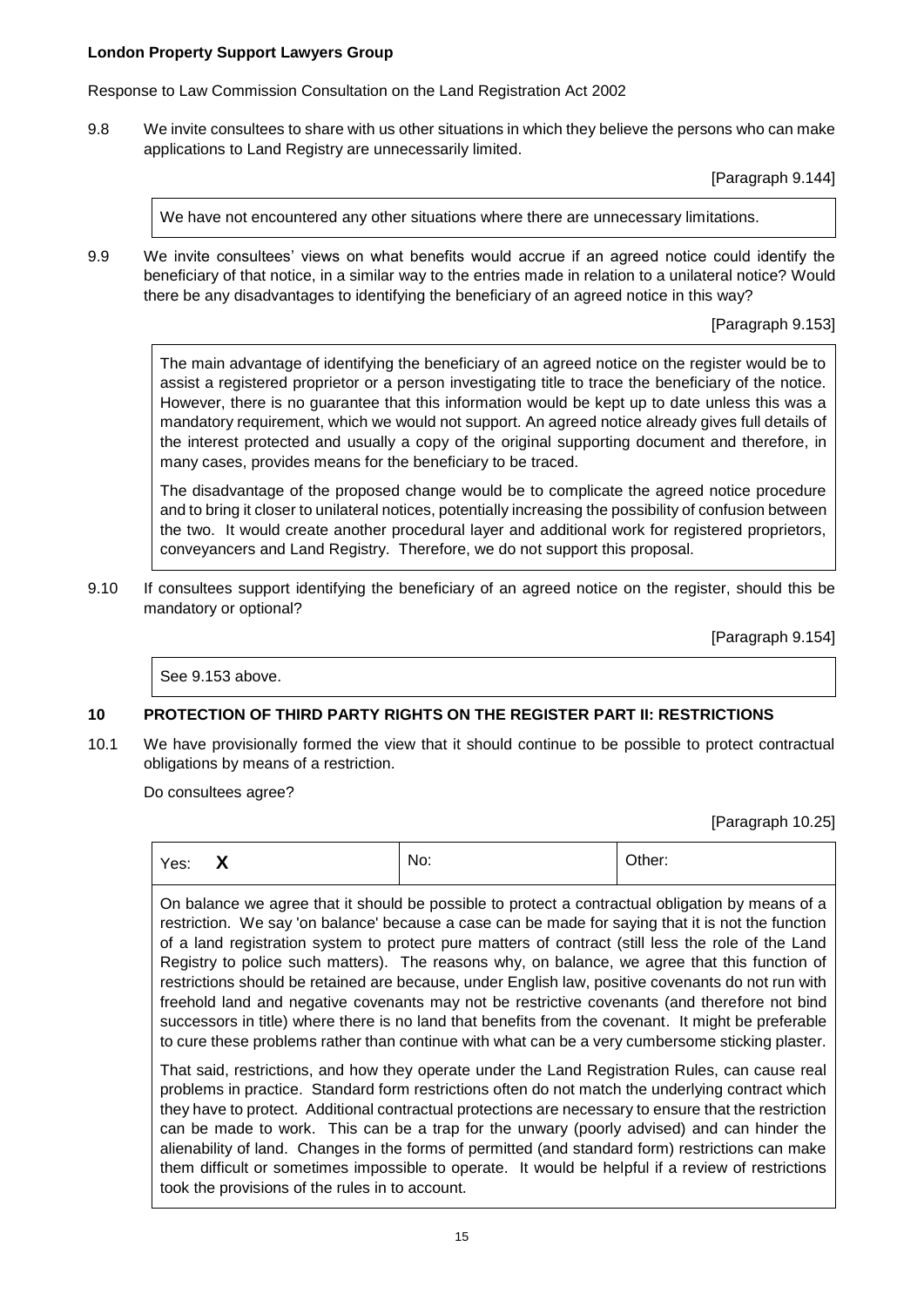Response to Law Commission Consultation on the Land Registration Act 2002

Also, at present, if a restriction is registered, it is not possible, even where the parties want to, to vary or extend the restriction and there should therefore be a mechanism that allows an existing restriction to be varied by agreement between the registered proprietor and the person with the benefit of the restriction.

10.2 We invite the views of consultees as to whether there are any particular types of contractual obligation which should not be capable of protection by way of a restriction. If so, please explain why these obligations should be treated differently from other contractual obligations.

[Paragraph 10.29]

We do not think that a restriction to protect against unlawfulness, where that unlawfulness would be a breach of contract, should be within the discretion of the registrar under section 42(1). If the registered proprietor is party to a contract, that contract should be capable of 'protection' by a restriction only with the consent of the registered proprietor. The need for such consent might avoid some of the problems highlighted in relation to leases and charges, and also appears right in principle: it should not be for the registrar to determine the parties' choice of enforcement mechanism(s).

In any event, a restriction should not be allowed to protect an illegal contract (we are thinking here particularly of contracts illegal under consumer protection legislation) and any consent to the entry of a restriction in these circumstances should be of no effect. It seems scant protection that a proprietor may go to court (or the Tribunal) to have the restriction lifted: the difficulties which may have arisen in the meantime from an inability to sell or charge the land could be substantial and not capable of easy remedy (or remedy within the land registration system).

- 10.3 We provisionally propose:
	- (1) that it should continue to be possible to enter restrictions in Form K in relation to charging orders over beneficial interests; but
	- (2) that the ability to enter restrictions should not be extended to holders of other derivative interests under trusts.

Do consultees agree?

[Paragraph 10.41]

| Yes:<br>л                    | No: | Other: |
|------------------------------|-----|--------|
| We agree with this proposal. |     |        |

10.4 We provisionally propose that it should be made clear that a court may order the entry of a restriction to protect a charging order relating to an interest under a trust, but that such a restriction must be in Form K.

Do consultees agree?

[Paragraph 10.52]

| Yes:<br>х                    | No: | Other: |
|------------------------------|-----|--------|
| We agree with this proposal. |     |        |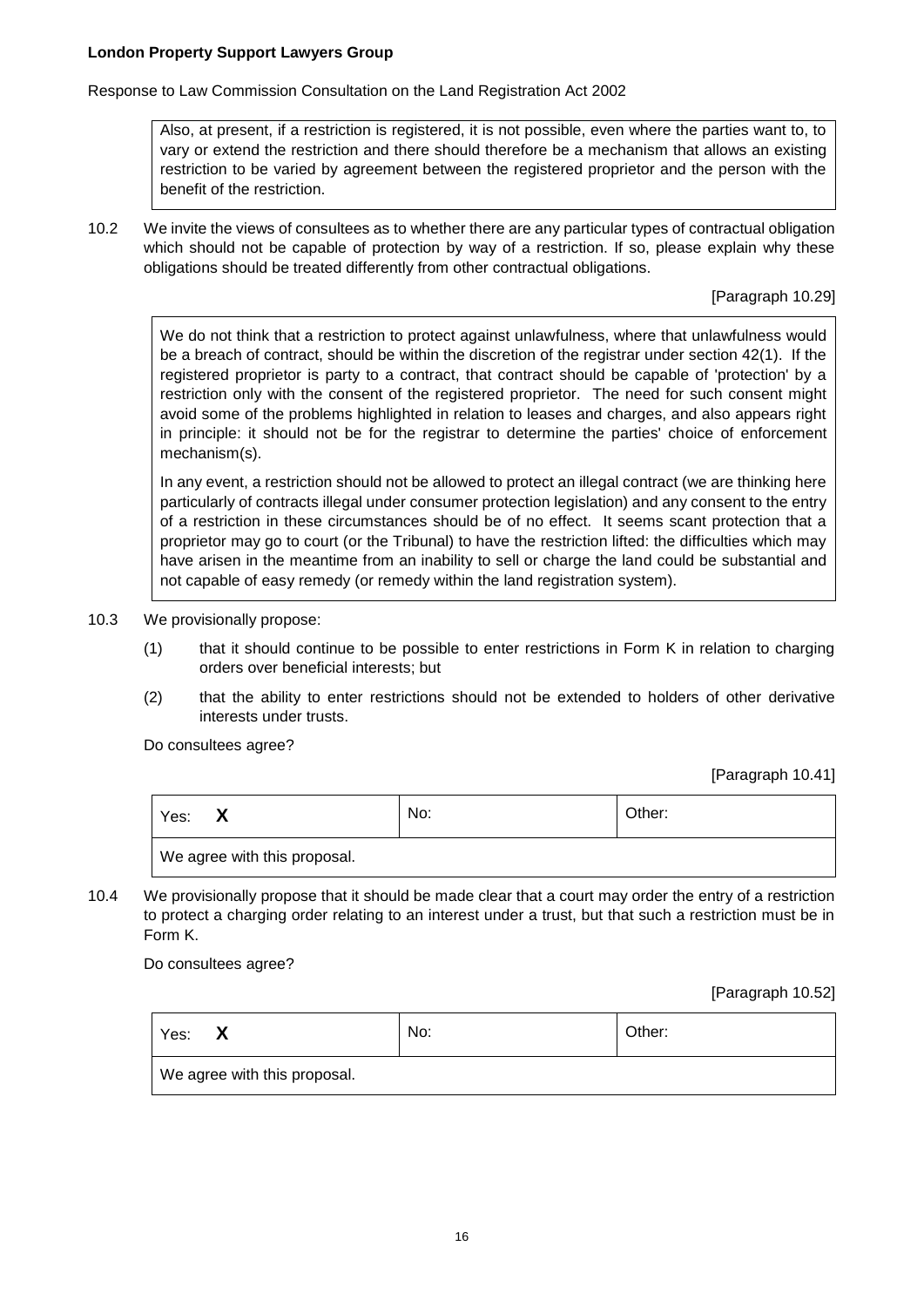Response to Law Commission Consultation on the Land Registration Act 2002

# **11 OVERRIDING INTERESTS**

11.1 We believe that it should continue to be possible for an estate contract to be protected as an overriding interest where the beneficiary of the contract is in actual occupation.

Do consultees agree?

[Paragraph 11.30]

| Yes:                                                                                                                                                                                                                                                                                                                                                                                                                                                                                                                                                                                                                                                                                                                                                                                                                                                       | X<br>No: | Other: |
|------------------------------------------------------------------------------------------------------------------------------------------------------------------------------------------------------------------------------------------------------------------------------------------------------------------------------------------------------------------------------------------------------------------------------------------------------------------------------------------------------------------------------------------------------------------------------------------------------------------------------------------------------------------------------------------------------------------------------------------------------------------------------------------------------------------------------------------------------------|----------|--------|
| The consultation makes a key point at paragraph 11.20: an interest which is protected by<br>occupation should be a "right which it is unreasonable to be registered."                                                                                                                                                                                                                                                                                                                                                                                                                                                                                                                                                                                                                                                                                      |          |        |
| There seems to be nothing unreasonable about expecting those in occupation with the benefit of<br>an estate contract to protect their interest on the register by way of a notice.                                                                                                                                                                                                                                                                                                                                                                                                                                                                                                                                                                                                                                                                         |          |        |
| On the grounds of public policy there will always be interests where it would be unreasonable to<br>expect the occupier to register the interest. Rights which arise informally, for example, under a<br>constructive trust or by estoppel are obvious examples. Those with the benefit of such rights may<br>not even be aware of their existence and to require registration would defeat the recognition of<br>their status. However the system of land registration strives for a conclusive register of title and<br>the existence of overriding interests contradicts that. Surely we should be striving to narrow the<br>class of interests that override and so where a right displays the characteristics of an estate<br>contract, is it not more appropriate to require the right to be protected by way of notice on the<br>register of title? |          |        |
| Electronic conveyancing has not become a reality and the registration gap remains. Therefore<br>bona fide purchasers and mortgagees remain at risk of becoming subject to overriding interests<br>so long as it remains the case that it is at the date of registration that the actual occupation is<br>relevant.                                                                                                                                                                                                                                                                                                                                                                                                                                                                                                                                         |          |        |
| To suggest that purchasers and mortgagees can simply rely on the protections in the Land<br>Registration Act 2002 of inspection and making enquiries of occupiers places a heavy burden on<br>purchasers and mortgagees. In practice, enquiries are never made directly of occupiers in<br>commercial transactions. Also, the provisions in relation to overriding interests make it clear that<br>it is occupation at the date of the disposition that is relevant. It is impossible to make an inspection<br>that would discover such interests at the date of the disposition.                                                                                                                                                                                                                                                                          |          |        |
| The proposals miss the fact that in this day and age enquiries and site inspections have been<br>carried out prior to completion of the transaction and are not repeated prior to registration. As the<br>case of Ferrishurst Ltd v Wallcite Ltd demonstrates even where the occupation is obvious there<br>may be nothing which would alert the purchaser to the need to make further enquiries.                                                                                                                                                                                                                                                                                                                                                                                                                                                          |          |        |
| In any event this concept of notice does not sit well with the integrity of the register. Of course<br>there is still a need to balance the right for purchasers to rely on the register against the rights of<br>those in occupation. However estate contracts are not informal rights but are created expressly<br>and are documented, so why shouldn't occupiers with the benefit of an estate contract be subject<br>to the rigours of registration of a notice. Whilst a notice may be vulnerable to cancellation, this is<br>a well understood concept and the beneficiary of the interest is given ample opportunity to assert<br>the validity of its interest.                                                                                                                                                                                     |          |        |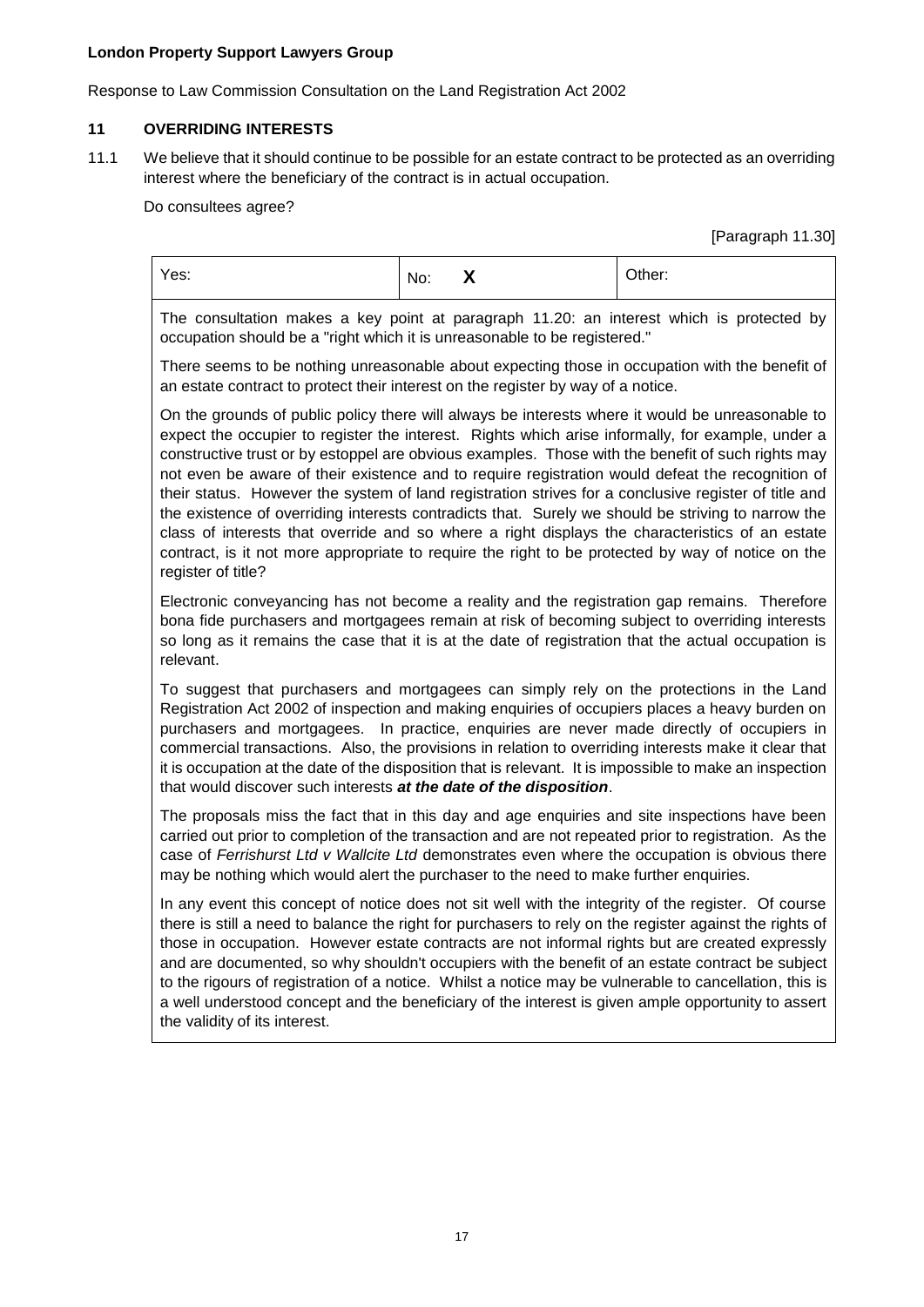Response to Law Commission Consultation on the Land Registration Act 2002

11.2 We believe that the fact that the benefit of an interest has been registered should not preclude that interest from being an "unregistered interest" (and so overriding) for the purposes of schedules 1 and 3 to the LRA 2002.

Do consultees agree?

[Paragraph 11.41]

| Yes:                                                       | No: | Other: |
|------------------------------------------------------------|-----|--------|
| Yes, for the reasons set out in paragraphs 11.37 to 11.39. |     |        |

11.3 We invite consultees' views as to whether section 29(3) of the LRA 2002 serves a useful purpose and should be retained.

## [Paragraph 11.54]

Section 29(3) should be retained. It is an important provision as it encourages overriding interests to be brought onto the register. As explained in paragraph 11.52 of the consultation document section 29(3) provides the incentive for the beneficiary of a notice to respond to an application to cancel it. If the overriding status of the interest revived after the renewal of the notice there would be no such incentive.

It seems sensible that all interests, once protected by a notice on the register need to be treated in the same way.

The whole registration system relies on the premise that the number of "unregistered interests that override" should be kept to a minimum. Therefore once an overriding interest has been brought onto the register its overriding status should not thereafter revive.

11.4 We invite consultees to provide examples of situations where section 29(3) has either created a problem in practice, or conversely performed a useful function.

[Paragraph 11.55]

We have not come across any situations where section 29(3) has been a problem in practice or when it has performed a useful function.

11.5 We invite consultees' views as to whether any transitional provisions are necessary in the event of the abolition of section 29(3).

[Paragraph 11.57]

We do not support the abolition of section 29(3).

# **12 LEASE VARIATIONS AND REGISTRATION**

12.1 We provisionally propose that express provision should be made to permit the recording of a variation of a lease on either the landlord's registered title, or the tenant's registered title, or both.

Do consultees agree?

Г

[Paragraph 12.40]

| Agreed – this is in line with the main objective of the LRA 2002 and would ensure that variations                                                                                        | Yes: X | No: | Other: |
|------------------------------------------------------------------------------------------------------------------------------------------------------------------------------------------|--------|-----|--------|
| are noted in a consistent way. We agree that the registration should be voluntary and any<br>mechanism should make it clear that recording a lease variation is not necessary save where |        |     |        |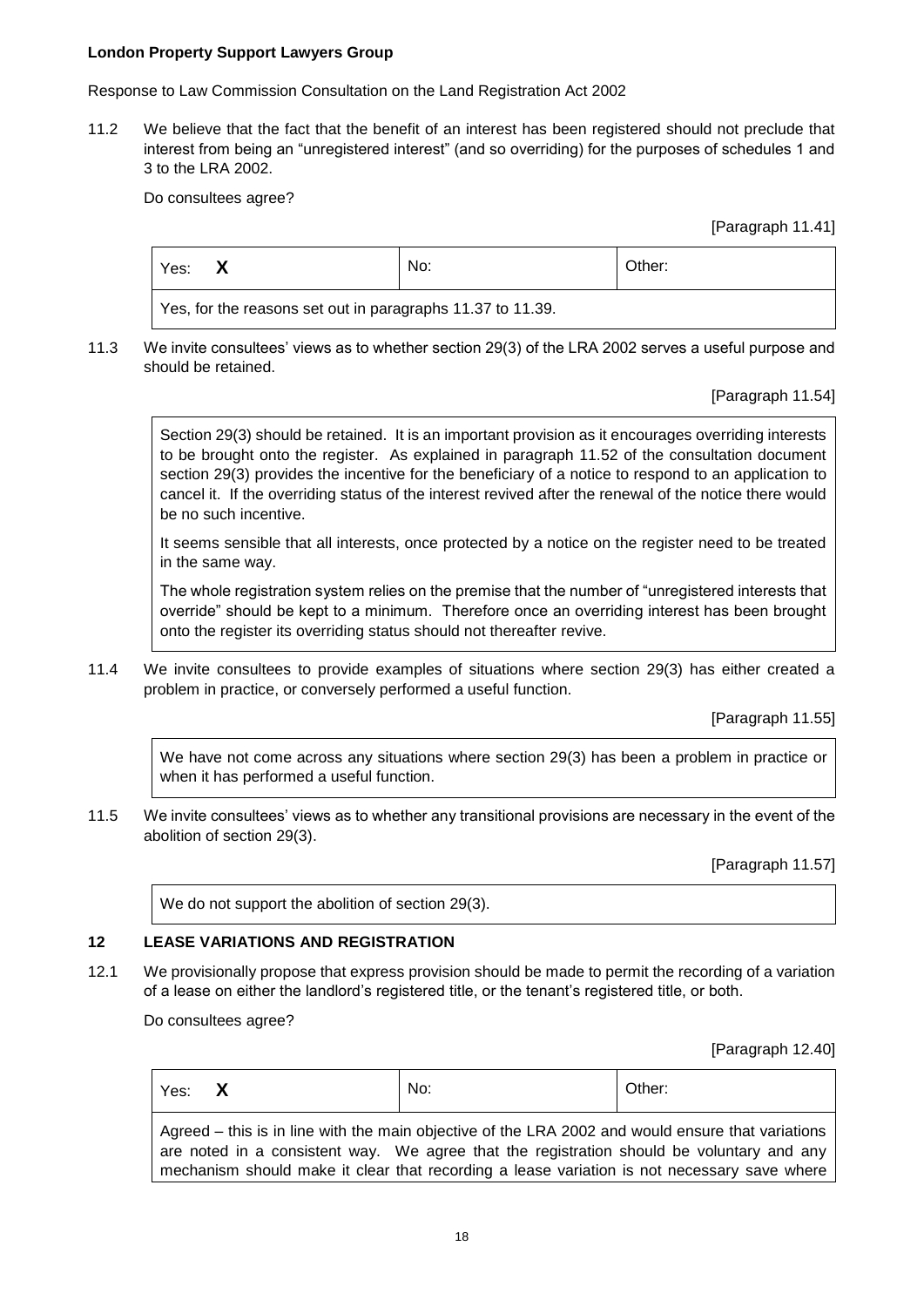Response to Law Commission Consultation on the Land Registration Act 2002

expressly required in order for a disposition effected by the variation to operate at law under the LRA 2002, or in order to preserve the priority of the interest.

12.2 We invite the views of consultees as to whether express provision should be made to permit the recording of any other documents which are ancillary to a lease on either the landlord's registered title, or the tenant's registered title, or both.

[Paragraph 12.44]

We do not believe that express provision needs to be made to permit the recording of any other documents which are ancillary to a lease on either the landlord's registered title, to the tenant's registered title or both. The examples given include a licence to alter / assign / rent review memorandum. A licence to assign is likely to result in an application to register the assignment and any variations contained would fall within the ambit of the voluntary registration mechanism. As set out above noting of these documents is not necessary to bind successors in title. Whilst it would seem to support the goal of the register being a complete and accurate record of the state of title to the register additional documents would unnecessarily clutter up the titles creating a burden on the expiry of the lease and likely leading to a bigger clean up job on the sale of a reversion.

12.3 We invite the views of consultees on the severity and extent of problems with the Landlord and Tenant (Covenants) Act 1995. We invite consultees to provide evidence in support of their views.

[Paragraph 12.48]

We endorse the views of the Property Litigation Association on the problems created by the courts' interpretation of the Act contained in their paper "Proposed Amendments to the Landlord and Tenant (Covenants) Act 1995" which was addressed to the Secretary of State. There are differences of opinion on whether their proposed solutions are sufficient and we believe that a fuller review of the Act is required to address the undoubted problems with the operation of the Act.

# **13 ALTERATION AND RECTIFICATION OF THE REGISTER**

13.1 We provisionally propose that the ability of a person to seek alteration or rectification of the register to correct a mistake should not be capable of being an overriding interest pursuant to paragraph 2 of schedule 3 to the LRA 2002.

Do consultees agree?

[Paragraph 13.87]

| Yes: $\mathsf{X}$                                                                                                                                                                                                                                                         | No: | Other: |  |
|---------------------------------------------------------------------------------------------------------------------------------------------------------------------------------------------------------------------------------------------------------------------------|-----|--------|--|
| Yes, provided that the Land Registration Rules are amended to make it easier for an alleged fraud<br>victim to register a unilateral notice in a hurry, so as to protect his/her interests while a problem is<br>being investigated and before litigation is practicable. |     |        |  |
| As observed in para 13.85, only proprietary interests can be protected by a notice. So if the right<br>to seek rectification is no longer to be proprietary, a suitable alternative must be available.                                                                    |     |        |  |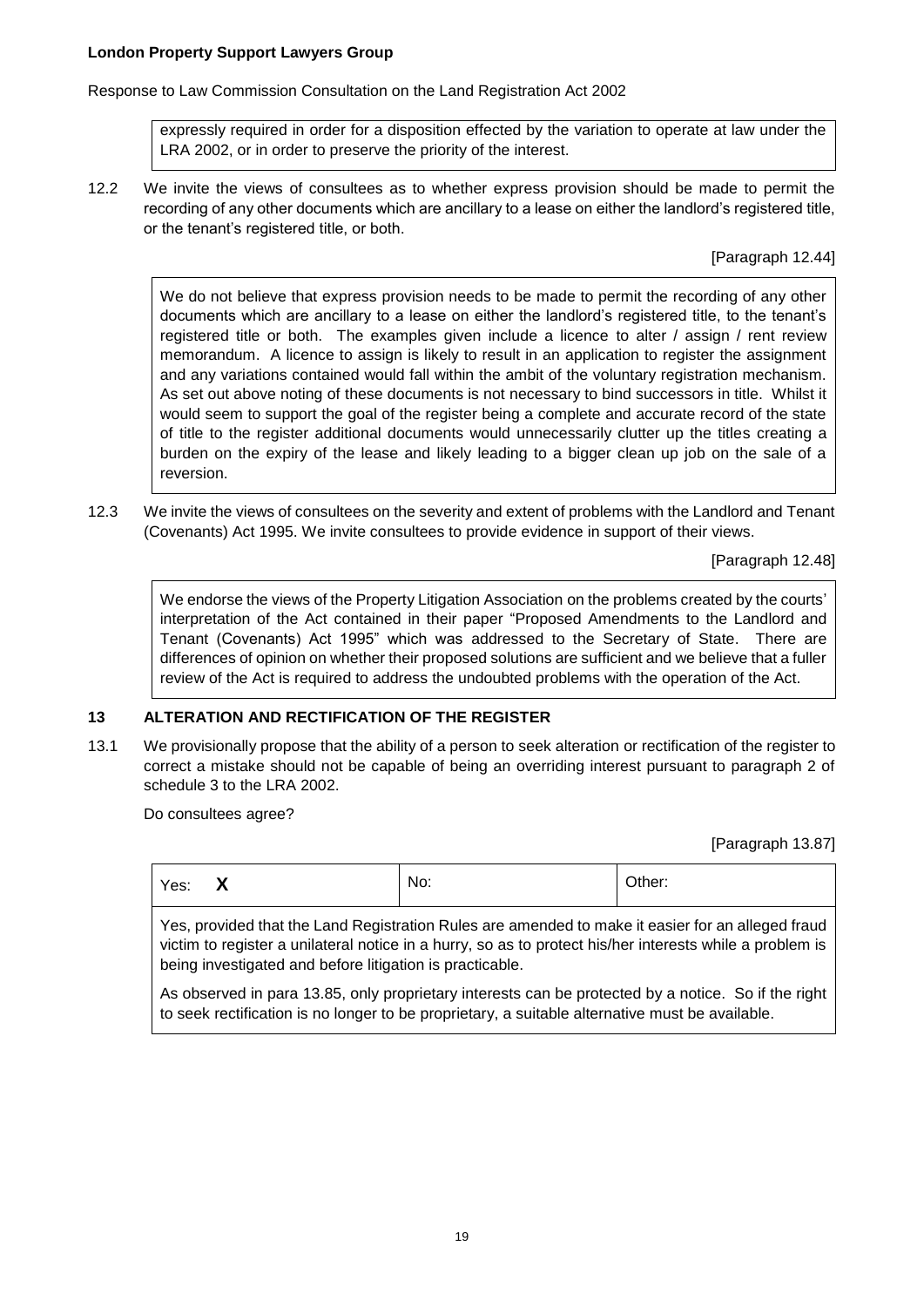Response to Law Commission Consultation on the Land Registration Act 2002

13.2 We provisionally propose that a chargee who has been registered by mistake, or the chargee of a registered proprietor who has been registered by mistake, should not be able to oppose rectification of the register so as to correct that mistake by removing its charge.

Do consultees agree?

[Paragraph 13.95]

| Yes: | $\mathbf{v}$<br>No:<br>$\mathbf{\Lambda}$ | Other: |
|------|-------------------------------------------|--------|
|------|-------------------------------------------|--------|

We do not agree with the proposal, particularly if (as suggested in chapter 14) mortgagees' ability to obtain an indemnity may be limited.

We are concerned that any attempt to water down the protection of mortgagees will have an adverse effect on the lending market. Mortgagees cannot be expected simply to bear such losses. The proposed change would give rise to additional costs for borrowers, as lenders would seek to protect themselves against risk by, for example, insisting on new title insurance policies that are not currently required. Mortgagees ought to have the same rights as other stakeholders.

If there are "exceptional circumstances where it would be right not to rectify in A's favour so as to remove a charge" (para 13.94), then the charge should not be removed in those circumstances. As the Commission says, such circumstances must be rare, so the supposed difficulties caused by such cases should be limited.

Para 13.94 expresses concern about chargees prolonging litigation by arguing that such circumstances exist. But in cases where the mortgagee's arguments are groundless, summary judgment or cost penalties ought to deter such an approach.

13.3 We provisionally propose that where the proprietor of a registered estate has been removed or omitted from the register by mistake, the proprietor should be restored to the register if he or she is in possession of the land, save in exceptional circumstances.

Do consultees agree?

[Paragraph 13.109]

| Yes:                                        | No: | Other: |
|---------------------------------------------|-----|--------|
| Yes, for the reasons stated in para 13.106. |     |        |

13.4 We provisionally propose that a successor in title to that proprietor should be restored to the register if he or she took over possession of the land, save where there are exceptional circumstances.

Do consultees agree?

[Paragraph 13.110]

| Yes:                                        |  | No: | Other: |
|---------------------------------------------|--|-----|--------|
| Yes, for the reasons stated in para 13.107. |  |     |        |

- 13.5 We provisionally propose that:
	- (1) The protection afforded to the proprietor of a registered estate who has been removed or omitted from the register by mistake should not be confined to when he or she is personally in possession, but should apply where a proprietor would be considered a proprietor in possession within section 131 of the LRA 2002.
	- (2) The protection afforded to the proprietor of a registered estate who has been removed or omitted from the register by mistake should not be confined to situations where his or her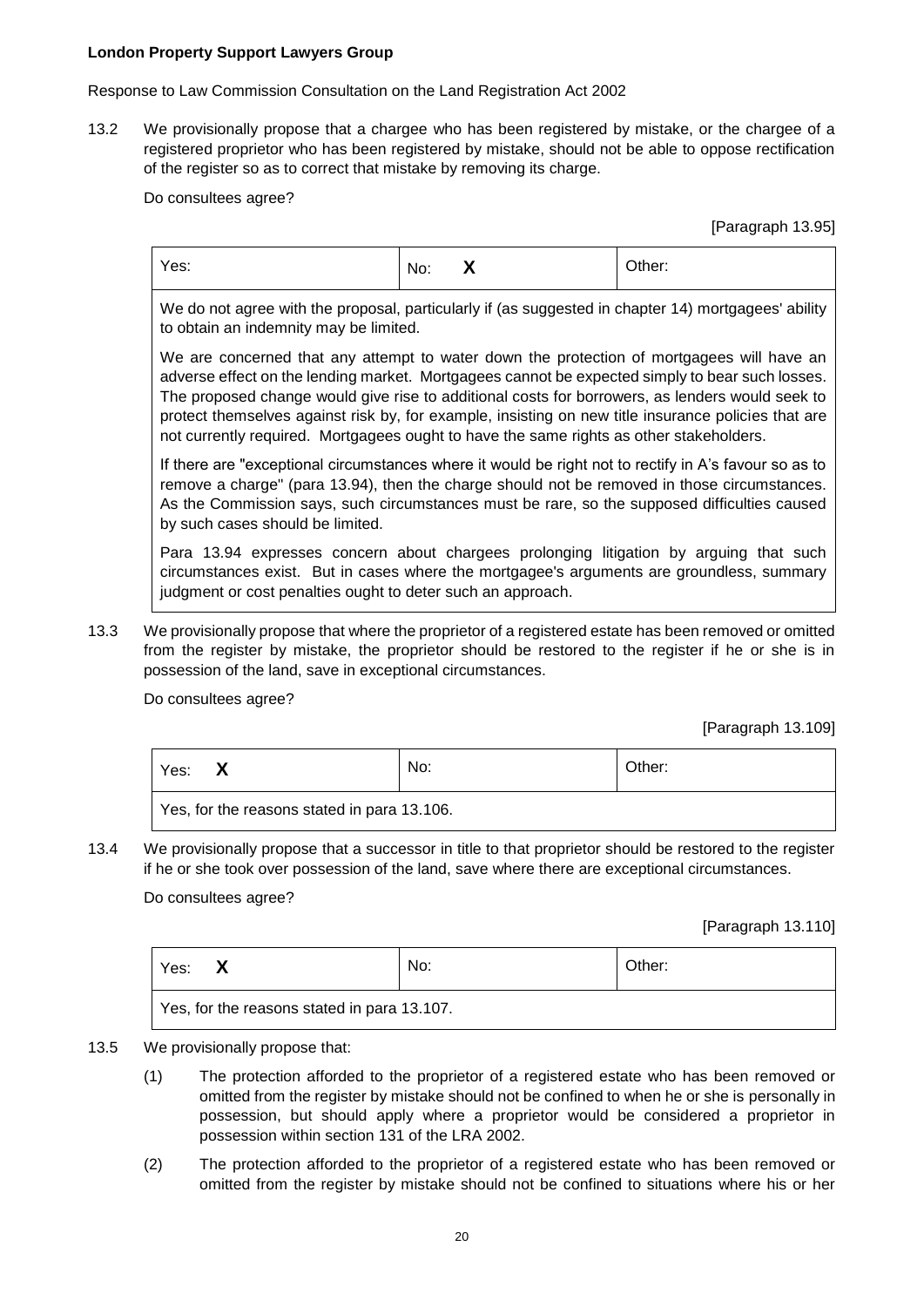Response to Law Commission Consultation on the Land Registration Act 2002

possession of the land has been continuous, as long as he or she is the proprietor in possession when schedule 4 is applied.

Do consultees agree?

[Paragraph 13.114]

| Yes: | X                                           | No: | Other: |
|------|---------------------------------------------|-----|--------|
|      | Yes, for the reasons stated in para 13.112. |     |        |
| (2)  | Yes, for the reasons stated in para 13.113. |     |        |

- 13.6 We provisionally propose that the register should not be rectified to correct a mistake so as to prejudice the registered proprietor who is in possession of the land without that proprietor's consent, except where:
	- (1) the registered proprietor caused or contributed to the mistake by fraud or lack of proper care; or
	- (2) less than ten years have passed since the original mistake and it would be unjust not to rectify the register.

Do consultees agree?

[Paragraph 13.120]

| Yes: | $\mathbf{x}$                                              | No: | Other: |
|------|-----------------------------------------------------------|-----|--------|
| (1)  | Yes, for the reasons stated in paras 13.117-13.119.       |     |        |
| (2)  | Yes, again for the reasons stated in paras 13.117-13.119. |     |        |

13.7 We provisionally propose that after ten years from the mistaken removal of the former registered proprietor from the register, the register should not be rectified to correct the mistake so as to prejudice the new registered proprietor even where that proprietor is not in possession of the land. Exceptions should be provided only for where the new registered proprietor consents to the rectification or where he or she caused or contributed to the mistake by fraud or lack of proper care.

Do consultees agree?

[Paragraph 13.123]

| Yes:                                        | No: | Other: |
|---------------------------------------------|-----|--------|
| Yes, for the reasons stated in para 13.122. |     |        |

13.8 We provisionally propose that the period of time after which the register becomes final should be ten years.

Do consultees agree?

[Paragraph 13.126]

| Yes:                                               |  | No: | Other: |
|----------------------------------------------------|--|-----|--------|
| Yes, for the reasons stated in paras 13.124-13.125 |  |     |        |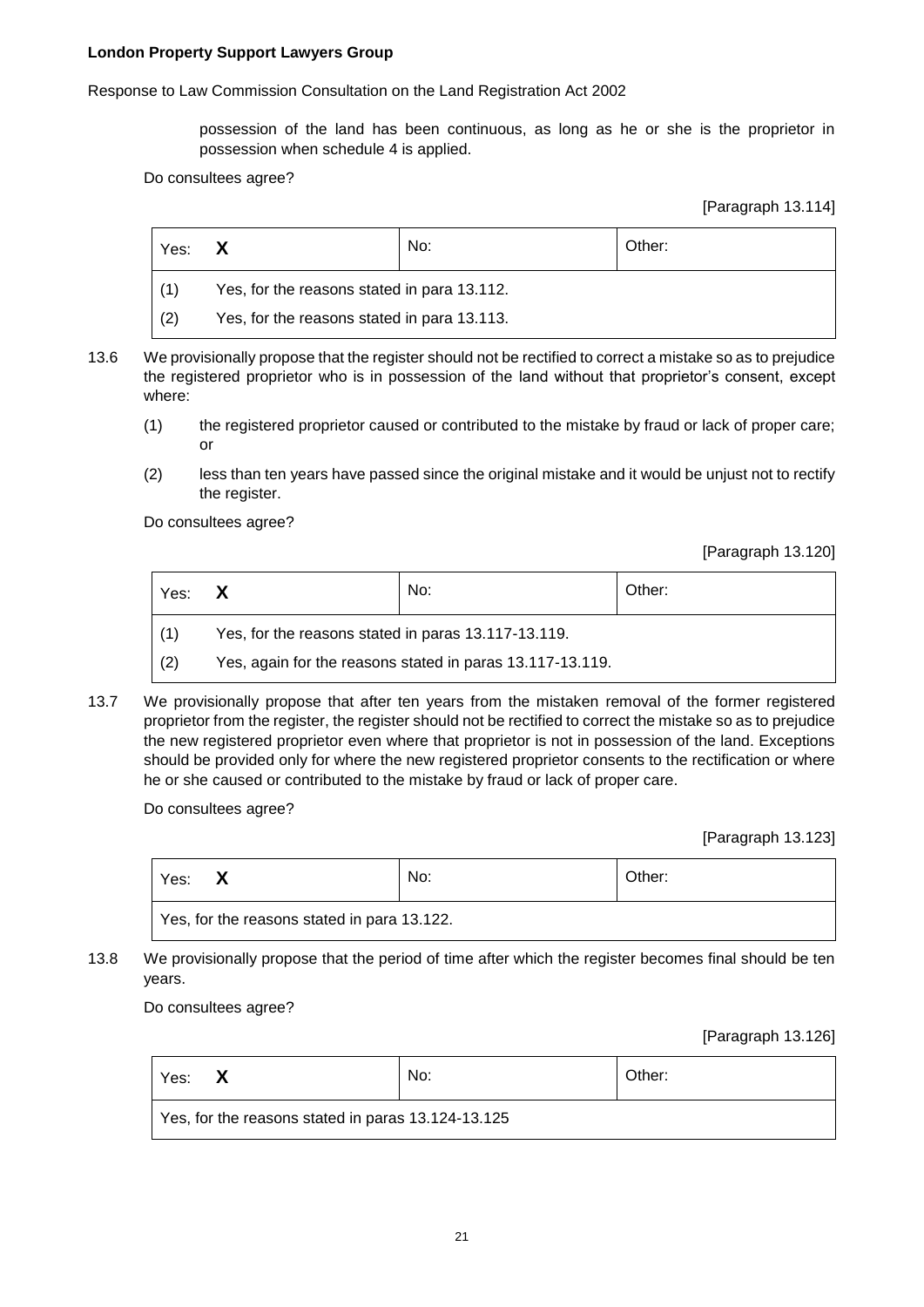Response to Law Commission Consultation on the Land Registration Act 2002

- 13.9 We provisionally propose the following:
	- (1) Cases of double registration should be resolved through the application of our proposals in respect of indefeasibility. Therefore, in a case of double registration, a claim to adverse possession should not be possible.
	- (2) Where as a result of the operation of the long stop a double registration remains on the register, the party who does not benefit from the long stop should have their title amended accordingly to remove the double registration. The party whose title is amended in such circumstances should be entitled to an indemnity.

Do consultees agree?

[Paragraph 13.151]

| Yes: $\mathsf{X}$ |                                             | No: | Other: |
|-------------------|---------------------------------------------|-----|--------|
|                   | Yes, for the reasons stated in para 13.140. |     |        |
| (2)               | Yes, for the reasons stated in para 13.150. |     |        |

13.10 We provisionally propose that section 29 should be subject to schedule 4. This means that where, through a mistake, a derivative interest has been omitted or removed from the register, the holder of the interest should be able to apply for alteration or rectification of the register to have the priority of the interest over the registered proprietor restored. The outcome of the application should be determined by the same principles that apply when the application for alteration or rectification relates to the title to the estate, including the operation of the long stop.

Do consultees agree?

[Paragraph 13.169]

| Yes:                                                    | No: | Other: |
|---------------------------------------------------------|-----|--------|
| Yes, for the reasons stated in paras 13.160 and 13.162. |     |        |

13.11 We provisionally propose that, where the application for alteration or rectification relates to a derivative interest, the ten year long stop on alteration of the register should run from the time that, as a result of the mistake, the holder of the derivative interest lost priority, not from the time of the mistake.

Do consultees agree?

[Paragraph 13.170]

| Yes:                                        | No: | Other: |
|---------------------------------------------|-----|--------|
| Yes, for the reasons stated in para 13.166. |     |        |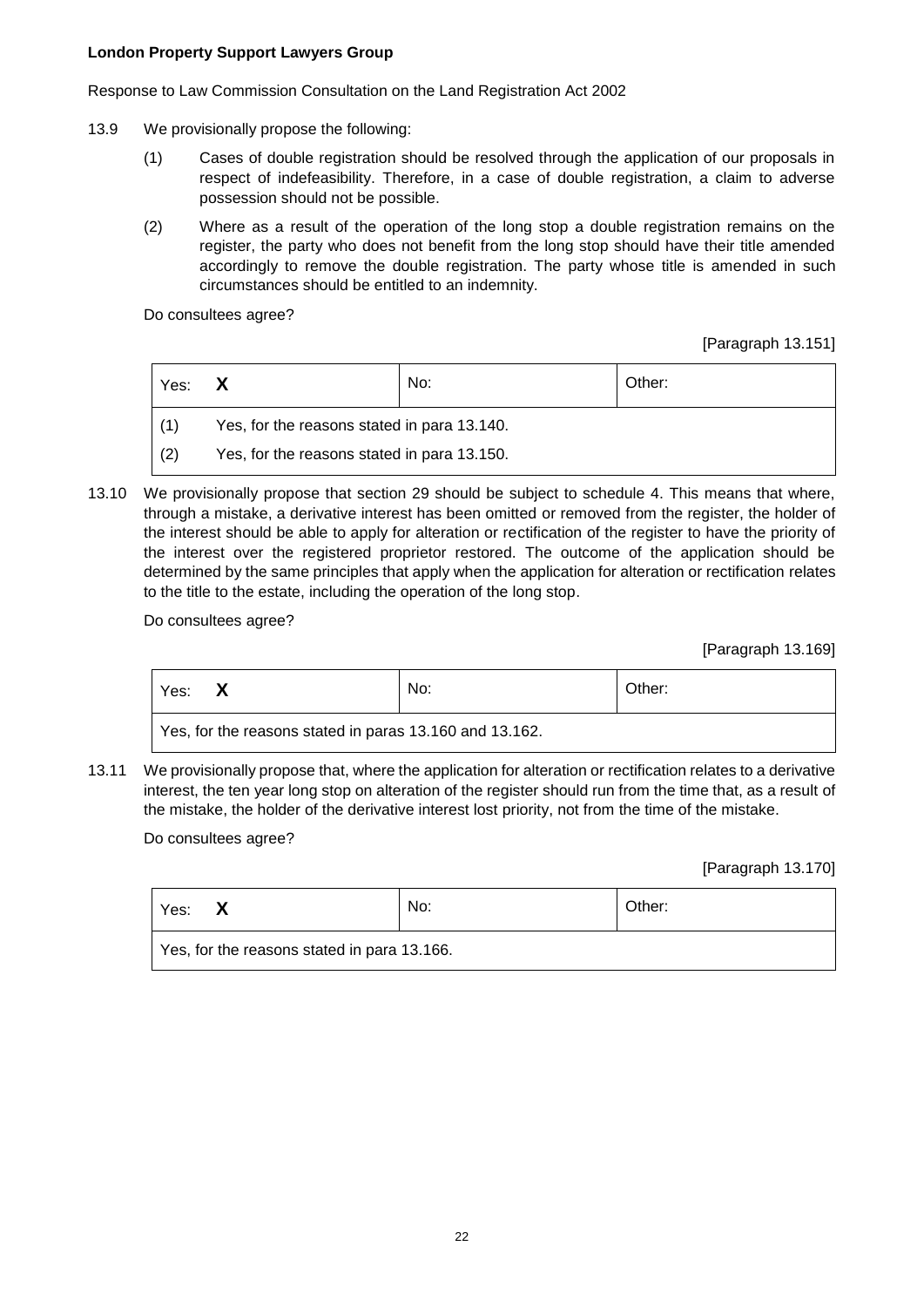Response to Law Commission Consultation on the Land Registration Act 2002

13.12 We provisionally propose that section 11 should be subject to schedule 4. This means that where, through a mistake, a derivative interest has been omitted from the register, the holder of the interest should be able to apply for alteration or rectification of the register to have the priority of the interest over the registered proprietor restored. The outcome of the application should be determined by the same principles that apply when the application for alteration or rectification relates to the title to the estate, including the operation of the long stop.

Do consultees agree?

[Paragraph 13.180]

| Yes:                                        |  | No: | Other: |
|---------------------------------------------|--|-----|--------|
| Yes, for the reasons stated in para 13.172. |  |     |        |

13.13 We provisionally propose that where a first registered proprietor was bound by an interest through the operation of priority rules in unregistered land, but obtains priority over the interest on registration as a result of section 11, no indemnity should be payable on rectification of the register to include the interest at a time when the estate is still vested in the first registered proprietor.

Do consultees agree?

[Paragraph 13.181]

| Yes:                                        |  | No: | Other: |
|---------------------------------------------|--|-----|--------|
| Yes, for the reasons stated in para 13.178. |  |     |        |

13.14 We provisionally propose that alteration or rectification of the register should not be possible in respect of an interest that ceased to be overriding on 13 October 2013, where first registration or a registered disposition of the affected estate takes place on or after that date. An exception should be made, however, where on first registration Land Registry omitted a notice in relation to that interest that should have been entered under rule 35 of the LRR 2003, or overlooked a caution against registration.

Do consultees agree?

[Paragraph 13.188]

| Yes:                                                | No: | Other: |
|-----------------------------------------------------|-----|--------|
| Yes, for the reasons stated in paras 13.186-13.187. |     |        |

13.15 We provisionally propose that in the case of competing derivative interests, rectification should operate retrospectively.

Do consultees agree?

[Paragraph 13.196]

| Yes: $\mathsf{X}$ |                  | No:                                                                                                                                                                                                             | Other: |
|-------------------|------------------|-----------------------------------------------------------------------------------------------------------------------------------------------------------------------------------------------------------------|--------|
|                   | in this chapter. | Yes, assuming that the rules to decide who gets their interest reinstated and who gets an indemnity<br>will still contain some in-built flexibility and fact-sensitivity, as discussed in many places elsewhere |        |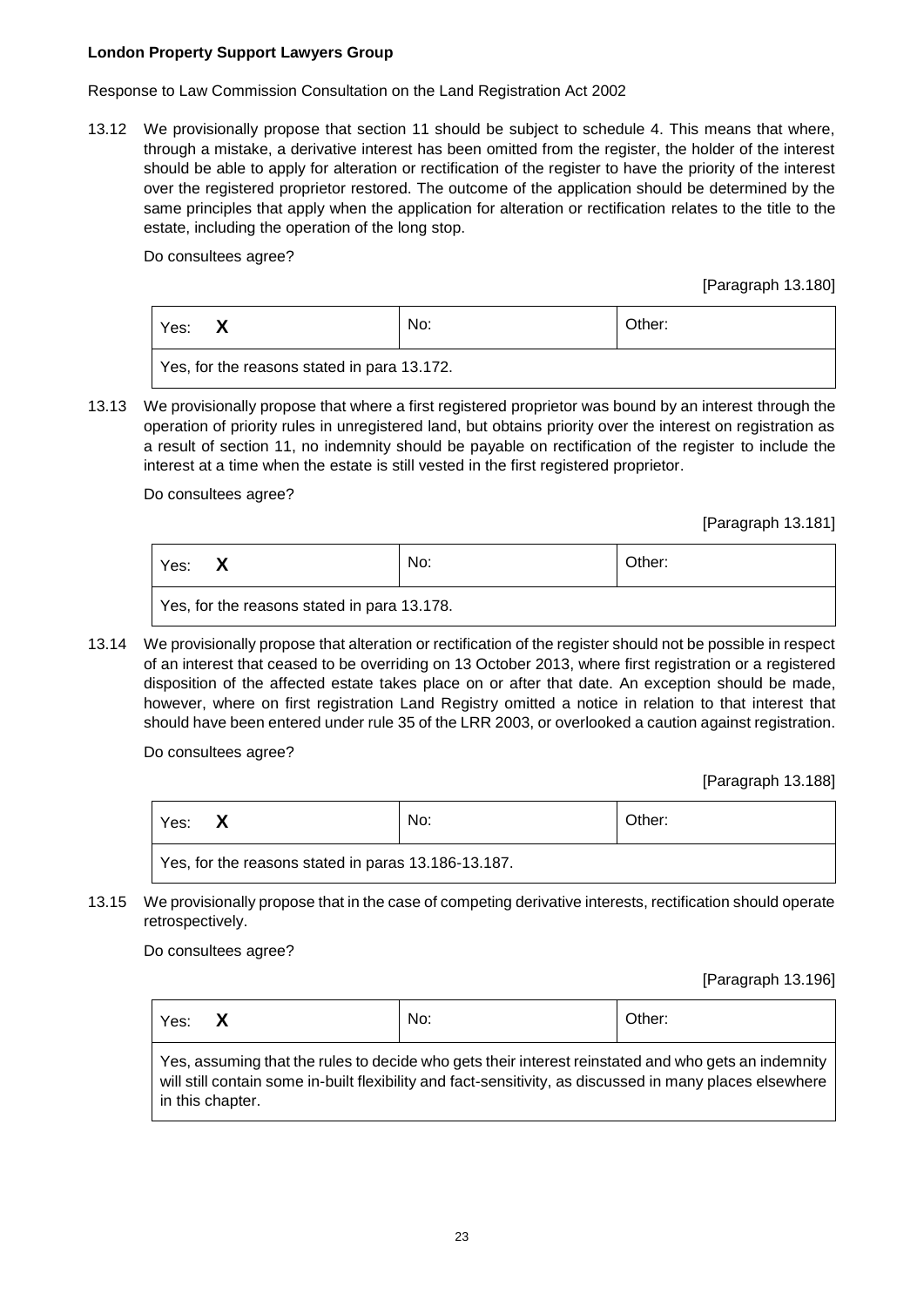Response to Law Commission Consultation on the Land Registration Act 2002

13.16 We invite consultees to share with us any practical difficulties that consultees have experienced following the decision in *Gold Harp*.

[Paragraph 13.197]

Whilst not directly related to the *Gold Harp* case, the case of *EMI Group Limited v O&H Q1 Limited* [2016] EWHC 529 (Ch) illustrates some of the issues that can arise. The court held that an assignment of a lease by the tenant to its guarantor was void. However, and although not discussed in the case, the assignment should have been registered at the Land Registry (though it is not clear if the registration had been made). In addition an underlease had been granted. If the underlease itself had been registered and a charge granted over the underlease, the complexities of unravelling the consequences of the void assignment would be considerable. What is the status of a proprietor who has been registered at the Land Registry when the assignment of the lease is void? What is the status of an undertenant from the assignee who had no power to grant the underlease?

If there had been further assignment from the guarantor to a third party who had not realised that the original assignment was void, the same issues would arise.

## **14 INDEMNITY**

14.1 We invite consultees' views as to whether there should be a cap on the indemnity that can be paid to a claimant following rectification of the register (or where rectification is available but is not ordered), except where the mistake that leads to rectification is attributable to fault by Land Registry.

[Paragraph 14.60]

We do not consider that there should be a cap on the indemnity paid in these circumstances. The resulting limited title guarantee for high value transactions would amount to a defect in title and the risk would need to be covered by insurance in the open market. This would result in:

- a more fragmented conveyancing process;
- increased expense through insurance premiums and additional legal advice;
- a slower conveyancing process through the involvement of insurers and their legal advisers;
- increased complexity; for example, what would happen on an onward sale by the insured? What if there is a rectification in favour of the insured?

Our views are summarised in paragraph 14.54 of the consultation document: we consider that the purpose served by indemnity could not be replicated through reliance on private insurance without a significant risk to security of title and public trust and confidence in the property market, in addition to the loss of economic efficiency and the adverse impact on conveyancing transactions.

We recommend that the impact of the Law Commission's proposals is discussed thoroughly with indemnity insurers as, ultimately, they would be asked to cover any gap between the capped indemnity and the loss suffered by the claimant and may not be willing to insure such losses or only do so for a substantial premium.

It is also important to note that registration of title is mandatory. A person therefore has no choice but to place their title onto a public register that opens the possibility to identity theft and the risk of registration fraud. The indemnity system needs to take this into account and not be watered down.

14.2 We invite consultees' views as to the level at which any cap should be set.

[Paragraph 14.61]

We do not consider that any cap should be set. If increased indemnity payments require additional funding, the most straightforward solution would be to increase fees on the registration of high value interests in land. However the Land Registry Annual Report and Accounts 2014/15 seem to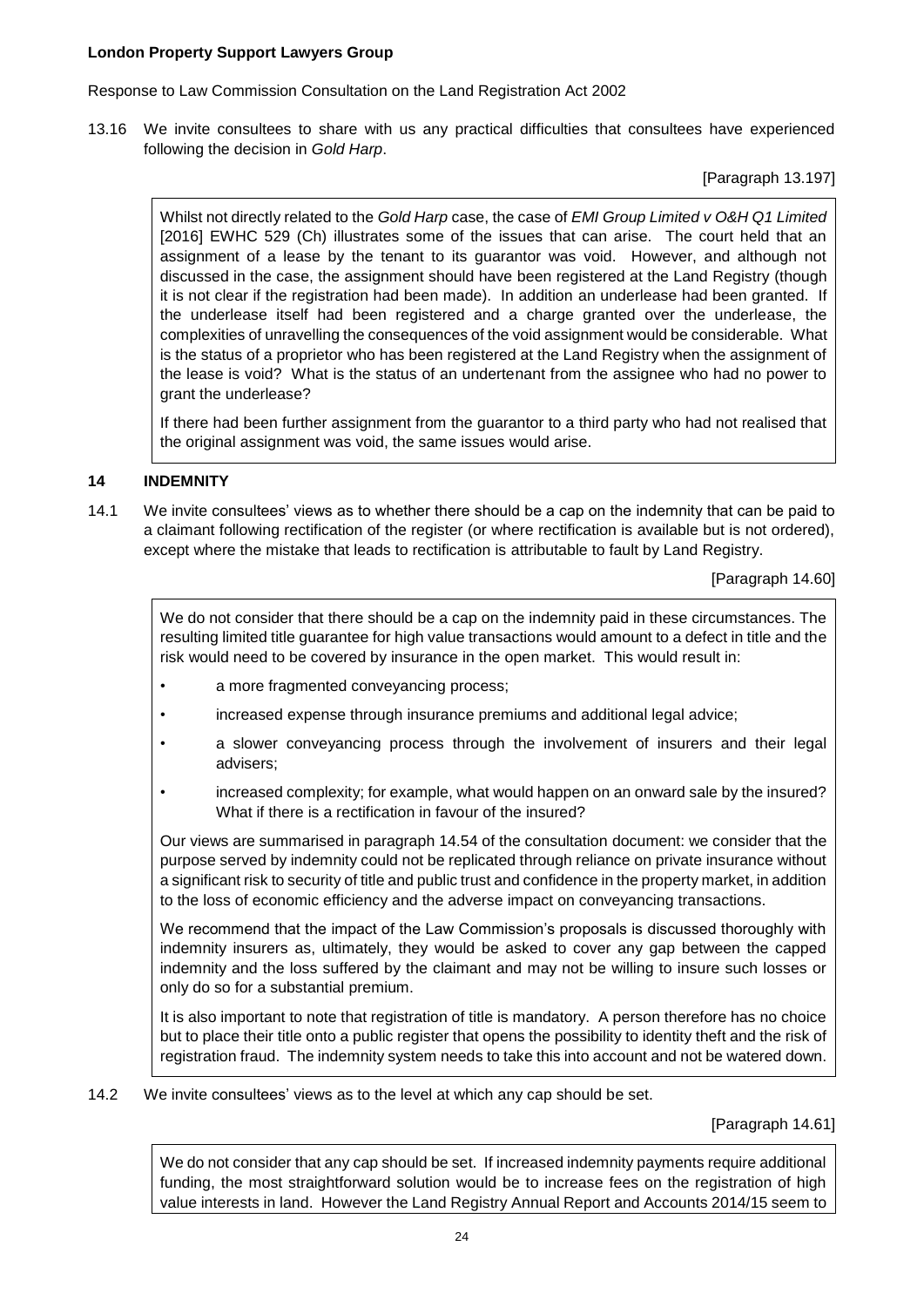Response to Law Commission Consultation on the Land Registration Act 2002

indicate that the current net surplus income of the Land Registry is more than sufficient to meet the current level of indemnity payments made.

14.3 We invite consultees' views as to whether conveyancers should be required to make a declaration on Land Registry's forms to the effect that they have taken sufficient steps to satisfy themselves that documents relating to the application are genuine.

[Paragraph 14.72]

No, conveyancers should not be required to make such a declaration.

This and the following proposal are too broad and unquantifiable. While we agree that additional measures are needed to help tackle fraud, they should be specific and realistic. These proposals go too far in seeking to increase the responsibilities and duties of care of conveyancers and also go much further than is necessary to deal with the problems sought to be dealt with here.

In relation to the proposed declaration:

- Its scope is unascertainable. Conveyancers would have no clear idea of what compliance with it would entail and it would be a recipe for disputes and litigation.
- It potentially covers matters that are likely to be outside the control of the conveyancer making it and this would not be acceptable to the conveyancer or to their firm. Documents executed overseas would be particularly problematic. By analogy with undertakings, many firms instruct their fee earners that they should never give an undertaking to do something that is outside their control.
- Such an unspecific declaration and the potential liability under it would be likely to result in increased solicitors' indemnity insurance premiums and a more protracted due diligence process, as many conveyancers who are not clear as to the precise scope of their obligations will err on the side of caution.
- 14.4 We invite consultees' views on the following issues.
	- (1) Should there be a general statutory tort imposing a duty to take reasonable care in respect of the granting of deeds intended to be registered and applications made to Land Registry, as a supplement to the existing statutory rights of recourse?
	- (2) Should any statutory tort be imposed on all those who grant deeds intended to be registered and make applications to Land Registry, or are there any categories of person (for example individuals) who should be excluded?
	- (3) Other than confining a statutory tort to a duty to take *reasonable* care, are there any exclusions or restrictions that should apply to the scope of the tort?

[Paragraph 14.80]

No, we do not consider that there should be a new general statutory tort along the lines described. This would be far too wide and go much further than is necessary to deal the problems with the current law that are under discussion.

There are already existing rights of recourse against conveyancers who do not take proper care, including the statutory rights to recover indemnity payments under para. 10 of Schedule 8 Land Registration Act 2002. Case law is also extending the duty of care owed by conveyancers – see, for example, *Purrunsing v A'Court & Co (a firm) and another* [2016] EWHC 789 (Ch). Existing rights coupled with the more specific solutions suggested in this chapter seem to us to be preferable to the sledgehammer approach of a new general statutory tort.

We also strongly disagree with the implication that an indemnity should be denied to a potential claimant whose conveyancer has acted in breach of such a duty and who would instead need to rely on a course of action against their conveyancer. This is contrary to a key principle of the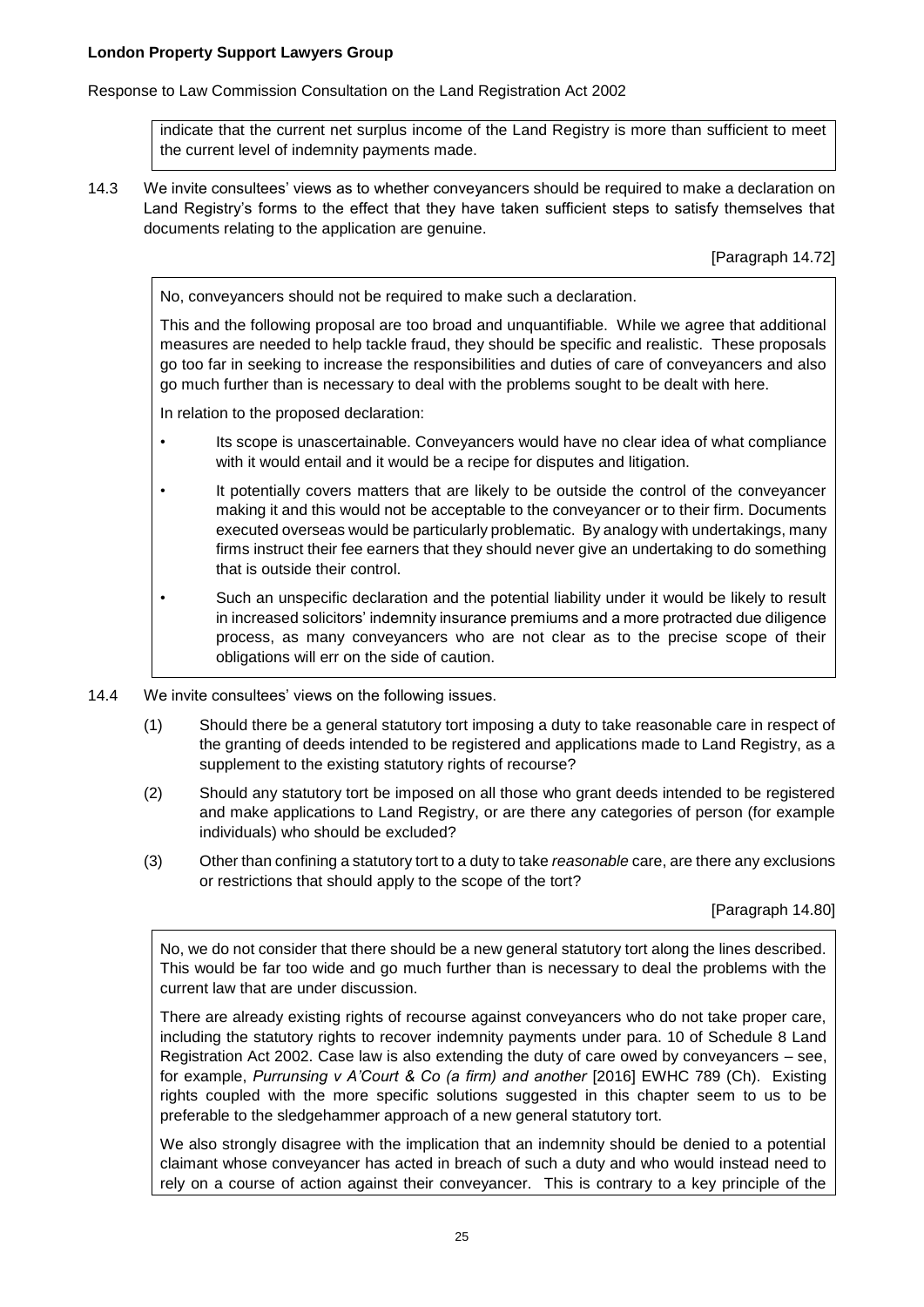Response to Law Commission Consultation on the Land Registration Act 2002

current indemnity scheme – that an indemnity is available as a first resort – and in our view this key feature should be retained whatever proposal is adopted.

14.5 We invite consultees' views on whether, as an alternative to a general statutory tort, there should be a specific statutory tort imposing a duty of care in respect of verifying identity.

[Paragraph 14.85]

No. we do not agree that there should be such a specific statutory tort.

A better alternative in our view would be to add another limb to paragraph 10 of Schedule 8 LRA 2002 (Recovery of indemnity from registrar) to include a right of recovery against a conveyancer in respect of any loss caused by the conveyancer's failure to comply with the rationalised identity requirements referred to in 14.6 in relation to their own client. This would be fairer and less complex.

If such a tort is nevertheless introduced:

- It should be limited to verifying the identity of the conveyancer's own client
- It should not operate as a limitation on the availability of an indemnity to a claimant whose conveyancer has acted in breach of the duty, requiring them instead to bring an action against their conveyancer. This is contrary to a key principle of the current indemnity scheme – that an indemnity is available as a first resort – and in our view this key feature should be retained whatever proposal is adopted.
- 14.6 We invite consultees to share their experience of any difficulties they have experienced with current requirements in respect of verifying identity and whether they consider that the requirements could usefully be rationalised.

## [Paragraph 14.91]

We consider that the current requirements in respect of verifying identity could usefully be rationalised. This would give clarity and a greater degree of certainty as to what is required. This would, in turn, speed the conveyancing process and would also, in our view, encourage compliance.

However, this should be a case of rationalising existing requirements and should not be used as an opportunity to impose additional burdens and duties on conveyancers.

Any new process or checklist introduced as a result of such a rationalisation should be realistic and workable in practice.

As to examples of difficulties experienced in relation to current identity requirements, several signatory firms have experienced real problems in relation to identity checks for attorneys who sign on behalf of a company and suggest that confirmation from the company that the attorney is duly authorised should be sufficient in these circumstances.

14.7 We invite consultees' views as to whether, in principle, Land Registry's powers in respect of identity checks should be enhanced to enable the registrar, through Directions, to provide mandatory requirements in respect of identity verification, including provision for electronic verification of identity and sub-delegation.

# [Paragraph 14.101]

No we do not agree that the Land Registry's powers in respect of identity checks should be enhanced in this way.

There is a risk that the Land Registry would introduce new mandatory requirements that would be far too burdensome and unrealistic in a commercial environment and would also go too far in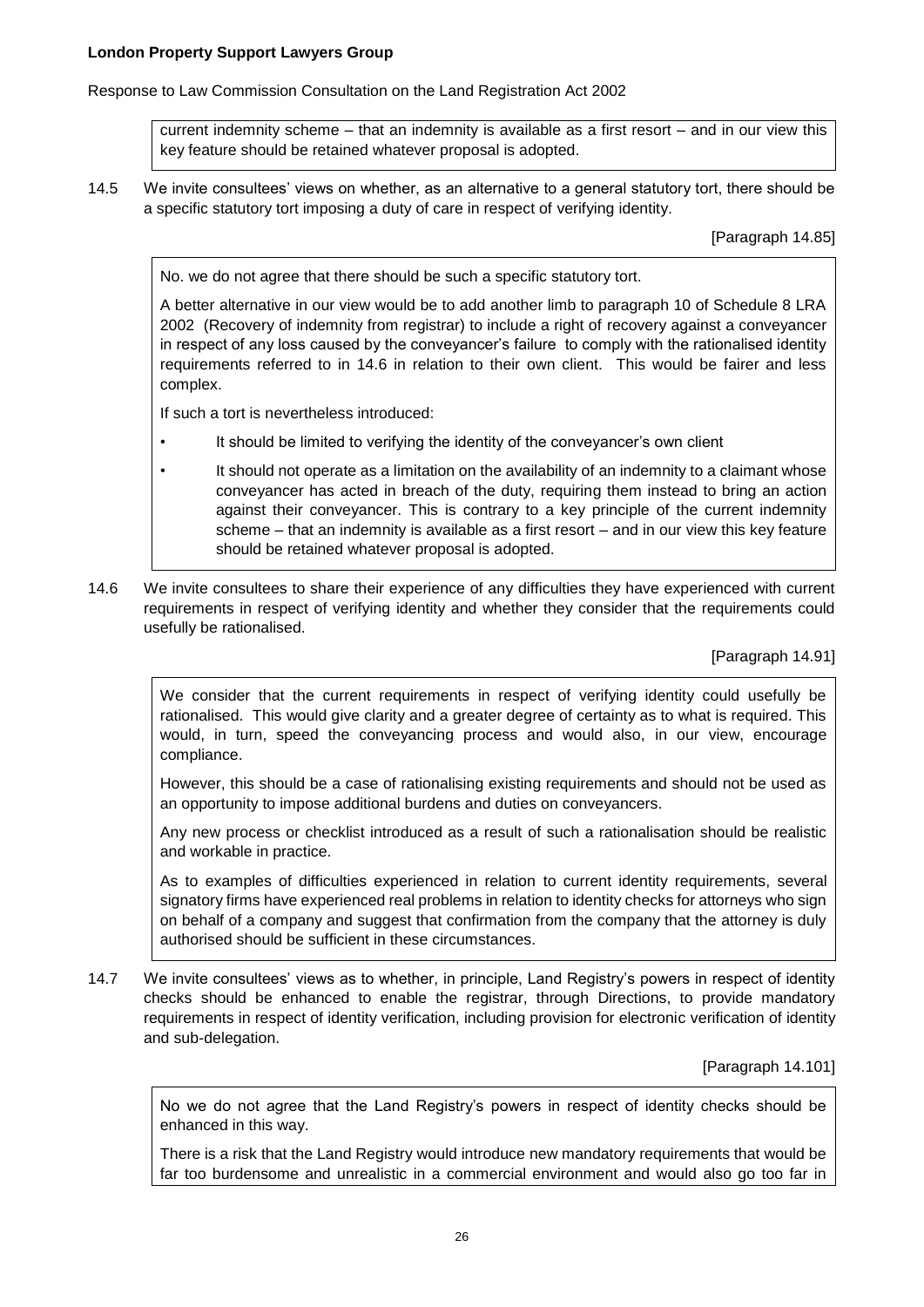Response to Law Commission Consultation on the Land Registration Act 2002

shifting liability to conveyancers and lenders. In our view this risk would increase if, as is likely, Land Registry operations are moved to the private sector.

The ability to verify through a satisfactory electronic system sounds very sensible.

14.8 We invite consultees to provide evidence as to the significance of the indemnity scheme in lending decisions (in the residential and commercial sectors) and of the potential repercussions of reforms that limit its availability to lenders.

[Paragraph 14.109]

Although we do not have any specific evidence as to the significance of the indemnity scheme in lending decisions as this issue has not needed to be considered before now, we believe that the indemnity scheme is a key factor in lending decisions and limiting its availability to lenders would have a significant effect on the mortgage market.

Lending decisions are predicated on ownership, good title and the value of the land. A key lending financial test is the loan to value ratio whereby a lender will lend a percentage (e.g. 60%) of the value of a property. The valuation of the property will assume that there are no title defects. For valuation purposes, if a title defect is revealed (e.g. an old restrictive covenant against the current use) the lender will require the mortgagor to take out an insurance policy to cover the defect. The terms of such policy (e.g. amount of any excess or cover) will influence the valuation and therefore the amount the lender is prepared to lend. If the cover is insufficient, the lender may decide not proceed. The defective title policy will benefit both the borrower and the lender as lenders insist on being able to call on the policy in their own right.

In light of this standard practice, we believe that if a lender's rights under the indemnity scheme are limited, lenders will as a matter of course require borrowers to cover the risk by obtaining title insurance in the open market for the lender's benefit. This would increase conveyancing costs for borrowers and slow down the conveyancing process.

14.9 We invite consultees' views on whether the ability of mortgagees to obtain an indemnity should be limited to claims arising from mortgages granted on the basis of a mistake already contained in the register.

[Paragraph 14.117]

We strongly disagree with the option of providing only a limited state title guarantee to lenders in these circumstances. We are of the view that a mortgagee should not be treated any differently (or less favourably) than a buyer or a tenant, as a mortgagee also has a significant financial interest in the mortgaged property.

The suggestion that the indemnity scheme should not cover commercial risks undertaken by lenders is not, in our view, logical. Purchasers also acquire property as a financial investment rather than for occupation and it is difficult to see why their financial interest should be treated more favourably than the financial interest of a mortgagee.

Another argument used for limiting the indemnity available to lenders is that lenders have the ability to uncover cases of identity fraud for themselves. But however rigorous a lender's procedures and however diligent they are in complying with them, they may still be the victim of fraud and it would be inequitable to limit their right to an indemnity in these circumstances. In any event, if a lender does not take proper care, a remedy already exists under para. 5 of Schedule 8 Land Registration Act 2002, which provides that no indemnity is payable (or it is reduced) where a claimant has suffered loss as a result of his own lack of proper care.

As already mentioned any attempt to restrict a lender's ability to claim an indemnity will also have an adverse impact on lending decisions and is likely to increase conveyancing costs for borrowers as the mortgagee will look to cover the increased risk though insurance in the open market.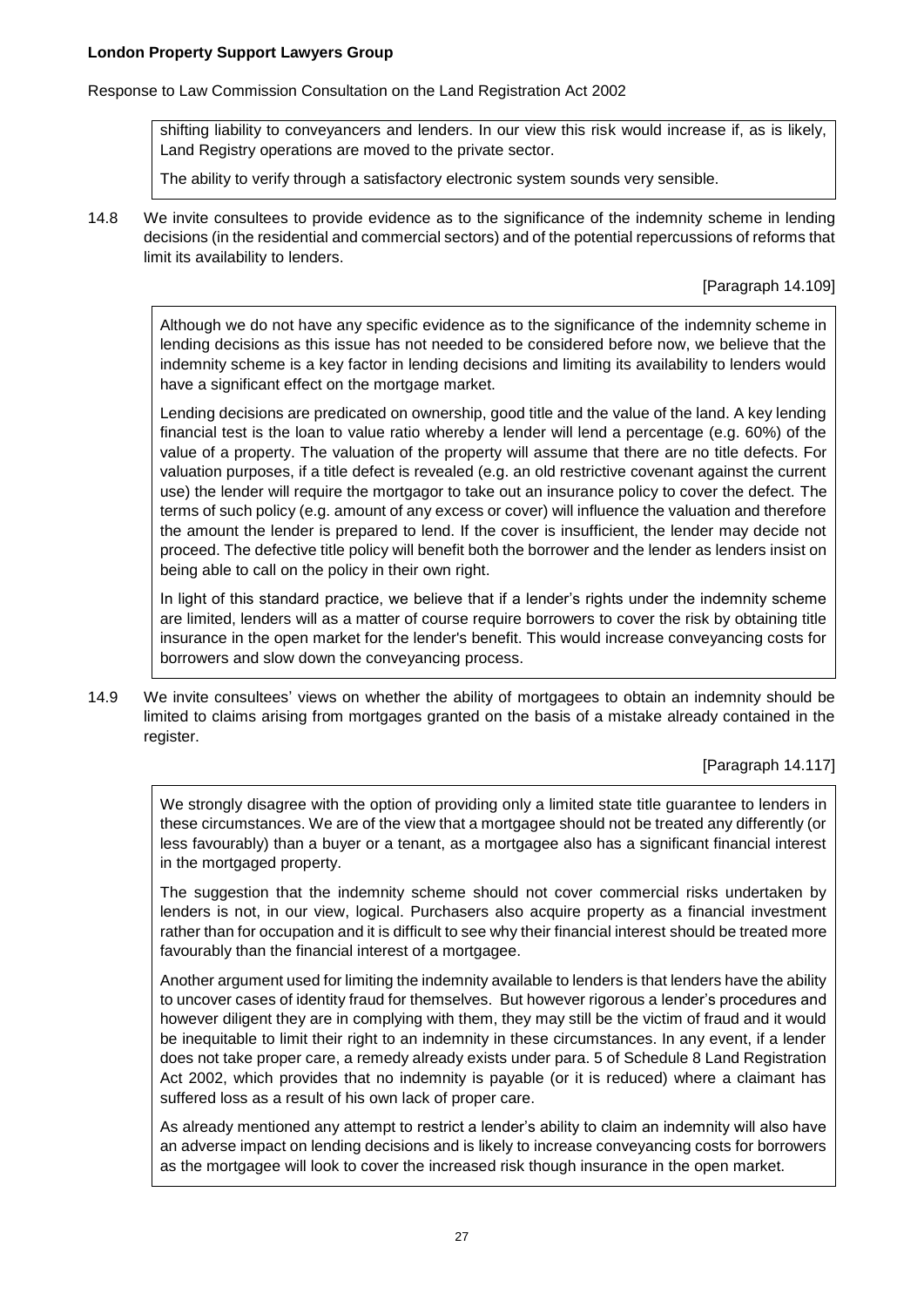Response to Law Commission Consultation on the Land Registration Act 2002

We also consider that a consistent approach is important to maintain the integrity and the simplicity of the current system.

14.10 We invite consultees' views on whether the entitlement of mortgagees to obtain an indemnity should be subject to compliance with a statutory duty to take reasonable care to verify the identity of the mortgagor.

[Paragraph 14.123]

We are strongly of the view that the entitlement of mortgagees to obtain an indemnity should not be subject to compliance with a statutory duty to take reasonable care to verify the identity of the mortgagor. The same principles should apply to mortgagees as to other claimants.

There is already a remedy against claimants, including mortgagees, who do not take proper care. Paragraph 5 Schedule 8 Land Registration Act 2002 provides that no indemnity is payable on account of any loss suffered by a claimant as a result of the claimant's own lack of proper care. All that is needed is to make clear that, where the claimant is a mortgagee, "lack of proper care" includes a failure to comply with the rationalised identity requirements referred to in paragraph 14.6 in relation to the mortgagor.

- 14.11 We invite consultees to provide evidence in respect of the following issues:
	- (1) the incidence in practice of questions concerning the limitation period applicable to indemnity claims; and
	- (2) how their practice has been affected by questions concerning the limitation period applicable to indemnity claims.

[Paragraph 14.133]

We have not come across these issues so cannot comment on them.

14.12 We provisionally propose that for indemnity claims under schedule 8, paragraph 1(a) and (b) the limitation period should start to run on the date of the decision as to rectification.

Do consultees agree?

[Paragraph 14.136]

| Yes:                                                                                                 | No: | Other: |  |
|------------------------------------------------------------------------------------------------------|-----|--------|--|
| Yes, we agree with this proposal as it is sensible and will result in greater clarity and certainty. |     |        |  |

14.13 We provisionally propose that for indemnity claims under schedule 8 paragraph 1(c) to (h) the limitation period should start to run when the claimant knows, or but for their own default would have known of the claim.

Do consultees agree?

[Paragraph 14.138]

| Yes:<br>$\bm{x}$ | No: | Other: |
|------------------|-----|--------|
| Yes, we agree.   |     |        |

- 14.14 We provisionally propose that the registrar's rights of recourse under schedule 8, paragraph 10(2) ought to be subject to the following statutory limitation periods:
	- $(1)$  In a case within schedule 8, paragraph 10(2)(a), Land Registry should have the longer of (i) the remaining limitation period applicable to any cause of action the indemnity claimant would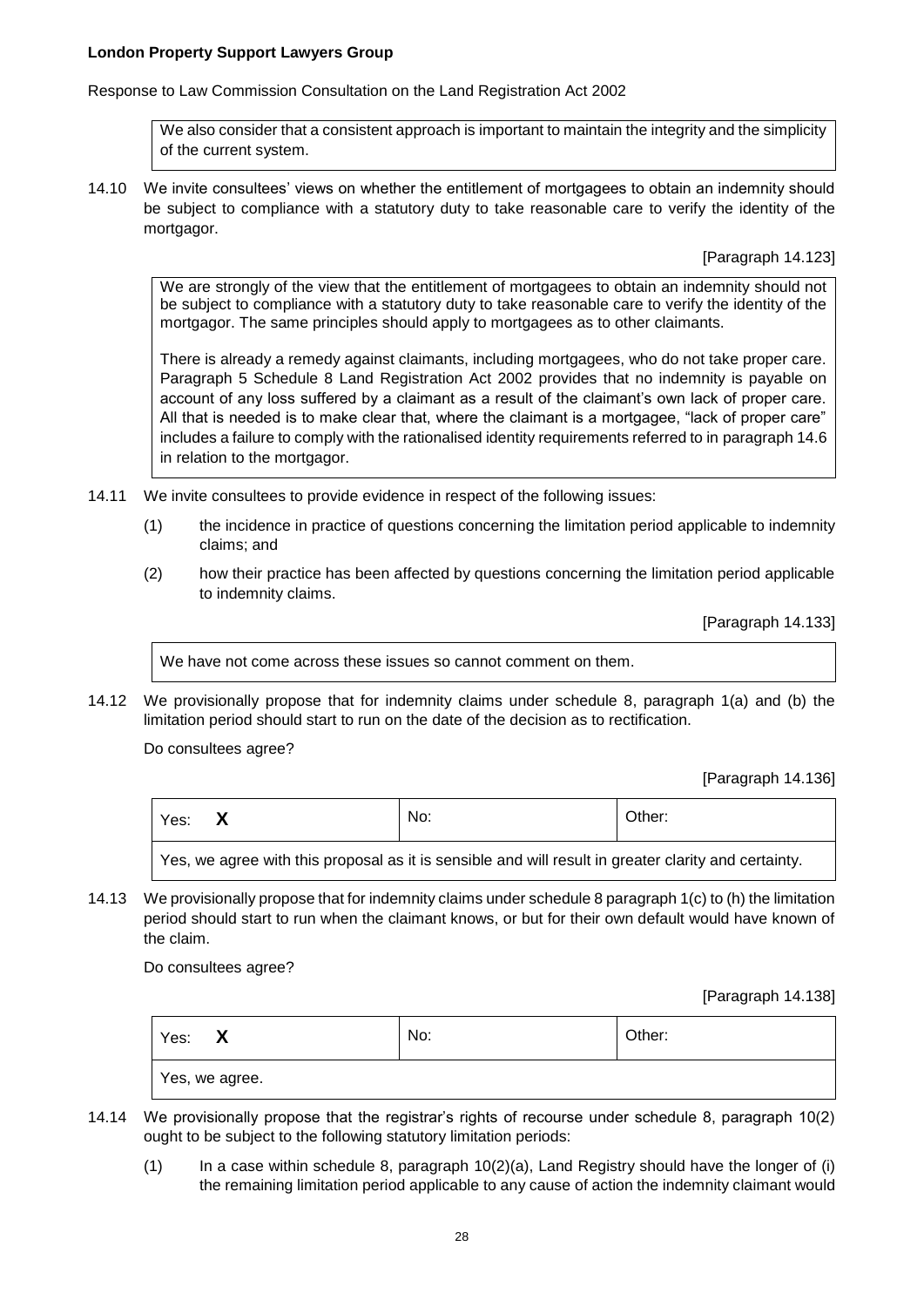Response to Law Commission Consultation on the Land Registration Act 2002

have had if an indemnity had not been paid; or (ii) 12 months from the date the indemnity is paid.

(2) In a case within schedule 8, paragraph 10(2)(b), Land Registry should have the longer of (i) the remaining limitation period applicable to any cause of action the person in whose favour rectification has been made would have had if the rectification had not been made; or (ii) 12 months from the date the register is rectified.

Do consultees agree?

[Paragraph 14.146]

| Yes: | Ā | No: | Other: |
|------|---|-----|--------|
|      |   |     |        |

Yes, we agree with these proposals. We consider that they are rational and will bring greater clarity and certainty.

14.15 We provisionally propose that where an indemnity is payable in respect of the loss of an estate, interest or charge following a decision not to rectify, the value of the estate, interest or charge should be regarded as not exceeding the current value of the land in the condition the land was in at the time of the mistake.

Do consultees agree?

[Paragraph 14.159]

| Yes: | $\mathbf{v}$<br>Y | No: | Other: |
|------|-------------------|-----|--------|
| .    |                   |     |        |

Yes, we agree with this proposal.

14.16 We invite the views of consultees as to any difficulties that might arise in determining the current value of land in the condition the land was in at the time of the mistake.

[Paragraph 14.160]

|  |  | This is outside the scope of our expertise. |
|--|--|---------------------------------------------|
|--|--|---------------------------------------------|

## **15 GENERAL BOUNDARIES**

 $\blacksquare$ 

- 15.1 We provisionally propose that there should be a non-exhaustive list of factors which may be used to distinguish boundary and property disputes. This list could include factors such as:
	- (1) the relative size of the contested land in comparison to other land clearly within the remainder of the registered proprietor's title;
	- (2) the importance of the land to the registered proprietor;
	- (3) the application of any of the common law presumptions; and
	- (4) the manner in which the error in the boundaries shown on the title plan came about.

Do consultees agree?

[Paragraph 15.35]

| Yes: X |                                        | No:                                                                                                                                                                                                  | Other: |
|--------|----------------------------------------|------------------------------------------------------------------------------------------------------------------------------------------------------------------------------------------------------|--------|
|        | characteristics of a case is retained. | We agree that a list could give more clarity and result in a more consistent approach, which would<br>be welcomed. As it is non-exhaustive, the flexibility required to take into account particular |        |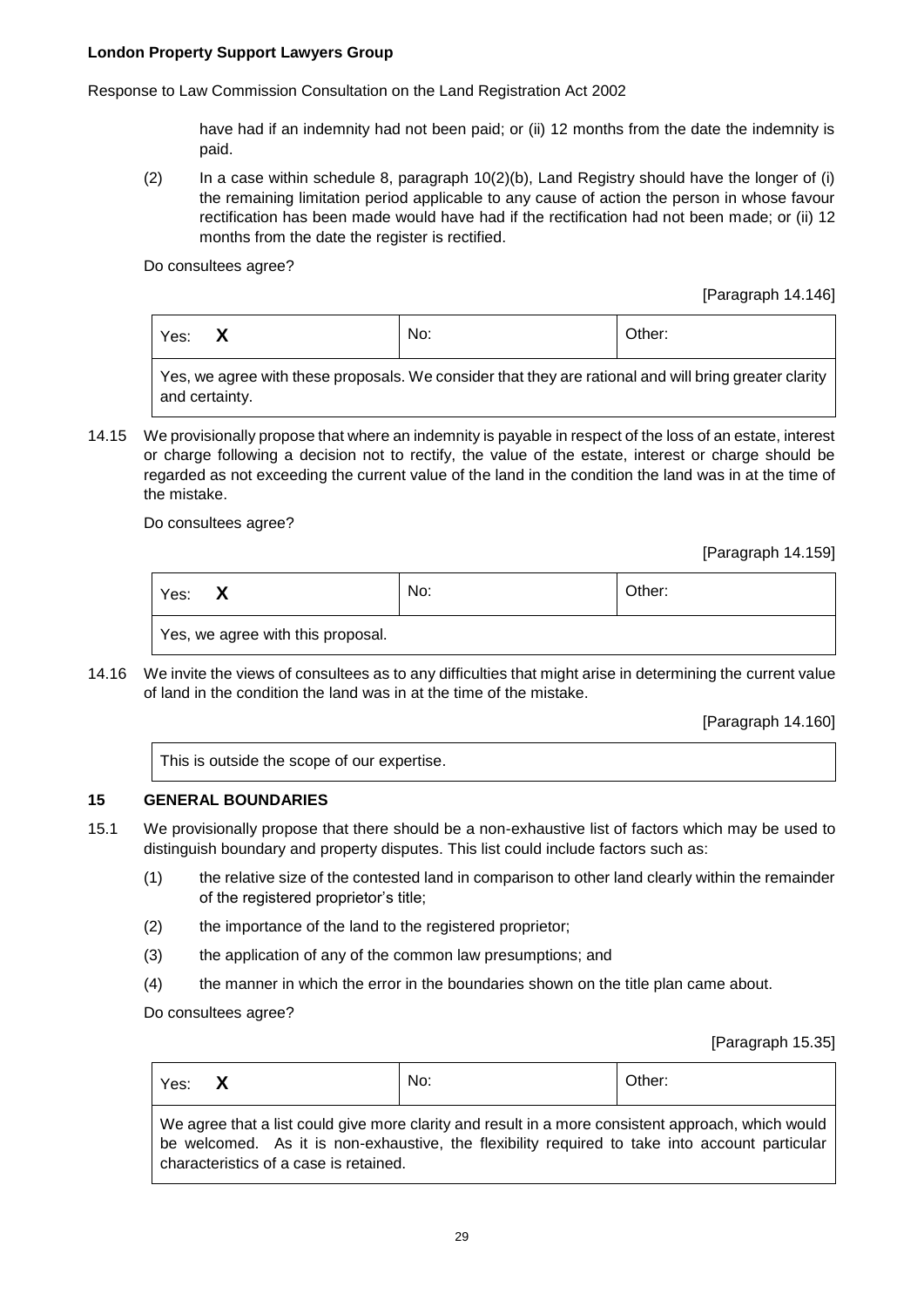Response to Law Commission Consultation on the Land Registration Act 2002

In relation to factor (2) however, this is arguably a subjective factor. We would expect that the disputed land will almost always be "important" or why would the parties expose themselves to the time and expense of going to court?

15.2 We invite the views of consultees as to the type of factors which should be given consideration when distinguishing boundary and property disputes.

[Paragraph 15.36]

There are other factors which arguably warrant consideration, such as whether the land in dispute has been built on, the degree of possession and the current use and value of the land in question.

## **16 EASEMENTS**

16.1 We provisionally propose that, where the grant of a lease is not a registrable disposition, easements which benefit that lease and which are created within the lease itself should not be required to be completed by registration in order to operate at law.

#### Do consultees agree?

[Paragraph 16.32]

| $\mathbf{v}$<br>No:<br>Yes:<br>$\mathbf{v}$ | Other: |
|---------------------------------------------|--------|
|---------------------------------------------|--------|

We agree with the policy behind this proposal, namely of realigning the registration requirements for short leases and for easements which benefit them and are contained in the lease itself. We consider that the current requirements as to knowledge inspection and use will be sufficient to operate as an effective limitation on the nature and number of easements which will arise as overriding interests in consequence.

The due diligence which a purchaser must undertake to ascertain the nature and extent of occupation rights will not increase significantly as a result of this change.

16.2 We provisionally propose that all easements granted by or implied in leases which are not required to be created by deed by virtue of section 52(2)(d) of the Law of Property Act 1925, including equitable easements, should be capable of being overriding interests.

Do consultees agree?

[Paragraph 16.40]

| Yes: | $\boldsymbol{\mathsf{X}}$ | No: | Other: |
|------|---------------------------|-----|--------|
|      |                           |     |        |

We agree with the limited change in the treatment of equitable easements as overriding interests in the context of leases not required to be by deed by virtue of section 52(2)(d) LPA 1925.

We note that this change will extend to code rights (as currently contained in the draft Electronic Communications Code) granted in leases which do not need to be registered.

We consider that the current requirements as to knowledge inspection and use will be sufficient to operate as an effective limitation on the nature and number of easements which will arise as overriding interests in consequence.

Again we consider that the due diligence which a purchaser must undertake to ascertain the nature and extent of occupation rights will not increase significantly as a result of this change.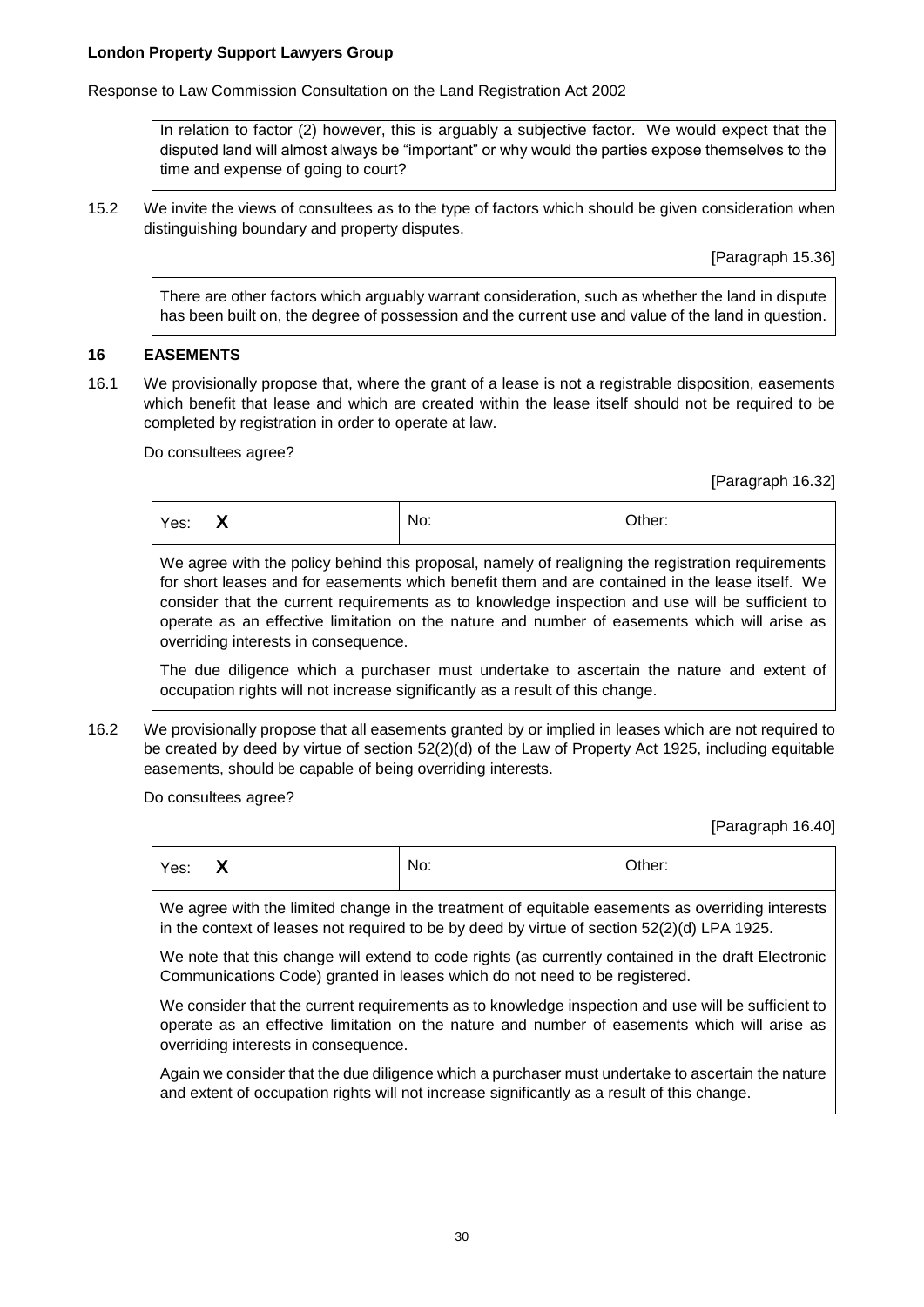Response to Law Commission Consultation on the Land Registration Act 2002

- 16.3 We provisionally propose that:
	- (1) easements benefiting a lease which is not required to be created by deed by virtue of section 52(2)(d) of the Law of Property Act 1925, where those easements are created separately from the lease, should be capable of being overriding interests; but
	- (2) the grant of an easement benefiting any other lease which is created outside of the lease document should remain a disposition which must be completed by registration to take effect at law.

Do consultees agree?

[Paragraph 16.44]

|  | Yes: | No: | Other: See below |
|--|------|-----|------------------|
|--|------|-----|------------------|

In relation to limb (1) of this proposal, we disagree with the proposal; in our view an arrangement created separately from the original lease capable of constituting an easement should only be protected if registered. The due diligence required to investigate such arrangements if they were allowed to subsist as overriding interests would be significant, in contrast to the converse position of easements created (whether expressly or impliedly) on the grant of the original lease for a term not exceeding three years, as part of the 'original occupational package'.

In relation to limb (2) of this proposal, we agree that such easements should remain registrable to take effect at law.

# **17 ADVERSE POSSESSION**

17.1 We provisionally propose that a claimant to title to land through adverse possession should be prevented from making a second application for registration when an application for registration has been rejected under schedule 6, paragraph 6, unless the conditions in that paragraph under which a second application is currently permitted are fulfilled.

Do consultees agree?

[Paragraph 17.24]

| Yes: | $\overline{\mathbf{v}}$<br>$\mathbf{\Lambda}$ | No: | Other: |
|------|-----------------------------------------------|-----|--------|
|      |                                               |     |        |

We agree with this proposal, so long as it is clear that this applies only if the stage has been reached that notification has been sent to the registered proprietor. As explained in para 17.22 of the consultation paper, this should not apply in circumstances where (for example) the fee has mistakenly been omitted from the application, or the applicant has not established occupation through adverse possession, or sufficient adverse possession (as explained in para 17.17). In such cases, the applicant should be permitted to correct the error and then re-submit an application.

17.2 We invite consultees to provide evidence relating to the use of the first two conditions in paragraph 5 of schedule 6.

[Paragraph 17.33]

We do not have any evidence relating to the use of the first two conditions.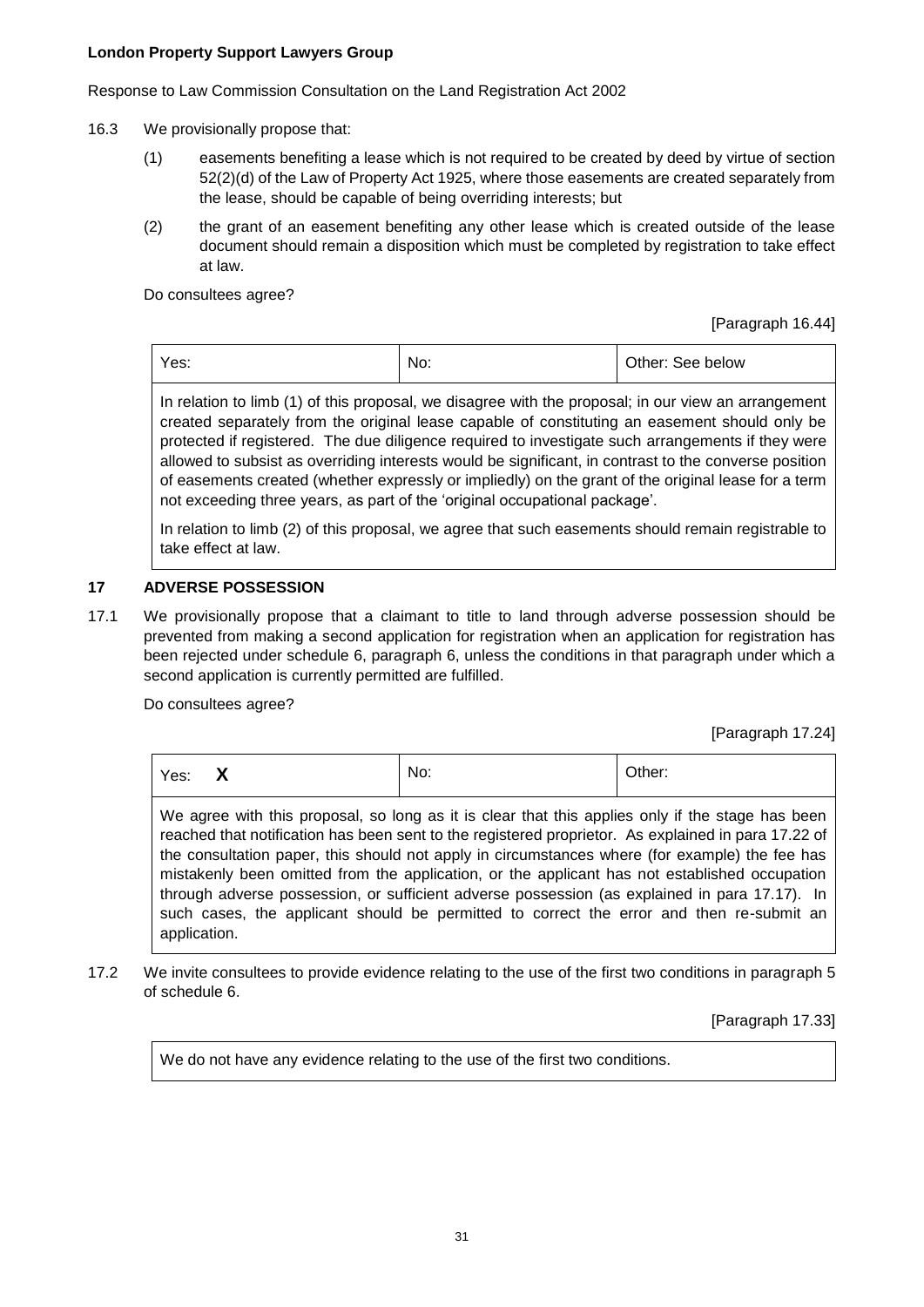Response to Law Commission Consultation on the Land Registration Act 2002

17.3 We invite consultees' views as to whether the first two conditions in paragraph 5 of schedule 6 should be removed.

[Paragraph 17.34]

Removal of the first two conditions would certainly make Schedule 6 simpler to understand, but we have no firm views either way.

17.4 We provisionally propose that where an applicant relies on the condition in schedule 6, paragraph 5(4), his or her reasonable belief that the land belonged to him or her must not have ended more than six months from the date of the application.

Do consultees agree?

[Paragraph 17.47]

| No:<br>`<br>Yes:<br>$\mathbf{v}$ | Other: |
|----------------------------------|--------|
|----------------------------------|--------|

As the consultation paper explains in para 17.46, it would be sensible for there to be a longstop date after which the claimant has to start proceedings. Using a period of six months – the same period as relates to eviction in para 1(2) of Schedule 6 – seems a sensible suggestion.

17.5 We provisionally propose that where a person becomes the first registered proprietor of title to land which has in fact been extinguished by an adverse possessor, where (i) the registered proprietor did not have notice of the adverse possessor's claim and (ii) the adverse possessor is not in actual occupation of the land at the time of registration, an application for alteration of the register should be classed as a rectification.

Do consultees agree?

[Paragraph 17.62]

| Yes: | $\blacksquare$<br>$\mathbf{v}$ | No: | Other: |
|------|--------------------------------|-----|--------|
|      |                                |     |        |

This seems to be such an odd circumstance that is hardly seems necessary to make provision for it. But logically, in the light of section 58, it seems necessary to make this amendment.

However, it seems to us that the only party that could be disadvantaged by such an arrangement would be the Land Registry, since classifying this alteration as a "rectification" would require the Land Registry to pay compensation. We would therefore expect that all respondents (save perhaps for the Land Registry) would agree with this suggestion.

17.6 We provisionally propose that an adverse possessor of unregistered land should not be able to apply for registration with possessory title until title has been extinguished under the Limitation Act 1980.

Do consultees agree?

[Paragraph 17.70]

| Yes:<br>х                    | No: | Other: |
|------------------------------|-----|--------|
| We agree with this proposal. |     |        |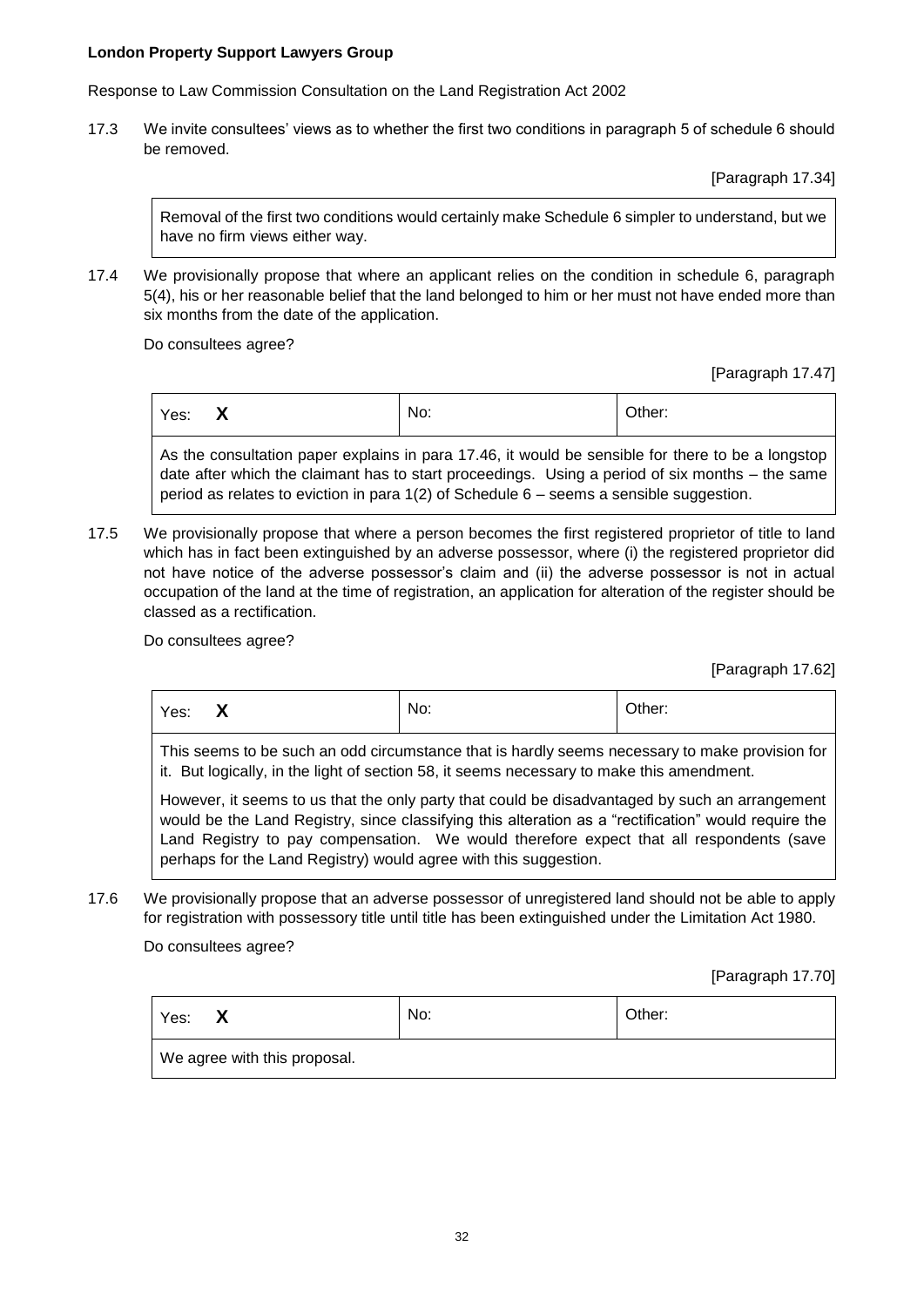Response to Law Commission Consultation on the Land Registration Act 2002

17.7 We provisionally propose that an adverse possessor of registered land should not be able to apply for registration except through the procedure in schedule 6.

Do consultees agree?

[Paragraph 17.71]

| Yes:                                                                                                                                                                                              | X | No: | Other: |  |
|---------------------------------------------------------------------------------------------------------------------------------------------------------------------------------------------------|---|-----|--------|--|
| We agree with the comment on para 17.67 of the consultation paper that "the argument against"<br>enabling registration of possessory title under section 9(5) of the LRA 2002 is overwhelming. It |   |     |        |  |

17.8 We provisionally propose that where an adverse possessor in unregistered land is registered with possessory title in the reasonable (but incorrect) belief that the prior title has been extinguished, the period of adverse possession should continue to run while the possessory title is open.

should not be possible for an adverse possessor to circumvent the procedure in schedule 6."

Do consultees agree?

[Paragraph 17.79]

| Yes: | $\blacksquare$<br>$\mathbf{\Lambda}$ | No: | Other: |
|------|--------------------------------------|-----|--------|
| .    | $\sim$ $\sim$ $\sim$                 |     |        |

We agree with this suggestion. It is unsatisfactory that there appears to be no clarity as to how the law on this question currently stands.

17.9 We provisionally propose that where a tenant is in adverse possession of land (other than land belonging to the landlord) and the presumption that the tenant is acting on behalf of his or her landlord is not rebutted, the landlord should be able to make an application under schedule 6 based on the tenant's adverse possession.

Do consultees agree?

[Paragraph 17.86]

| Yes:                                                                                                  |  | No: | Other: |  |
|-------------------------------------------------------------------------------------------------------|--|-----|--------|--|
| $\Box$ . This complicates the constituted Colembia Object the beneather that the normalizer in denths |  |     |        |  |

Yes. This complicates the operation of Schedule 6 but it is important that the procedure under the Land Registration Act 2002 should accommodate the presumption that a tenant in adverse possession is acting on behalf of his landlord. We express no view on whether the presumption is a sensible one, as that is not relevant for these purposes.

## **18 FURTHER ADVANCES**

18.1 We invite the views of consultees as to whether the Law Commission should conduct a project reviewing the law of mortgages as it applies to land. If consultees consider a project should be so conducted, we invite consultees to share examples of areas that such a project should cover. Please include evidence as to the problems that the law is creating in practice and the potential benefits of reform.

[Paragraph 18.7]

We agree that the Law Commission should conduct a project reviewing the law of mortgages as it applies to land but we would prefer that this was in the context of a wider review of the law of secured lending. We appreciate that this is outside the ambit of this consultation.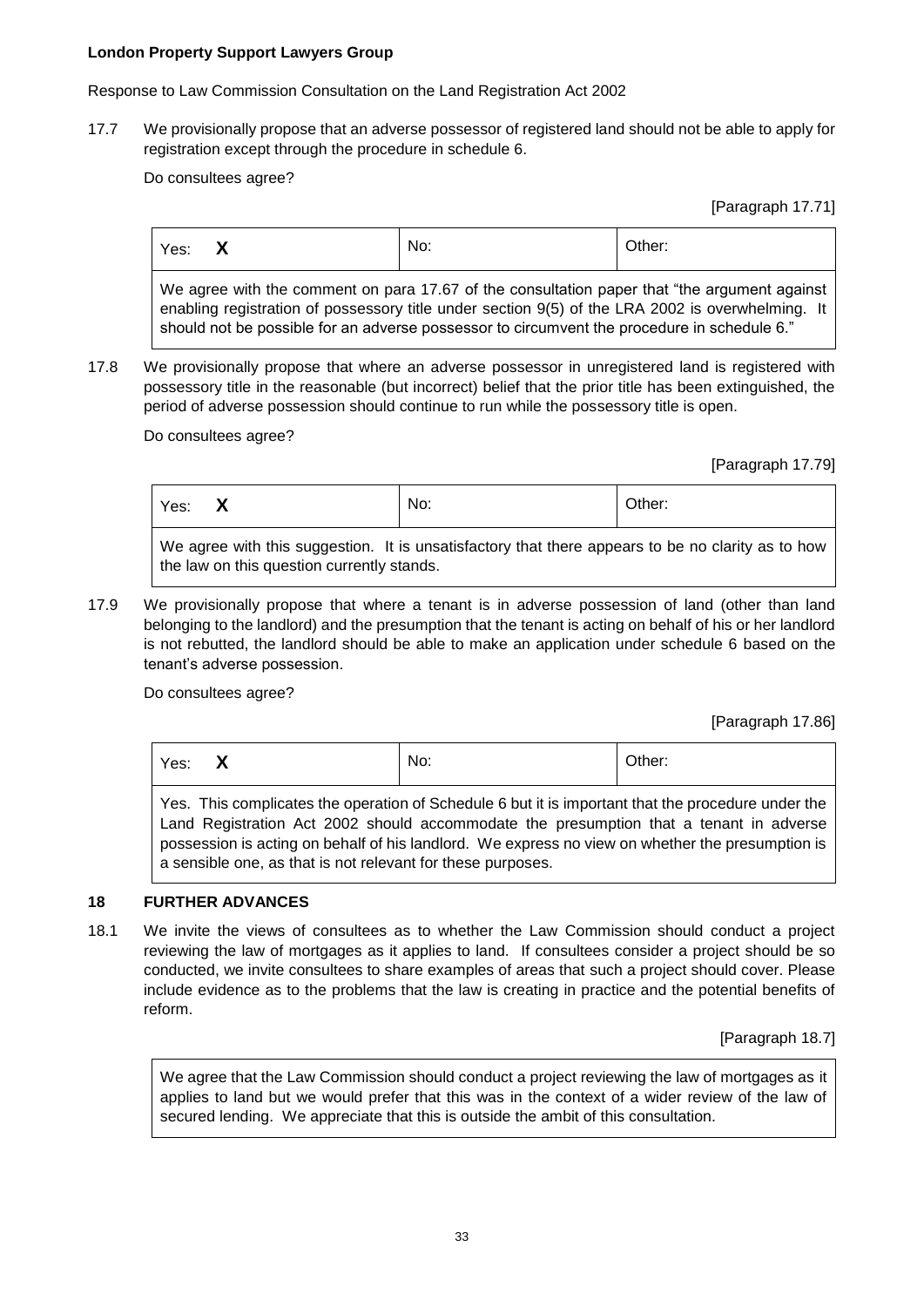Response to Law Commission Consultation on the Land Registration Act 2002

18.2 We invite the views of consultees as to the circumstances in which the provisions in section 49 are most likely to be relied upon by all tiers of lender. Where lenders prefer to enter into agreements between themselves to regulate the position, is this because the legislation is perceived to be inadequate, or simply because commercially it is desirable for arrangements to be put on a contractual footing?

[Paragraph 18.15]

Generally, commercial lenders do not rely on section 49 alone. We agree that the condition that the advance must be made in pursuance of an obligation creates difficulties where, for example, a second charge breaches a negative pledge. Likewise there are difficulties in syndicated lending that further advances must be made by the registered chargee. Therefore, where it is known at the start of a transaction, that there will be a senior and junior lender, an inter-creditor agreement will be entered into. This agreement will resolve not only the above issues but will also deal with other significant issues such as a junior's lenders right to buy out a senior lender, the payments waterfall and the agreed enforcement strategy.

Section 49 would only come into play where further charges are entered into by the borrower and other creditors, who are not party to the inter-creditor agreement.

Another reason why section 49 is considered inadequate is that as soon as a borrower is in default there will be no obligation on a lender to make further advances as the lender will have discretion (therefore the further advances will not be protected).

18.3 We invite the views of consultees as to whether the fact that, where a loan is drawn down in instalments, those instalments are classified as "further advances", is causing problems in practice.

[Paragraph 18.22]

The classification of instalment payments as "further advances" does cause problems in practice. For example, a first ranking creditor agrees to lend money on the security of a registered long Lease over land which is to be developed. There is also an agreement by the borrower for the grant of an Underlease at a rack rent of the completed development to a company with a first class covenant. Value depends on completion of the grant of the Underlease. The long Lease provides for the freeholder being able to forfeit it if the development is not completed by a stated date. The lender is obliged to advance its loan by stages as the development proceeds. The loan agreement provides that the borrower may not create second ranking or subsequent charges and that the lender's obligations to lend will be discharged if the borrower breaks those provisions. The lender's obligation to make further advances is noted on the register under Section 49(3). A Restriction against registration of dispositions without the lender's consent is also registered against the borrower's title.

The borrower also has an unsecured overdraft facility with another lender. The borrower pays its contribution to the development costs out of that account.

Time passes. The secured lender makes its advances as the development proceeds. The borrower uses up its unsecured overdraft facility. The other lender is prepared to increase the overdraft facility if the borrower creates a second ranking fixed charge over the Lease. The borrower creates that second charge and the other lender gives notice of it to the first ranking creditor. The other lender also protects the priority of its second ranking charge (which it cannot substantively register because of the Restriction) by registering a Notice against the borrower's title.

Where does that leave the first ranking lender when it receives a request for a further advance? This has been an issue in practice. If the first ranking lender does not make the further advances the development will not be completed and there is a real risk that the freeholder will forfeit the lease. If the first ranking lender does make the advances, they will rank behind the second lender's charge.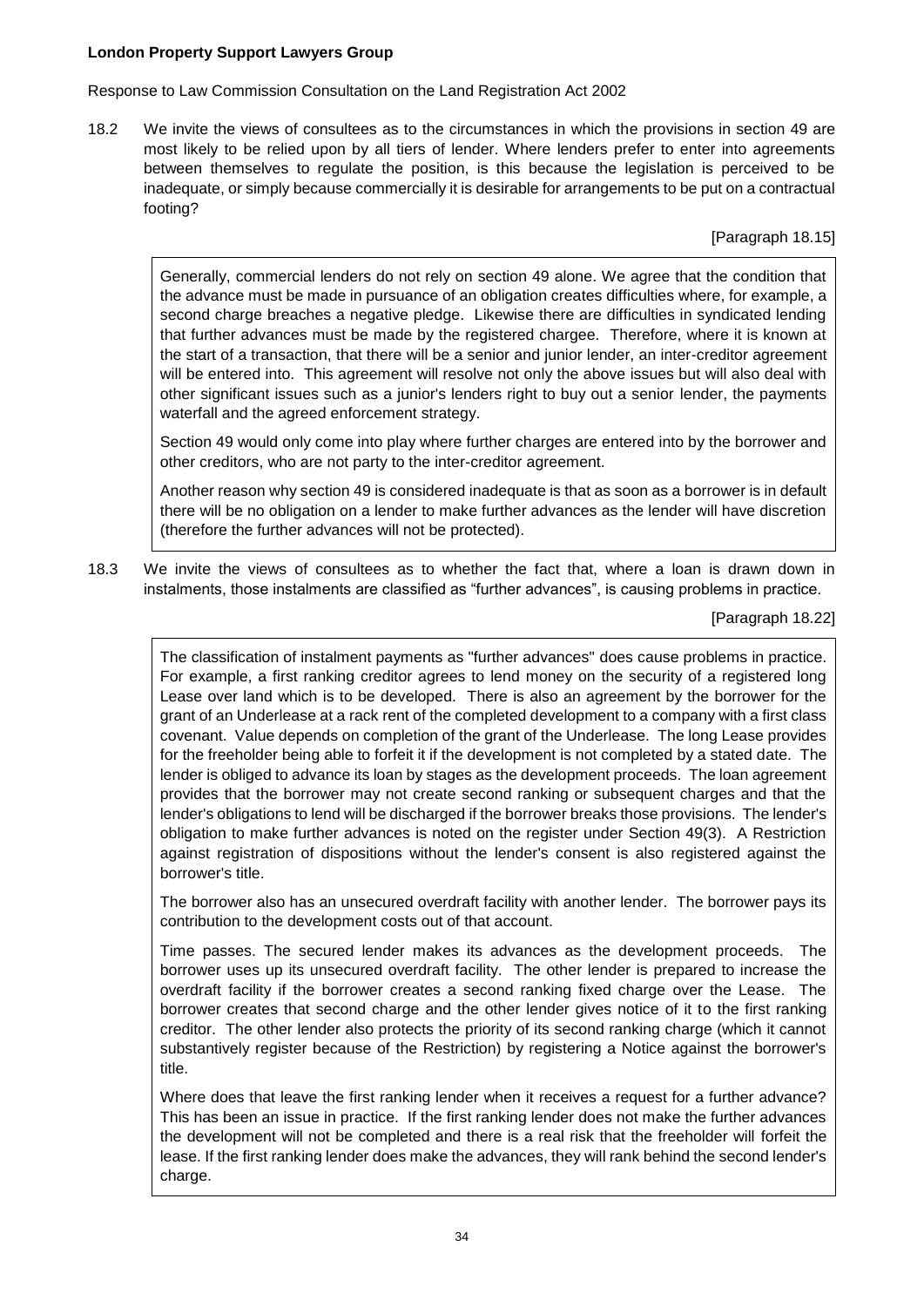Response to Law Commission Consultation on the Land Registration Act 2002

The intercreditor agreements contemplated by paragraph 18.15 of the Consultation Paper may be easy enough to put in place at the time the secured loans are made; but less so in other circumstances (as in the example above).

18.4 We invite the views of consultees as to whether it should be possible for persons other than the proprietor of a registered charge to make further advances on the security of that charge which rank in priority to a subsequent charge pursuant to the provisions of section 49 of the LRA 2002.

[Paragraph 18.27]

We agree that it should be possible for persons other than the proprietor of a registered charge to make further advances. As mentioned, in syndicated loans, the mortgagee is often not a lender and therefore does not make the further advances.

18.5 We invite consultees to submit evidence as to whether, given the use of inter-creditor agreements to regulate priority within the commercial lending market, an extension to the persons who can make further advances under section 49 would be likely to have an effect in practice.

[Paragraph 18.28]

We believe that an extension to the persons who can make further advances under section 49 would have an effect in the practice as parties do not always put in place inter-creditor agreements. See example at paragraph 18.22.

18.6 We invite the views of consultees, if they believe that it should be possible for persons other than the proprietor of a registered charge to make further advances on the security of that charge, as to who should be enabled to do so.

[Paragraph 18.31]

We agree that it should be possible for persons other than the proprietor of a registered charge to make further advances under section 49. We do not believe, however, that it is necessary or desirable to define or limit who should be able to make the further advances. The loan agreement will define the secured obligations, parties etc. The issue is simply whether the advances are secured by the registered charge or not.

Any amendment in this regards, should ensure that the notice under s49(1) need not be served on anyone other than the registered proprietor of the charge.

18.7 As part of our call for evidence in relation to a separate project on mortgage law, we invite consultees to share their experiences of any benefits or difficulties caused by the principle that an equitable chargee may serve notice on a prior legal chargee and thereby prevent the legal chargee's right to tack.

[Paragraph 18.41]

See example at 18.22 above.

18.8 We invite the views of consultees on the extent to which lenders are relying on section 49(4) to stipulate a maximum amount for which a charge is security.

[Paragraph 18.58]

We are not aware of lenders relying on section 49(4) to stipulate a maximum amount, notwithstanding that it is likely to be beneficial as it would be a way of protecting undrawn further advances. We believe that this may be perceived as being commercially unattractive. Mortgages secure not only repayment of the loan amount but also interest, break costs, enforcement costs etc. As a result, a lender wishing to rely on section 49(4) would have to specific a maximum amount which will cover these additional items/costs and this sum is therefore likely to be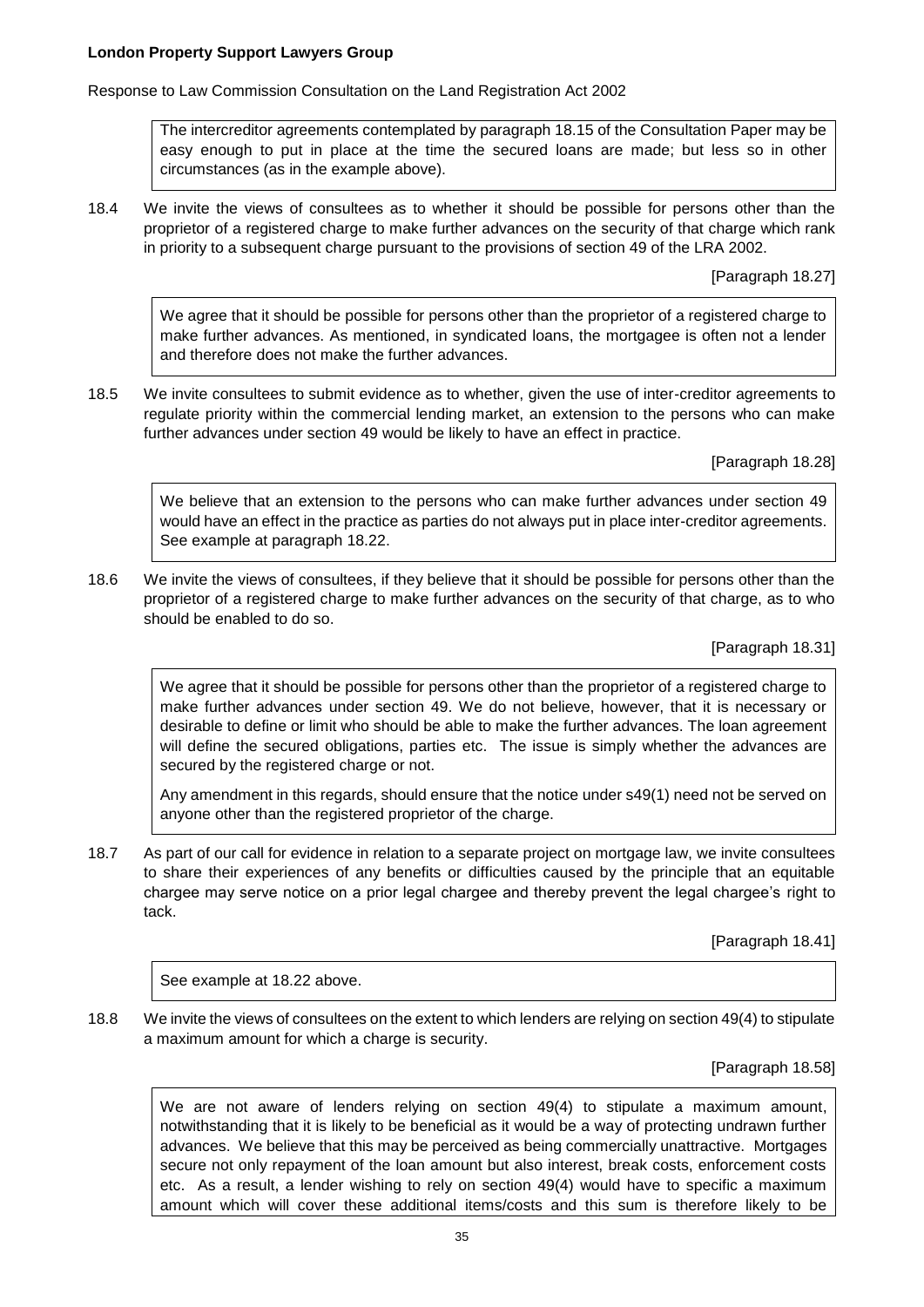Response to Law Commission Consultation on the Land Registration Act 2002

significantly more than the loan amount. The stating on a public register of such a large sum may fetter the borrower's ability to raise finance from another chargee.

18.9 We invite consultees to provide any evidence that reliance on section 49(4) in this way is preventing borrowers from obtaining further finance elsewhere.

[Paragraph 18.59]

As mentioned above, we do not have any evidence of lenders relying on section 49(4) but believe that if section 49(4) was relied upon by lender this may prevent borrowers from obtaining further finance elsewhere.

### **19 SUB-CHARGES**

19.1 We provisionally propose that section 53 of the LRA 2002 should be clarified to ensure that its effect is to confer powers on a sub-chargee, not remove them from the sub-chargor. It would be open to the parties to a sub-charge to agree otherwise.

Do consultees agree?

[Paragraph 19.34]

| Yes:<br>Х                        | No: | Other: |
|----------------------------------|-----|--------|
| Yes, we agree with the proposal. |     |        |

19.2 We provisionally propose that, unless there is an appropriate restriction on the register, the powers of the sub-chargor shall be taken to be free from any limitation contained in the sub-charge. This would not affect the lawfulness of the disposition as between the sub-chargor and the sub-chargee.

Do consultees agree?

[Paragraph 19.35]

| Yes:                             |  | No: | Other: |
|----------------------------------|--|-----|--------|
| Yes, we agree with the proposal. |  |     |        |

19.3 We invite consultees to submit evidence of their experience of the discharge of a principal registered charge where there is an existing registered sub-charge. We invite consultees' views on whether there needs to be a mechanism built into the land registration system to allow a sub-chargee to prevent the principal chargee from discharging the principal charge, where this would not be permitted under the terms of the sub-charge. How do consultees believe this could best be achieved?

[Paragraph 19.38]

We have had limited experience of a discharge of a principal registered charge where there is an existing registered sub-charge. In the few occasions where this has happened, the note of the sub-charge has not been removed from the Register. As a result, on a subsequent sale or a remortgage, the issue of the sub-charge has had to be resolved in order to effect the sale/remortgage. We agree that a mechanism should be built into the land registration system to allow a sub-chargee to prevent the principal chargee from discharging the principal charge, where this would not be permitted under the terms of the sub-charge. As a minimum, the sub-chargee should be able to apply to put a note on the Register stating that the sub-chargee's consent is required to discharge the principal registered charge. This note could be added to the details of the registered propriertor of the principal charge. Ideally, a new form of restriction against discharging would be created for this purpose.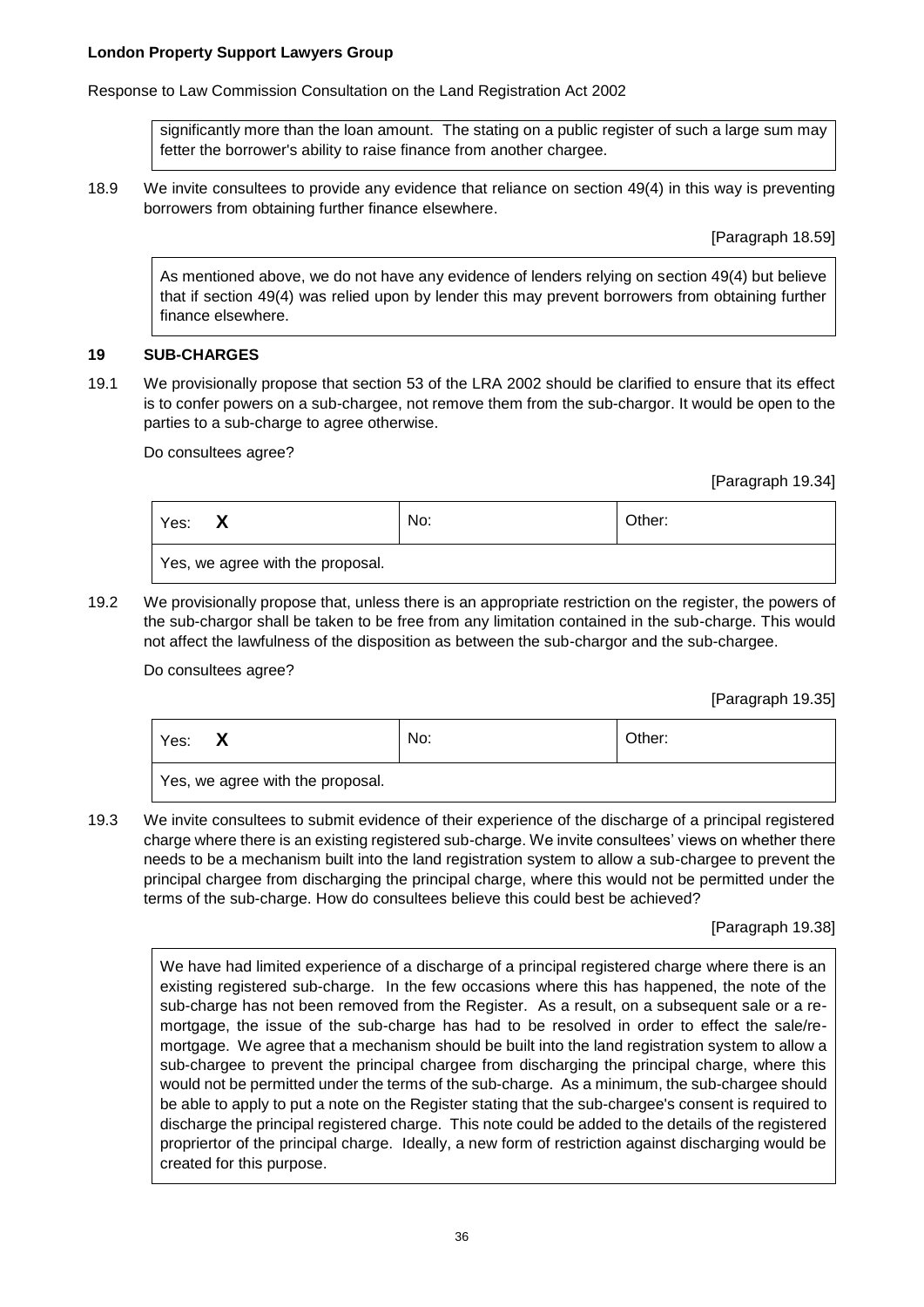Response to Law Commission Consultation on the Land Registration Act 2002

19.4 We invite the views of consultees as to whether transitional provisions are necessary for existing subcharges as a result of our proposals, or if it is sufficient that an existing sub-chargee may apply for a restriction in order to reflect any limitation on the rights of the principal chargee laid down in the subcharge.

[Paragraph 19.43]

Provided that a note (as mentioned at 19.38 above) is placed on the Register we do not think transitional provisions are necessary for existing sub-charges.

## **20 ELECTRONIC CONVEYANCING**

- 20.1 We provisionally propose that:
	- (1) simultaneous completion and registration should no longer be required in a system of electronic conveyancing implemented under the LRA 2002; and
	- (2) equitable interests should be capable of arising in the interim period between completion and registration.

Do consultees agree?

[Paragraph 20.25]

| Yes: $X$ | No: | Other: |
|----------|-----|--------|
|          |     |        |

- 20.2 We provisionally propose that:
	- (1) the decision to enable electronic conveyancing and the subsequent decision to end paperbased conveyancing should be vested in the Secretary of State, to be enacted through secondary legislation;
	- (2) following the enactment of such secondary legislation, the timetable for the introduction of electronic conveyancing and for ending paper-based conveyancing, in each case on a disposition by disposition basis, should be delegated to the Chief Land Registrar; and
	- (3) the Secretary of State and the Chief Land Registrar should be required to consult with stakeholders before exercising their powers in respect of electronic conveyancing.

Do consultees agree?

[Paragraph 20.35]

| Yes:                                                                                                                                                                                                                                                                              | No: |  | Other: |
|-----------------------------------------------------------------------------------------------------------------------------------------------------------------------------------------------------------------------------------------------------------------------------------|-----|--|--------|
| We believe that any proposals to move from a paper based system of conveyancing to an<br>electronic based system should be by primary legislation to allow for the fullest discussion and<br>consultation of the proposals as this would be a major shift in conveyancing policy. |     |  |        |
| We also question whether it is desirable or fair to move to a mandatory system of electronic<br>conveyancing as this would exclude those who by reason of age or disability are less able to use<br>computer systems.                                                             |     |  |        |